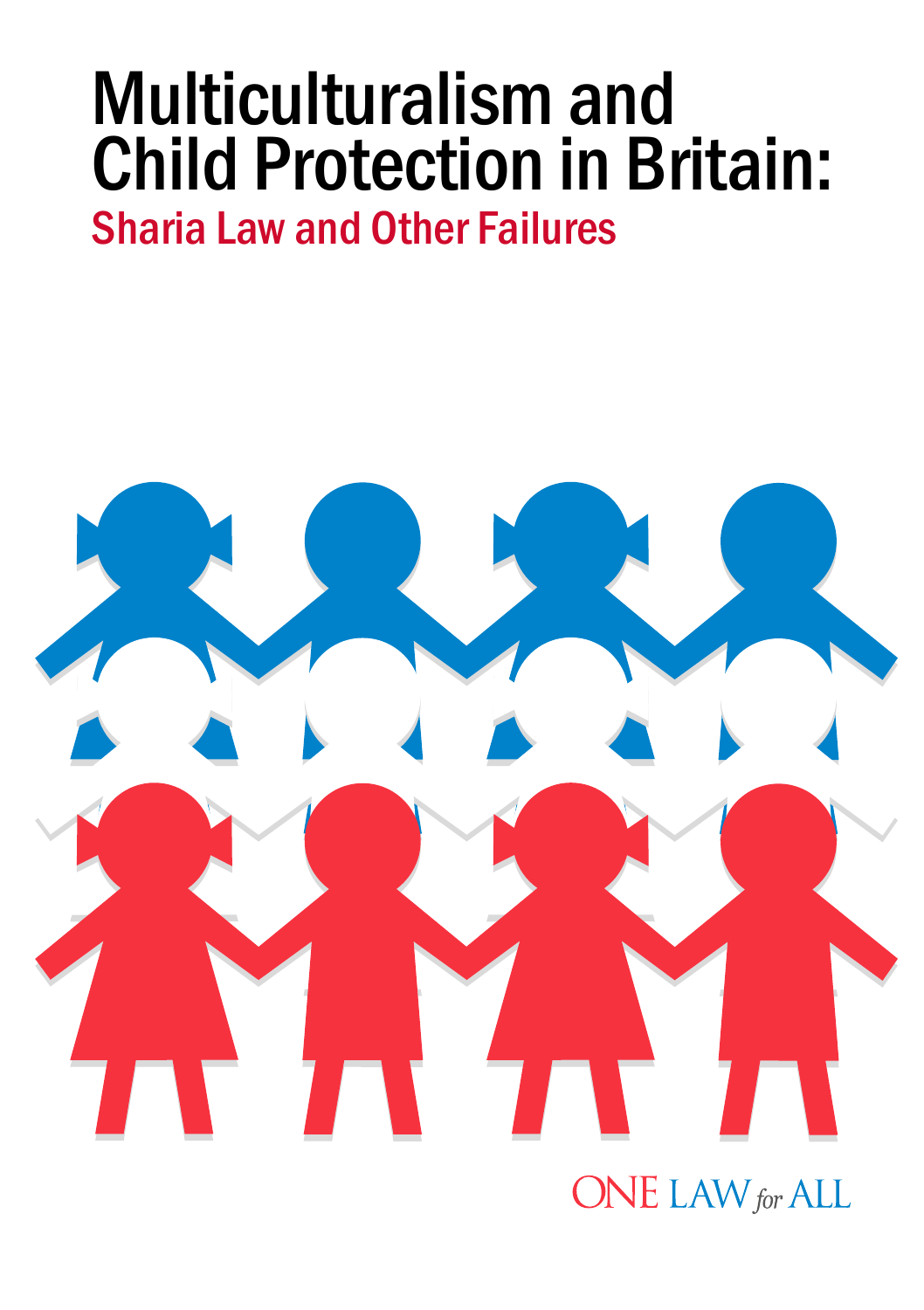**The One Law for All Campaign was launched on 10 December 2008, International Human Rights Day, to call on the UK Government to recognise that sharia and religious courts are arbitrary and discriminatory against women and children in particular and that citizenship and human rights are non-negotiable. The Campaign aims to end sharia and all religious courts from dealing with family or criminal matters, on the basis that they work against, and not for, equality and human rights.**

**For further information contact: One Law for All BM Box 2387 London WC1N 3XX, UK Tel: +44 (0) 7719166731 onelawforall@gmail.com www.onelawforall.org.uk**

**Sharia Law and Child Protection in Britain: The Failure of Multiculturalism** 

**Published by One Law for All, June 2013 © One Law for All 2013 – All rights reserved ISBN number: 978-0-9566054-5-0**

**Parts of this report were published previously in** *Equal and free? Evidence in support of Baroness Cox's Arbitration and Mediation Services (Equality) Bill***, at www.secularism.org.uk/uploads/equal-and-free.pdf**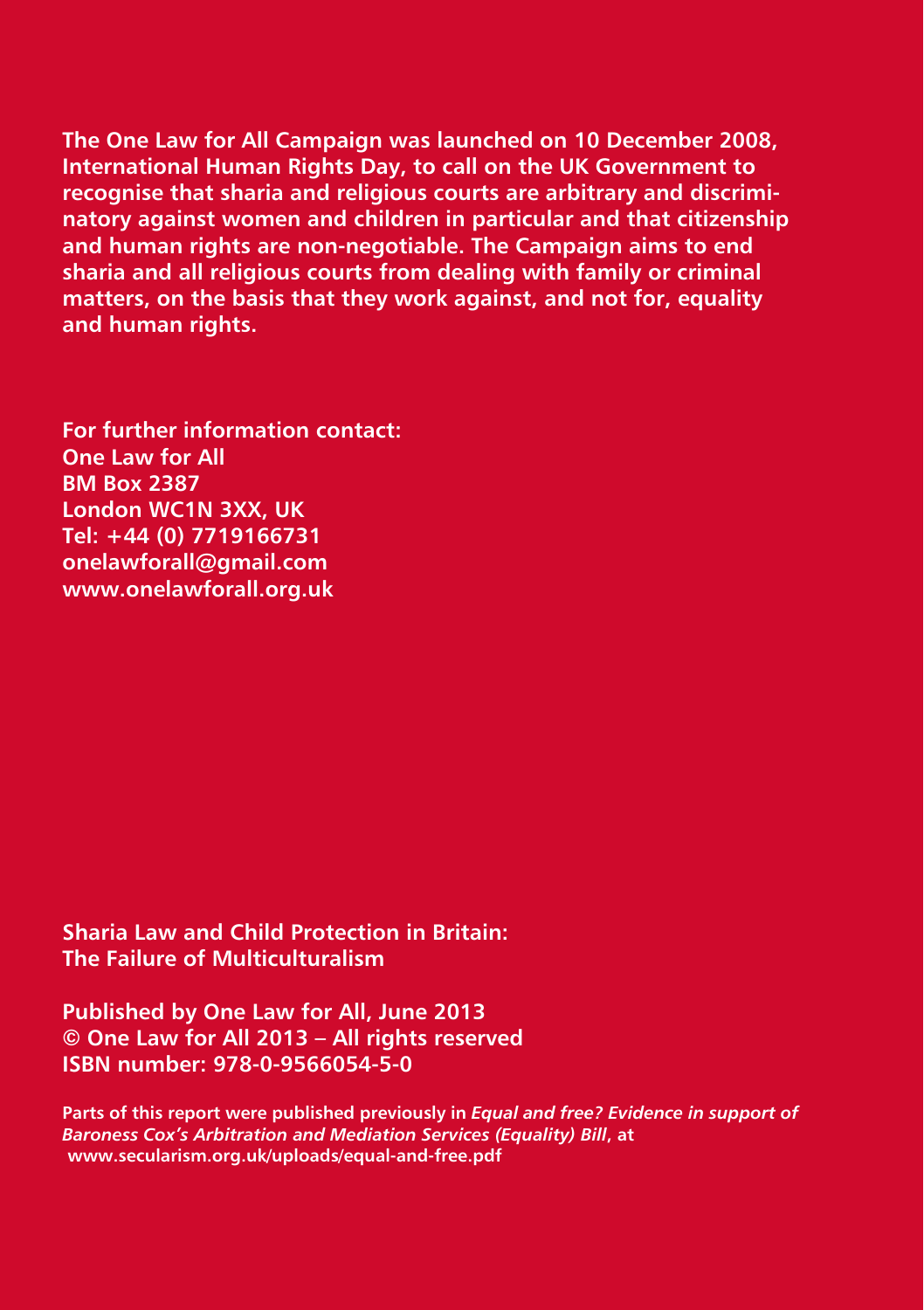# **Contents**

|                                                                                                                                                                                                                                | $\overline{4}$ |
|--------------------------------------------------------------------------------------------------------------------------------------------------------------------------------------------------------------------------------|----------------|
|                                                                                                                                                                                                                                |                |
|                                                                                                                                                                                                                                |                |
|                                                                                                                                                                                                                                |                |
|                                                                                                                                                                                                                                |                |
|                                                                                                                                                                                                                                |                |
| The Children Act 1989 – Public Protections (Children in Need) 11                                                                                                                                                               |                |
|                                                                                                                                                                                                                                |                |
|                                                                                                                                                                                                                                |                |
| Sharia Law and Children's Rights in Parental Disputes __________________________ 17                                                                                                                                            |                |
| Sharia Law in the UK: Compromising Women and Children's Safety _______ 20                                                                                                                                                      |                |
|                                                                                                                                                                                                                                |                |
| Involvement in Disputes Relating to Child Residence and Contact _ 25                                                                                                                                                           |                |
| Harmful Attitudes and Practices in Relation to Forced Marriage __ 28                                                                                                                                                           |                |
|                                                                                                                                                                                                                                |                |
| One Law for All and IKWRO Recommendations for the UK Government 35                                                                                                                                                             |                |
| Further Issues on Multiculturalism and the Protection of Children 2005 36                                                                                                                                                      |                |
|                                                                                                                                                                                                                                |                |
|                                                                                                                                                                                                                                |                |
| Witchcraft/Exorcism Later and Contract Contract Contract Contract Contract Contract Contract Contract Contract Contract Contract Contract Contract Contract Contract Contract Contract Contract Contract Contract Contract Con | 40             |
|                                                                                                                                                                                                                                |                |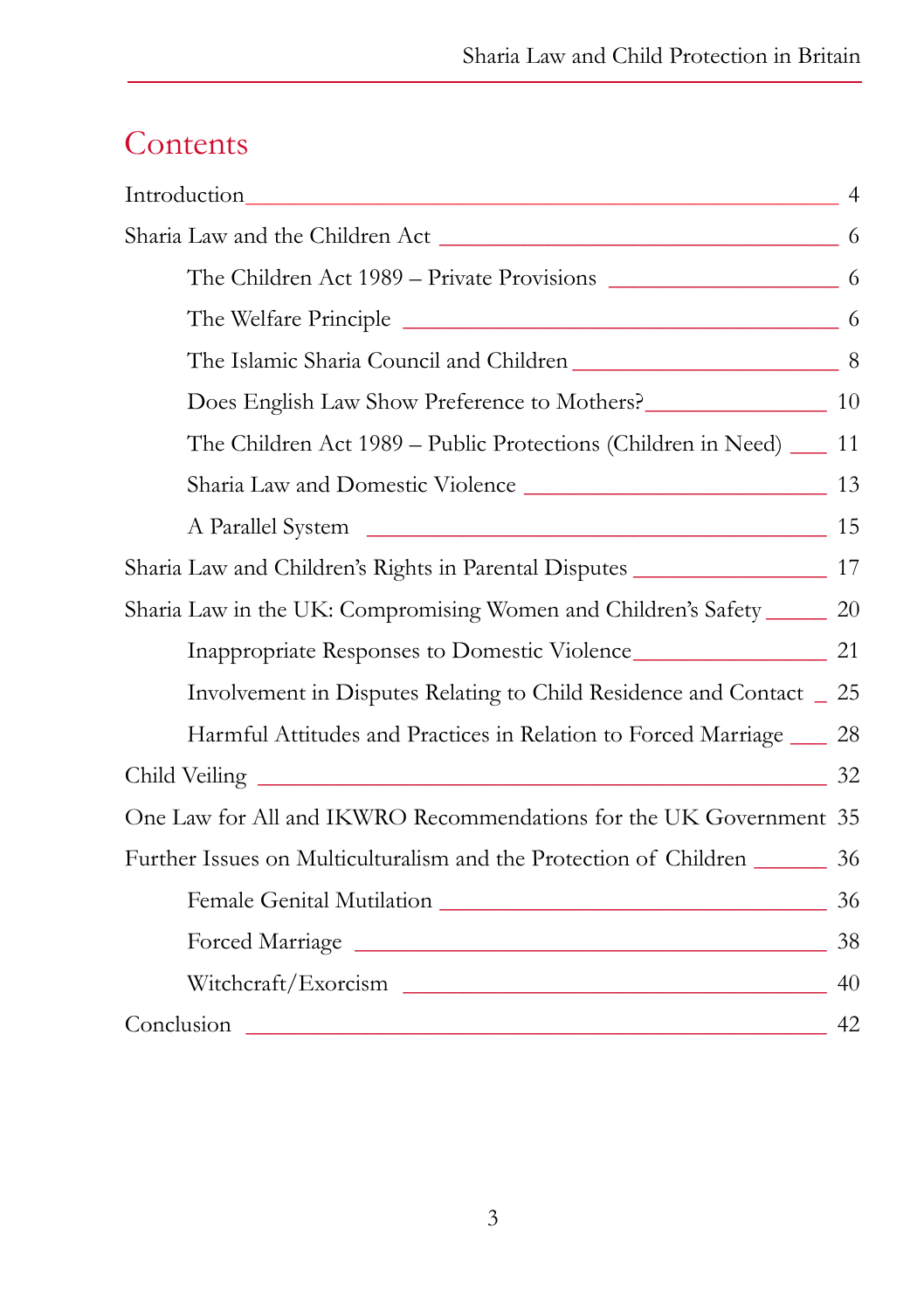# Introduction

In October 2011, the BBC reported<sup>1</sup> that more than 400 allegations of mistreatment of children – including violence and sexual abuse – had been made against authorities in Islamic madrassas (Islamic schools where children study the Quran) in Britain. Unlike other schools, Islamic madrassas are not regulated or monitored by the state and there is currently no formal observation of their practices. According to the BBC report: "A senior prosecutor told the BBC its figures were likely to represent the tip of an iceberg" and "Leading Muslim figures said families often faced pressure not to go to court or even to make a formal complaint". In 1986, hitting children was outlawed in schools in Britain under section 47 of the *Education Act* of that year.

In 2010, *The Guardian* reported<sup>2</sup> that between 500 and 2000 young British girls were likely to be subjected to female genital mutilation (FGM) the following year. The *Female Genital Mutilation Act 2003* prohibits FGM on any British resident anywhere in the world; the maximum penalty is 14 years imprisonment. There have to date been no prosecutions for FGM in Britain.

A Civitas report issued in 2009<sup>3</sup> stated that there are at least 85 "sharia courts" operating throughout Britain. These "sharia courts" take the form of councils and tribunals – primarily the Islamic Sharia Council and the Muslim Arbitration Tribunal. The Muslim Arbitration Tribunal acknowledges that it hears and decides upon cases including domestic violence, while the Islamic Sharia Council has confirmed that it has dealt with matters including marital rape (a criminal offence under English law but deemed "impossible" by a sharia court "judge"). In 2009 the then Shadow Home Secretary Dominic Grieve said: "If it is true that these tribunals are passing binding decisions in the areas of family and criminal law, I would like to know which courts are enforcing them because I would consider such action unlawful. British law is absolute and must remain

children-british-law [accessed 3 May 2013]

<sup>1</sup> www.bbc.co.uk/news/education-15256764 [accessed 3 May 2013]

<sup>2</sup> www.guardian.co.uk/society/2010/jul/25/female-circumcision-

<sup>3</sup> www.civitas.org.uk/pdf/ShariaLawOrOneLawForAll.pdf [accessed 3 May 2013]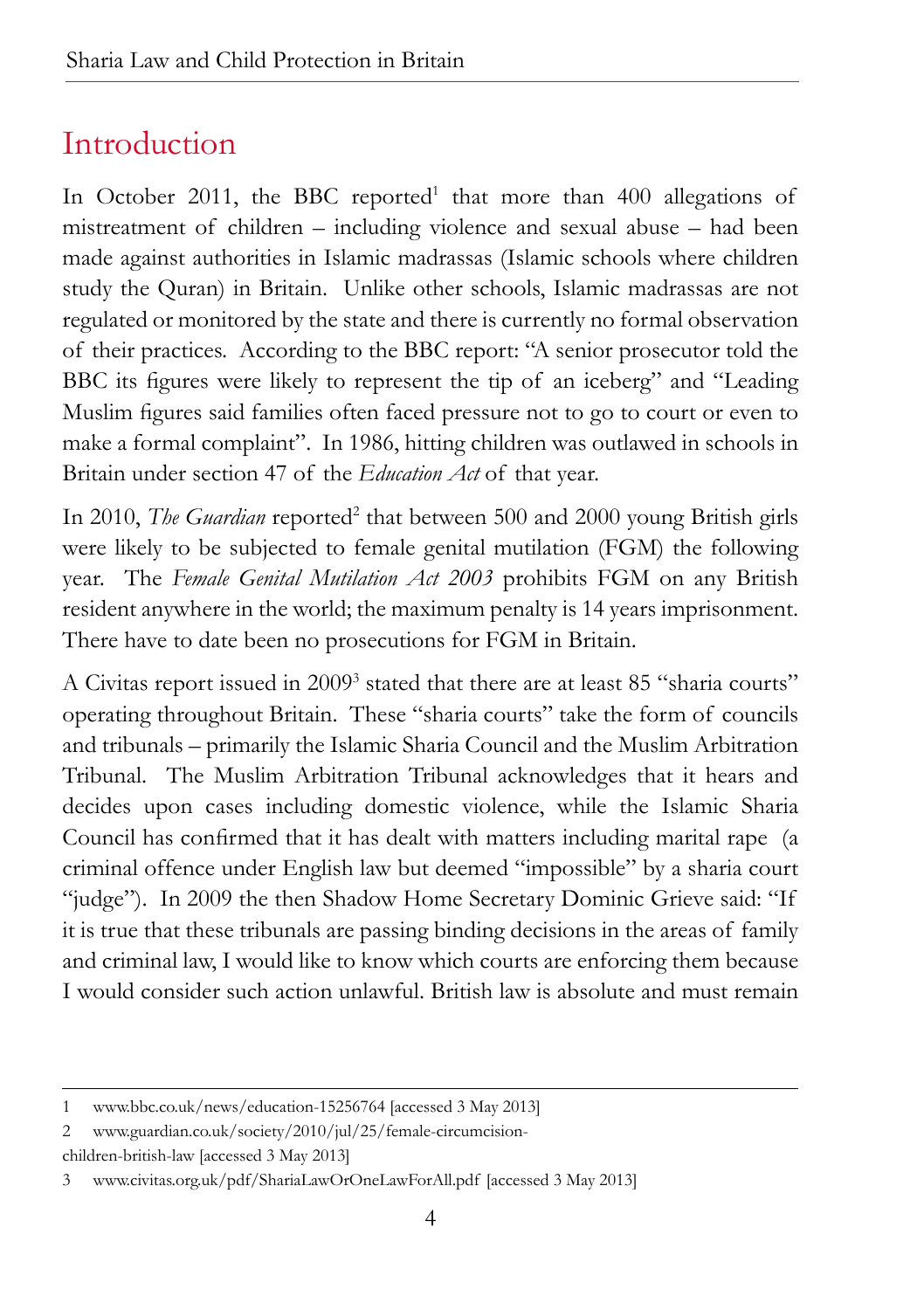so". Despite this, a government investigation in to the activities of sharia bodies in Britain was dropped in 2011 due to "challenges".

What the above examples indicate is the emergence of a parallel and separate application of the law dependent upon the culture and/or religion of those affected. Indeed, in a letter to One Law for All, the Justice Ministry stated "The Government does not prevent individuals from seeking to regulate their lives through religious beliefs or cultural traditions." We have yet to receive a response to our follow-up question as to how the Government defines "cultural traditions" and whether there is any limit as to what can be encompassed under this heading.

This report aims to raise questions regarding the treatment of children in Britain and in particular the potential influence of Islamic sharia law on their lives. It will examine the advice given by the Islamic Sharia Council with regard to the custody of children and how this conflicts with the demands of the *Children Act 1989*. It will look at the requirements of the *Children Act* and how they are applied in both public and private law matters, and ask if there is a risk that children within Muslim communities are being placed at a disadvantage by being subject to a separate and distinct system which sits outside of the mainstream secular legal system. Reference to British law, UK law, or English law throughout the report refers to the laws of England and Wales, or if relevant, the laws of Scotland or Northern Ireland.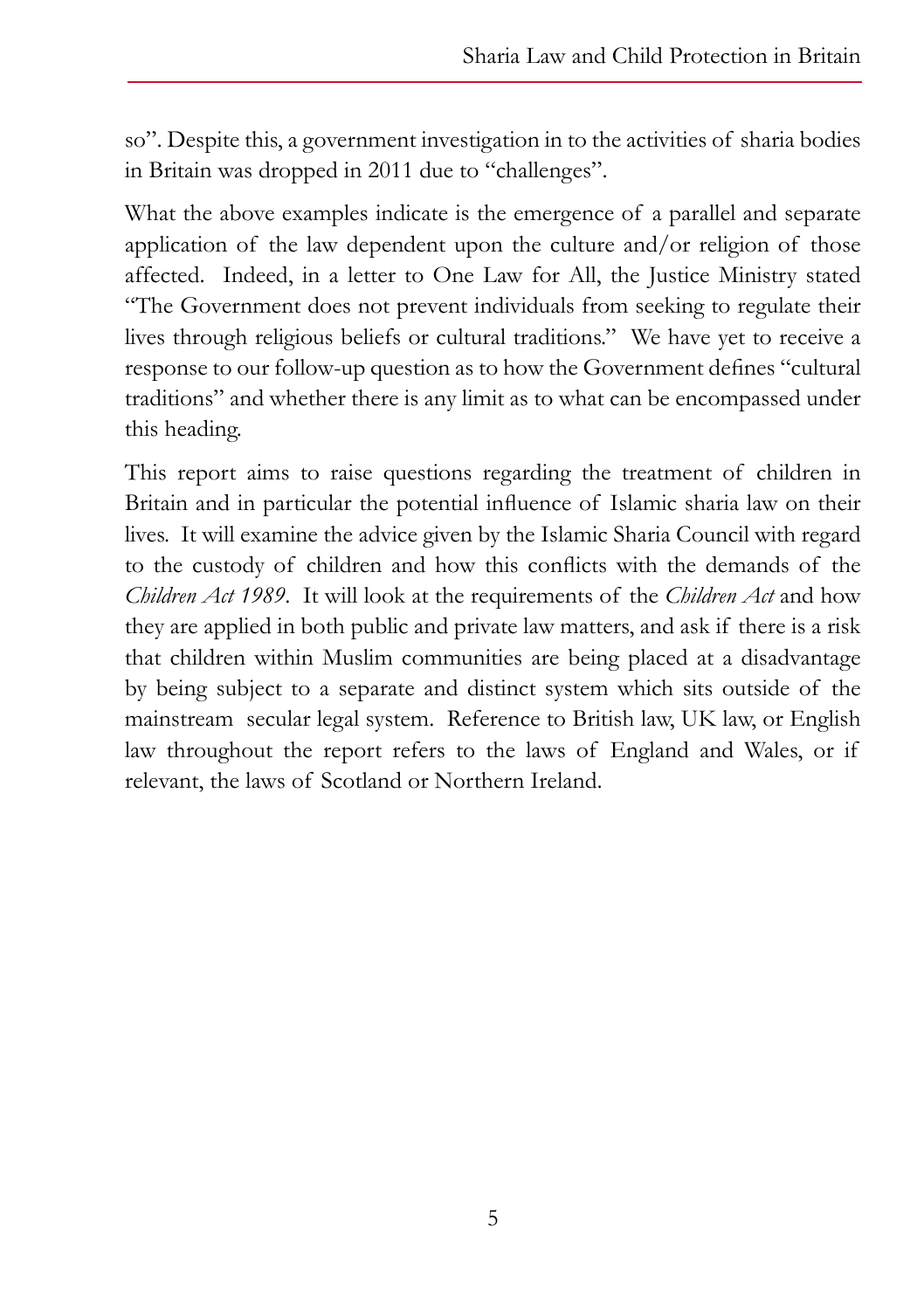## Sharia Law and the Children Act

*By Anne Marie Waters, Spokesperson of One Law for All*

#### The Children Act 1989 – Private Provisions

The *Children Act 1989* provides the framework for issues such as child custody, contact, and other important issues with regard to the raising of children. When taking these decisions, courts apply what is known as "the welfare principle" to any and all decisions it makes with regard to child residence and contact. The primary and binding demand of the *Children Act* is that the best interests of the child are paramount. We will now look in great detail at how the courts approach the welfare principle.

#### The Welfare Principle

In determining what is in the best interests of a child, the courts of England and Wales ask the following questions and apply these to each individual case. They are:

- 1) The ascertainable wishes and feelings of the child concerned. How much weight is given to this will depend on the age of the child. The Court will not always allow the child's wishes to take precedence as it may feel that the child's wishes are not in his or her own best interests.
- 2) The child's physical, emotional, and education needs. In this, the Court will look at the child's accommodation, school, and medical needs. It will not equate welfare with material advantage and one parent having more money than the other will not mean the child will live with the more well off parent.
- 3) The likely effect on the child of any change in circumstances. It is generally felt that disruption to a child's life should be kept to a minimum, and if arrangements are working well for a child, it is unlikely that the Court will change them. Because of this, whoever the child lives with – or is the child's sole or main carer - will be at a considerable advantage.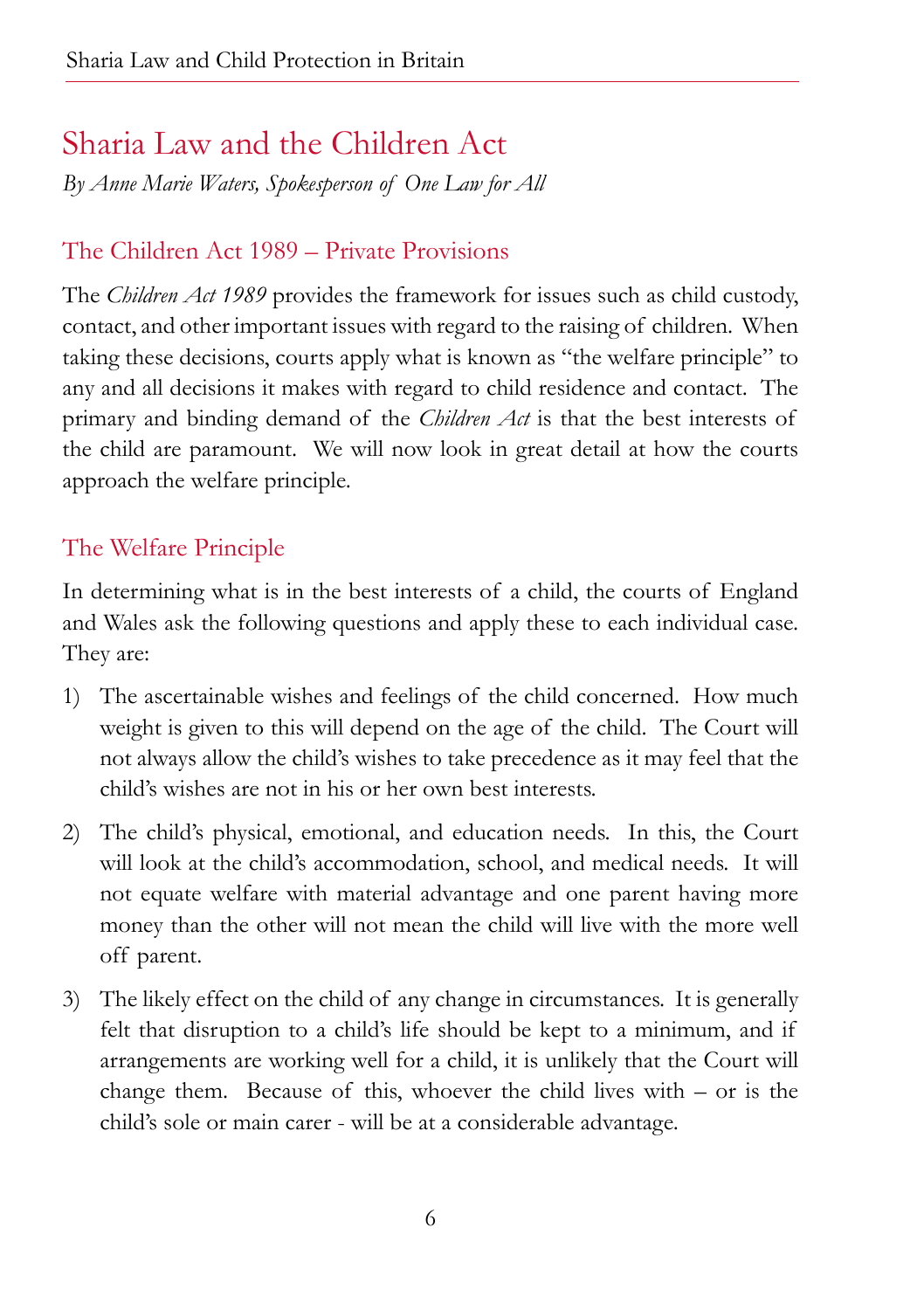- 4) The child's age, sex, background, and any characteristics the Court considers relevant. The age of the child may be taken in to account and it is likely that it will be considered best for a very young baby to live with their mother. However, as a child ages, their own wishes will be considered. Religion, culture, and gender will also be considered under this heading.
- 5) Any harm the child has suffered or is at risk of suffering. The Court will look at any past abuse of the child and this will cover both physical and psychological injury. It will also consider if the child is likely to be in any danger in the future.
- 6) The capability of the parents. This involves the Court assessing the parents (or other proposed carers) and their ability to care for the child. Criminal records will be relevant, as will the parent or carer's medical background and mental and physical health.
- 7) The range of powers available to the Court. The Court has the power to make any order in favour of any person and so this factor encourages the Court to think of other possibilities – in the child's best interests – than the ones mentioned above. For example, the Court may not give residence to the person who applied for it, but to another person altogether – if it feels this to be in the child's best interests.

Further considerations made by courts in the matter of child residence and contact include ensuring that there are not unnecessary delays in proceedings which may harm a child, the availability of orders which can be made on specific issues raised by either parent, and preventative measures to avoid actions being taken by parents (or guardians) which may be harmful to a child. Regardless of the matter before the court, be it contact with a child or who the child will live with, the overriding imperative of the *Children Act* remains that in all matters, the best interests of the child is paramount and supersedes all other considerations. The Islamic Sharia Council however appears to take a rather different view.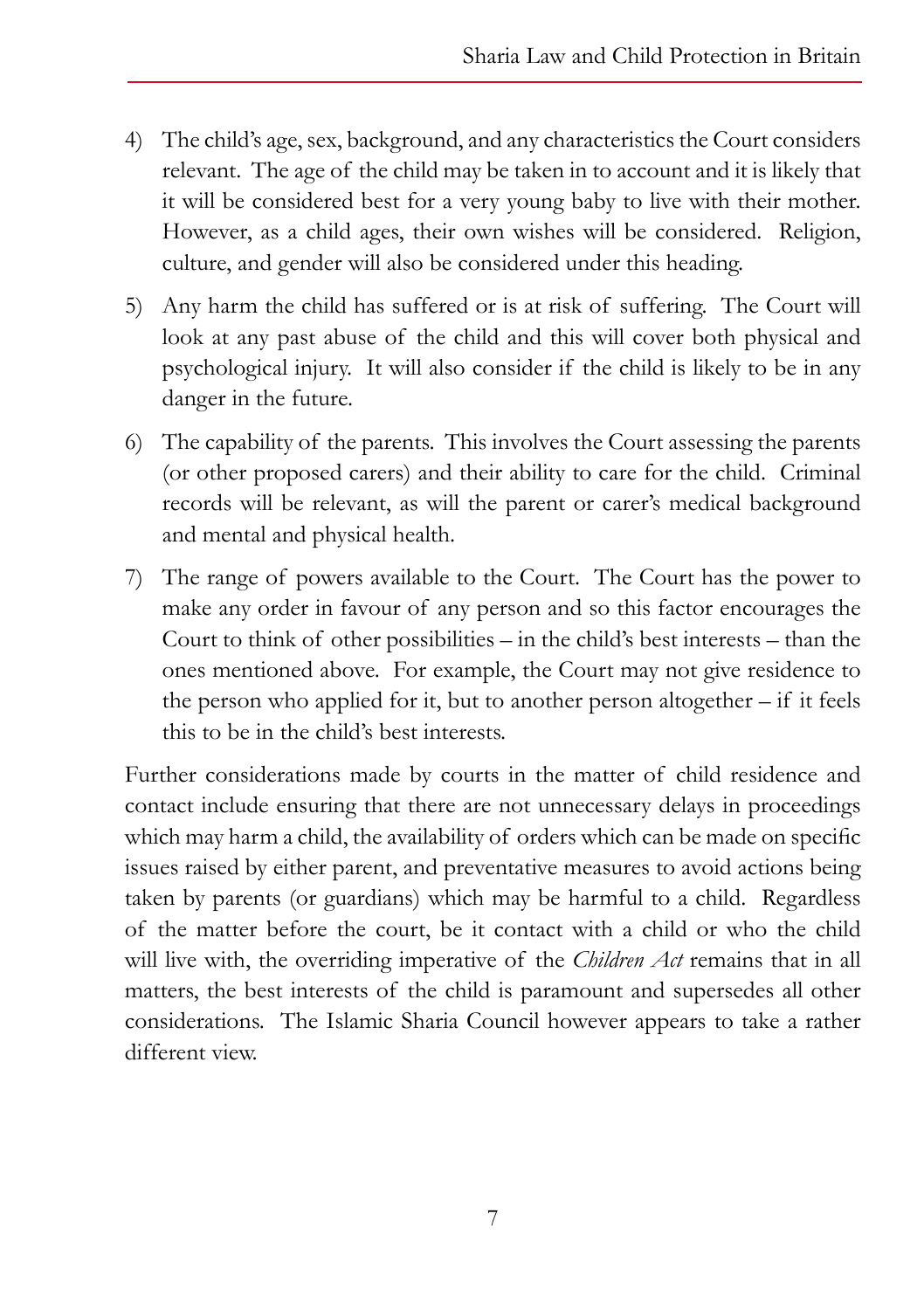#### The Islamic Sharia Council and Children

The Islamic Sharia Council (ISC) runs the largest network of sharia councils in Britain. It deals primarily with matters of family law and describes itself as "an authoritative body, consisting of a panel of scholars, representing many established institutions in the UK"<sup>4</sup> . Founded in 1982, the Council sought to establish a "quasi-Islamic court [which would] apply Islamic rules in what was presented to it, of the Family problems in particular"<sup>5</sup> . The Council claims to have dealt with about 10,070 cases<sup>6</sup> the majority of which concerned matters of family law.

As the Islamic Sharia Council does not provide public records of the cases it hears or on how its decisions are reached, there is no way of knowing for certain if, and how many, cases heard by the Council involve matters of child residence or contact. However, on October  $25<sup>th</sup>$  2011, in a broadcast entitled "What Would Sharia Do?" on British television, Aina Khan – a family law solicitor who works with sharia law clients – stated the following:

"Traditionally, sharia councils dealt only with Islamic divorces asked for by women, with time, they've been asked to do mediated solutions for example with children's matters and finance, because the law is so very expensive and so slow so these alternatives have been set up"7.

Due to the lack of public records, one needs to look to the general advice issued by the Islamic Sharia Council and its online advice service to get an idea of what principles are applied upon questions of children in sharia family law.

In beginning to advise on matters of family law, the Council states the following: "When spouses separate by divorce or annulment, these welfare responsibilities get also split according to best abilities of each parent"<sup>8</sup>. This

<sup>4</sup> www.islamic-sharia.org/. Note: quotations referenced at footnotes 4, 8, 9, 10, 11, 12,

<sup>13, 14, 44, 46, 47</sup> and 49 were accessed on the ISC's website during 2012 but subsequently removed from the site. Alternative sources and citations are provided where available.

<sup>5</sup> www.islamic-sharia.org/4.html [accessed 3 May 2013]

<sup>6</sup> www.islamic-sharia.org/4.html [accessed 3 May 2013]

<sup>7</sup> Aina Khan, Current TV, What Would Sharia Do?, 25th October 2011

<sup>8</sup> Accessed on ISC's website in 2012: subsequently removed. Alternative source: www. turntoislam.com/threads/child-custody-after-divorce-in-islam.46157/ [accessed 3 May 2013]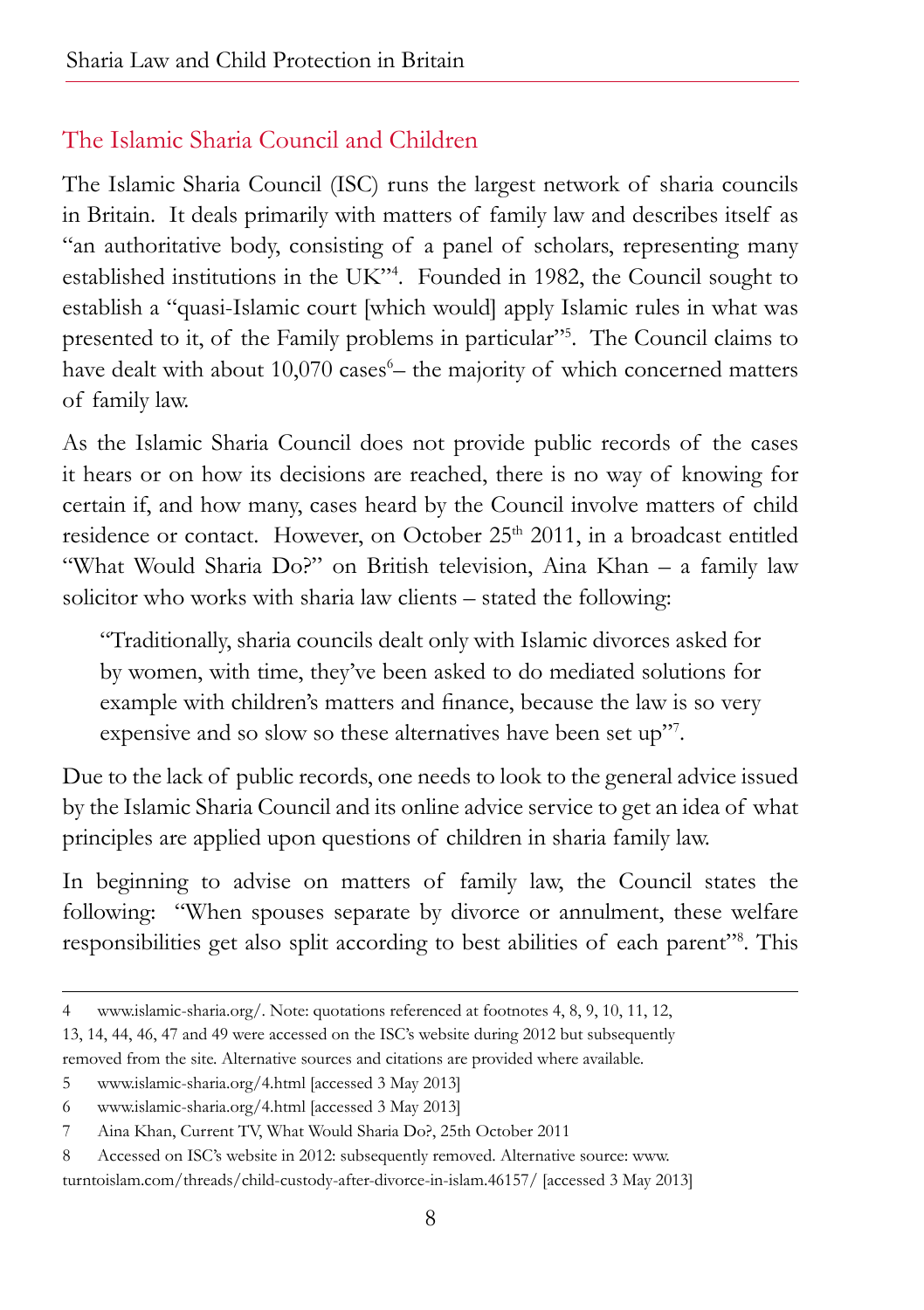statement instantly raises some alarms as it does not state, as with English law, that the interests of the children are paramount but instead places emphasis on parents. It goes on to say "While fathers are vested with financial burden and legal guardianship roles, mothers are given role of physical carer and emotive guardian of child(ren)"<sup>9</sup> . This principle implies a sex-related role for women and men and does not take in to account the attributes of the individual parent (without regard to sex) nor does it place the rights or needs of child in first priority.

The Council goes on to state that it believes women to be better placed for raising small children and would "give first preference to a mother's claim to physical custody of her young child"10. However, this only applies for as long as the mother does not remarry.

"A woman came to the Prophet and said: 'Truly my belly served as a container for my son here, and my breast served as a skin-bag for him (to drink out of) and my bosom served as a refuge for him; and now his father has divorced me, and he (also) desires to take him away from me.' The Prophet sallalahu Alaihe wasallam said: 'You have a better right to have him, as long as you do not marry again."<sup>11</sup>

Under sharia law, according to the Council, the period for which children live with their mother is referred to as the "period of female custody". This period ends, and custody of children awarded to fathers, at a preset age. The age will depend upon the interpretation or the school of Islamic law applied. The Council states:

"Till the age of seven the mother has the sole right to have the custody of the child. If she marries someone who is not related to the child, she loses her right in the custody. If the child were still under seven, he would be given into the custody of a female (preferably among the

<sup>9</sup> Accessed on ISC's website in 2012: subsequently removed. Alternative source: www. turntoislam.com/threads/child-custody-after-divorce-in-islam.46157/ [accessed 3 May 2013]

<sup>10</sup> Accessed on ISC's website in 2012: subsequently removed. Alternative source: www.

turntoislam.com/threads/child-custody-after-divorce-in-islam.46157/ [accessed 3 May 2013]

Accessed on ISC's website in 2012: subsequently removed. Alternative source: www.missionislam.com/family/husband.htm [accessed 3 May 2013]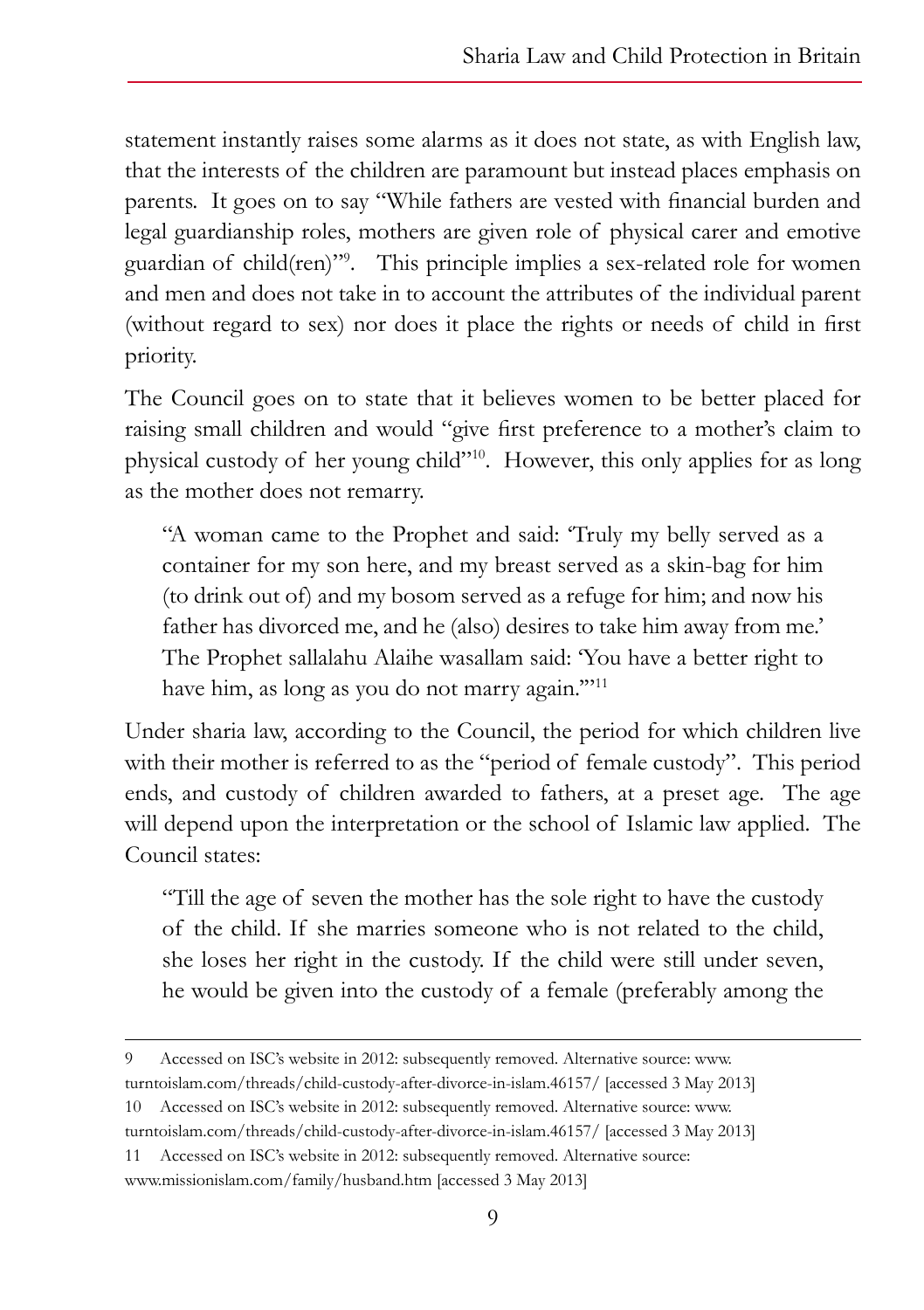mother's relatives like his maternal aunt or grandmother). But if he is above seven, he is no more in need of a woman's care and he is to be in custody of the father"<sup>12</sup>.

It further states:

"Under the Hanafi School, female custody of a boy ends when he is able to feed, clothe, and cleanse himself. Most Hanafi jurists set this age of independence at seven years, although some set it at nine. Hanafi jurists differ on when a mother's custody of her daughter ends. Most maintain that the mother's custody ends when the girl reaches puberty, set at either nine or eleven years of age"<sup>13</sup>.

The above statements on the position of sharia law with regard to the raising of children are demonstrative of conflict between sharia law and the principles of the *Children Act*. It is fair then to question that would happen, for example, if a father were abusive or violent towards his children, and whether the practice of sharia law in such cases places children within a Muslim family at a distinct disadvantage and subjects them to a greater risk of harm. The Islamic Sharia Council does not address this issue.

#### Does English Law Show Preference to Mothers?

"Islamic Sharia councils have little control over custodial orders. But they have a balancing act to perform when matters are in sharia courts. Currently family courts are overlooking father's rights and input to child(ren) development. Recent high profile public protests reflect that imbalance in the courts orders. There is extensive lobbying and cry to give fathers significant contacts and say in child(ren) development"<sup>14</sup>.

www.mhsolicitors.com/islam.pdf [accessed 3 May 2013]

<sup>12</sup> Accessed on ISC's website in 2012: subsequently removed. Alternative source: www. theunitedmuslims.smfforfree3.com/index.php?topic=78.0 [accessed 3 May 2013]

<sup>13</sup> Accessed on ISC's website in 2012: subsequently removed. Alternative source: www.

expertlaw.com/library/family\_law/islamic\_custody-3.html [accessed 3 May 2013]

<sup>14</sup> Accessed on ISC's website in 2012; subsequently removed. Alternative source: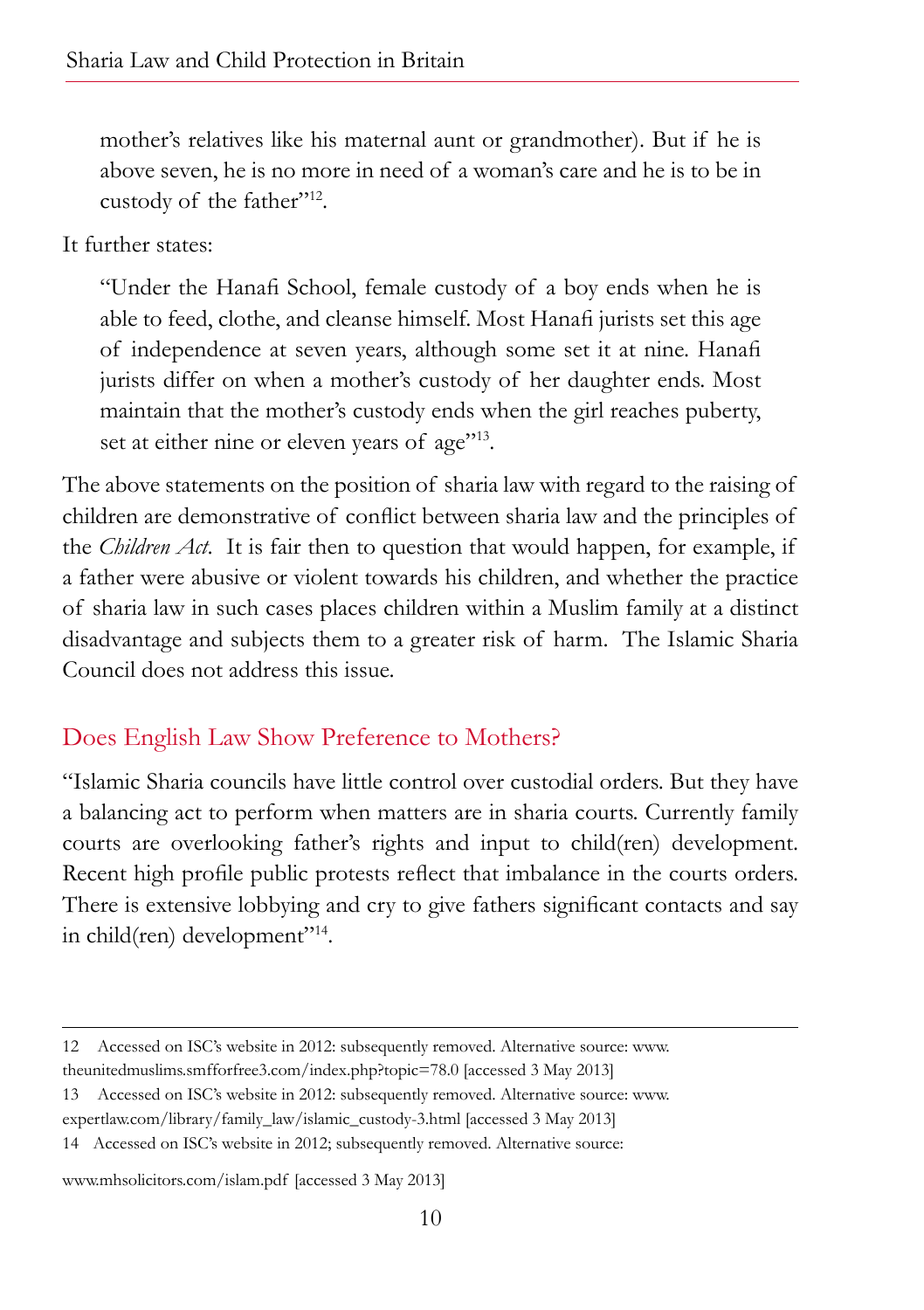It is often cited, including by sharia advocates and practitioners, that English law favours mothers unfairly in matters of child residence (custody). However, as outlined above, it is the Welfare Principle that is applied and followed in such cases. Under the Welfare Principle, the courts try to cause as little disruption as possible to a child's life as it believes this to be in a child's best interests. One of the consequences of this approach is that the child's primary carer will often be at an advantage as a child continuing to live with their primary carer is seen as the least disruptive course. In the majority of cases, a child's primary carer will be their mother and therefore it could be seen that mothers are advantaged because they are mothers – this is untrue; it is the best interests of the child which inform the court's decision

#### The Children Act 1989 – Public Protections (Children in Need)

As well as directing judges to place the best interests of children as their paramount consideration on the event of divorce and/or separation of parents, the *Children Act* also provides that local authorities take steps to protect children from harm, and to remove them from their homes if necessary to do so.

Section 17 of the *Children Act* places local authorities (local government councils) in a position of responsibility when it comes to caring for children in their area. There is a duty under the Act to "safeguard and promote the welfare" of children in need. A child in need is one whose health or development "is likely" to be significantly impaired. The practicalities of how authorities are to respond to a child in need varies depending on the circumstances, and can range from supporting parents to the removal of a child from home on a permanent basis.

Among the powers available to local authorities to assist them in cases of children in need are the powers to apply for a care or supervision order to protect a child. A court will make these orders only if the local authority can show that the child "is suffering, or is likely to suffer, significant harm". This harm should be attributable to the care of the parent, or the child being outside of the parents' control. These are the minimum requirements. Case law in this area has determined that when examining whether a child is likely to suffer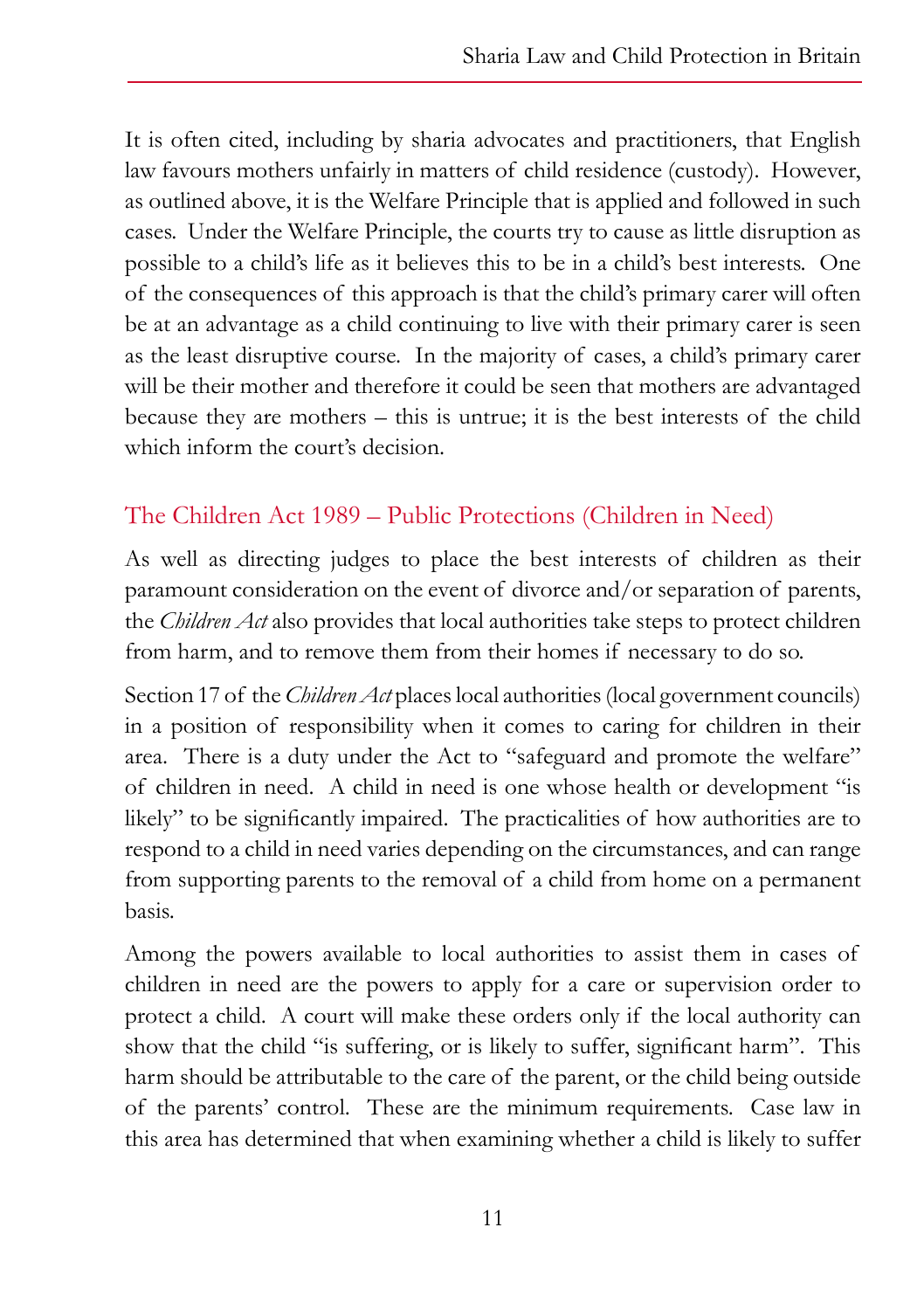significant harm, this meant "a real possibility, a possibility that cannot sensibly be ignored"<sup>15</sup>.

In 2011, the London Safeguarding Children Board – which provides advice, guidance, and support to London councils with regard to child safety – issued guidelines on the application of their powers when dealing with cases of children in need. We will focus particularly on the guidance given in the case of domestic violence.

The Home Office definition of domestic violence is "any incident of threatening behaviour, violence or abuse (psychological, sexual, financial or emotional) between adults who are or have been, intimate partners or family members, regardless of gender or sexuality"16. The guidance provides that "children of all ages living with a mother who is experiencing domestic violence, are vulnerable to significant harm through physical, sexual, emotional abuse and/ or neglect"<sup>17</sup>. Significant harm has been defined as "a situation where a child is suffering, or is likely to suffer, a degree of physical, sexual and/or emotional harm (through abuse or neglect) which is so harmful that there needs to be compulsory intervention"<sup>18</sup>. This was redefined in 2005 to include "the harm that children suffer by seeing or hearing the ill-treatment of another, particularly in the home"<sup>19</sup>.

The guidance says that professionals, such as doctors, teachers, sexual health professionals, and GPs should prepare a plan for mothers and children to be made safe if they have been subjected to domestic violence. It goes on to say that if a mother chooses to stay within a violent relationship a multi-agency assessment should be carried out with regard to the safety of the children.

The presence and operation of sharia tribunals in the matter of child residence (custody) does not exclude the protections available in the *Children Act 1989* or make them unavailable to children of Muslim parents, but there is arguably a great risk that the accommodation and expansion of an exclusive system of

<sup>15</sup> Re H and R (Child Sexual Abuse: Standard of Proof) [1996] 1 FLR 80

<sup>16</sup> www.londonscb.gov.uk/procedures/ (Clause 5.12.2)

<sup>17</sup> www.londonscb.gov.uk/procedures/ (Clause 5.12.4)

<sup>18</sup> www.londonscb.gov.uk/procedures/ (Clause 5.12.4)

<sup>19</sup> www.londonscb.gov.uk/procedures/ (Clause 5.12.5)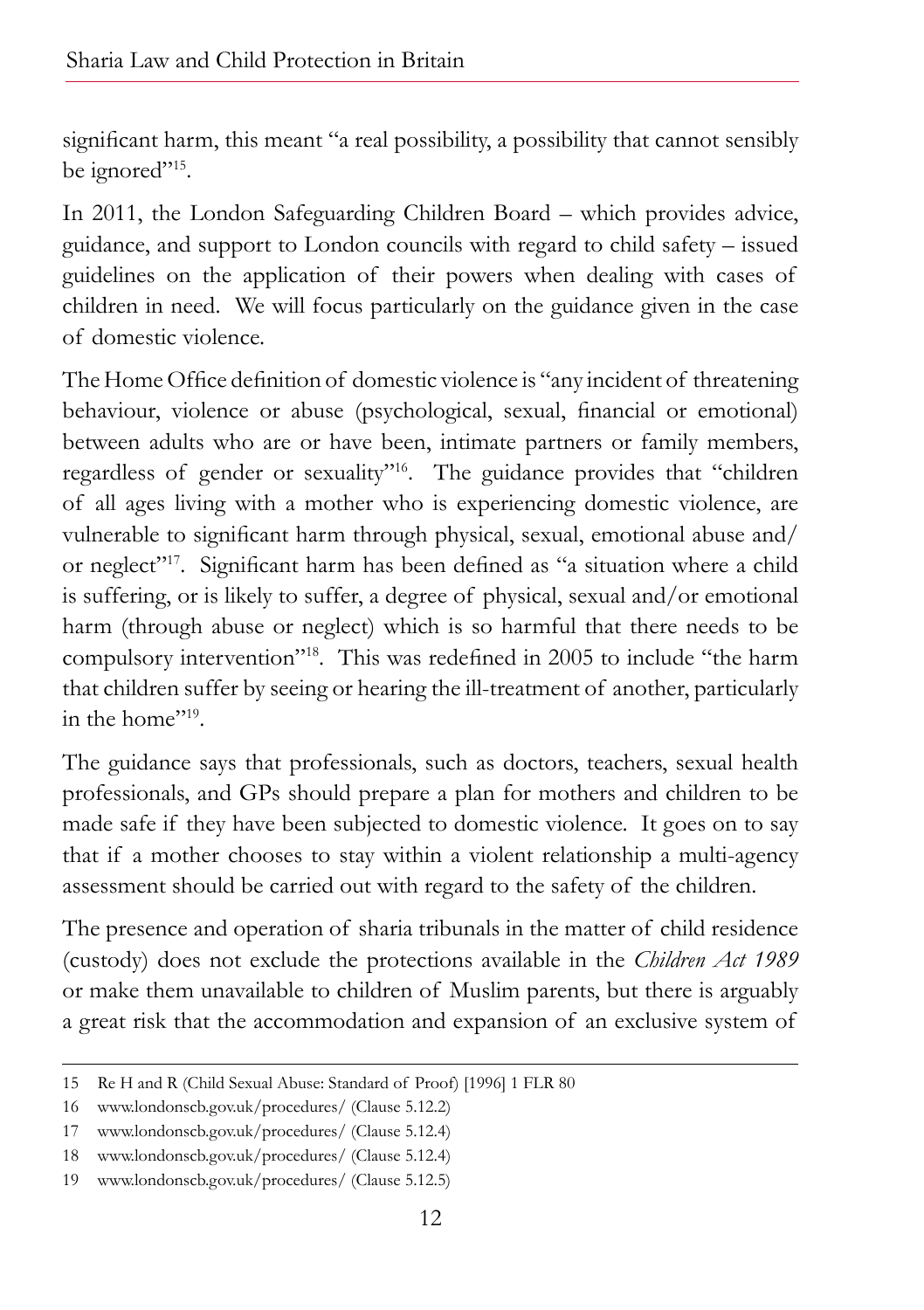family law for Muslims risks taking children out of the mainstream family law system in Britain, and denying them many of its protections. This is particularly worrying given the attitude to domestic violence voiced by sharia advocates and practitioners in Britain.

#### Sharia Law and Domestic Violence

Shaikh Haitham al-Haddad is a member of the Islamic Sharia Council and a sharia council "judge" in London. In a speech entitled "Why Marriages Fail" Shaikh al-Haddad stated the following:

"A man should not be questioned why he hit his wife because this is something between them. Leave them alone. They can sort out their matters among themselves. Even the father of the daughter who is married to the man, he should not ask his daughter why you have been beaten or hit by your husband"20.

Sheikh Faiz-ul-Aqtab Siddiqi is a spokesman for the Muslim Arbitration Tribunal (MAT) headquarters in Warwickshire. In 2008, *The Telegraph* reported that Sheikh Siddiqi stated, with regard to the domestic violence cases being heard by the MAT, that the judges ordered husbands to take anger management classes and mentoring from "community elders". There was no further punishment and criminal complaints lodged with the police were often withdrawn following rulings by sharia courts $^{21}$ .

In an interview with the BBC in the same year, Sheikh Siddiqi claimed:

"we do not get involved in any criminal cases, but the only sort of remit we are looking at at the moment, and we are discussing it with the authorities like the CPS and the police at the moment, is where we desire to give – in the case of domestic violence, primarily it's a woman though sometimes it is a man as well – the opportunity to look at an alternative form of resolution"22.

<sup>20</sup> http://standforpeace.org.uk/islamic-relief/ [accessed 3 May 2013]

<sup>21</sup> www.telegraph.co.uk/news/uknews/2957428/Sharia-law-courtsoperating-in-Britain.html [accessed 3 May 2013]

<sup>22</sup> Video was accessed on YouTube in 2012; subsequently removed.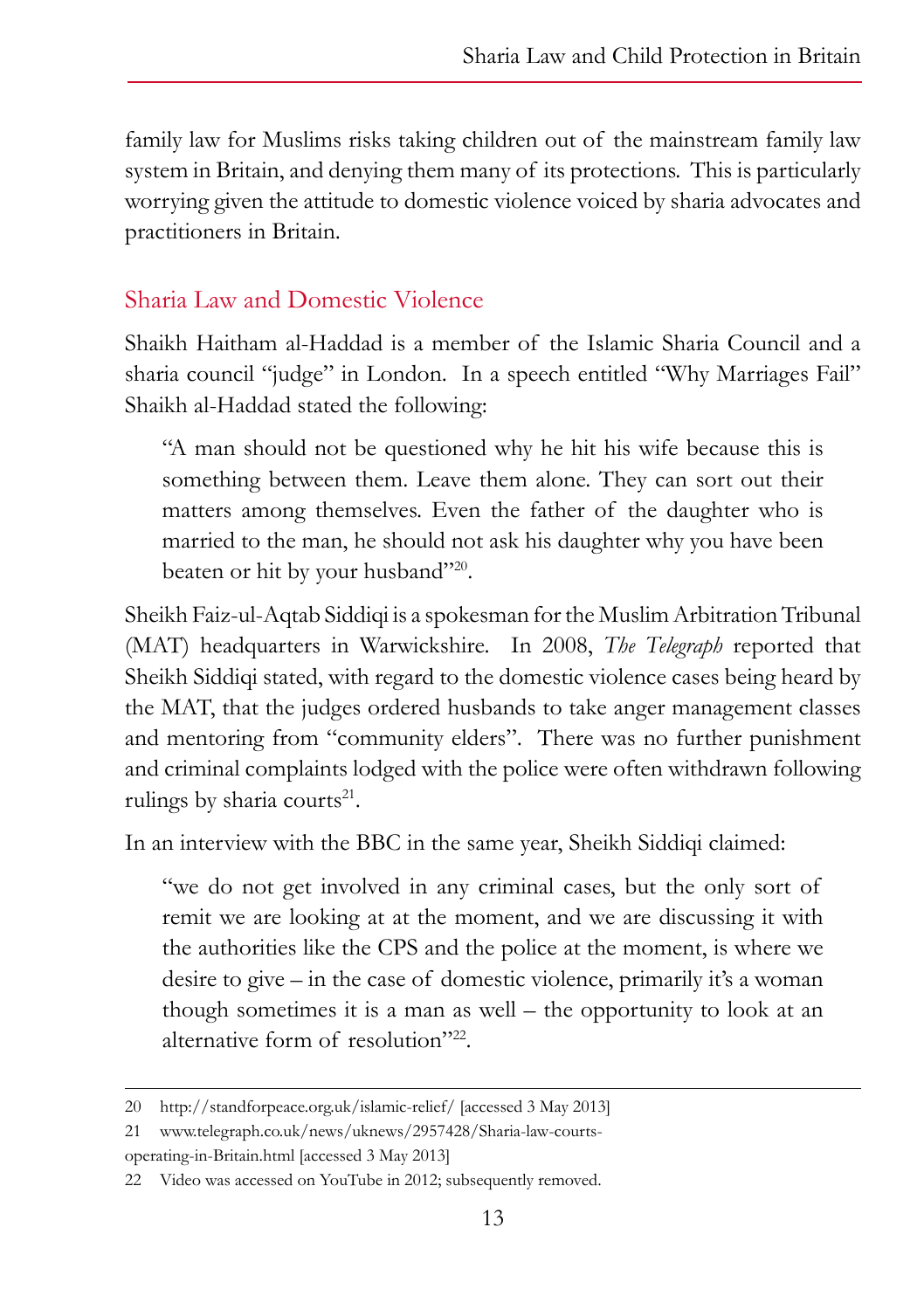In October 2010, the President of the Islamic Sharia Council, Sheikh Maulana Abu Sayeed stated that rape within marriage is "impossible". He explained:

"[Marital rape] is not an aggression, it is not an assault, it is not some kind of jumping on somebody's individual right. Because when they got married, the understanding was that sexual intercourse was part of the marriage, so there cannot be anything against sex in marriage. Of course, if it happened without her desire, that is no good, that is not desirable. But that man can be disciplined and can be reprimanded"<sup>223</sup>.

In a film produced by *The Guardian* newspaper in 2011, Dr Suhaib Hasan, Secretary of the Islamic Sharia Council, asked a woman who had approached the council whether her husband had ever hit her. She replied that he had hit her once. Dr Hasan then stated "only once? So it is not a very serious matter"<sup>224</sup>.

This thinking demonstrates a stark contrast between sharia law approaches to domestic violence and the laws and protections of England and Wales. This is not only evident in terms of the protections provided by the *Children Act* with regard to violence in the home, but also the provisions of the *Family Law Act* which allow women to apply for injunctions against violent partners (Non-Molestation Order) or for an order to remove a violent husband from the home (Occupation Order).

Various concerns may stem from these attitudes, but it must be made clear that sharia bodies such as these do not legally prevent any person from approaching the British legal system for protection. There are growing concerns however that people, women in particular, are pressured and coerced into using sharia councils and tribunals. The volume of people approaching sharia councils in Britain has led some to voice concerns about the possible emergence of a parallel social and legal system for Muslims, which is distinct from that of the non-Muslim majority.

is-impossible-claims-Muslim-cleric.html [accessed 3 May 2013]

<sup>23</sup> www.telegraph.co.uk/news/religion/8064571/Rape-within-marriage-

<sup>24</sup> www.guardian.co.uk/law/video/2011/mar/09/islam-sharia-council-divorce [accessed 3 May 2013]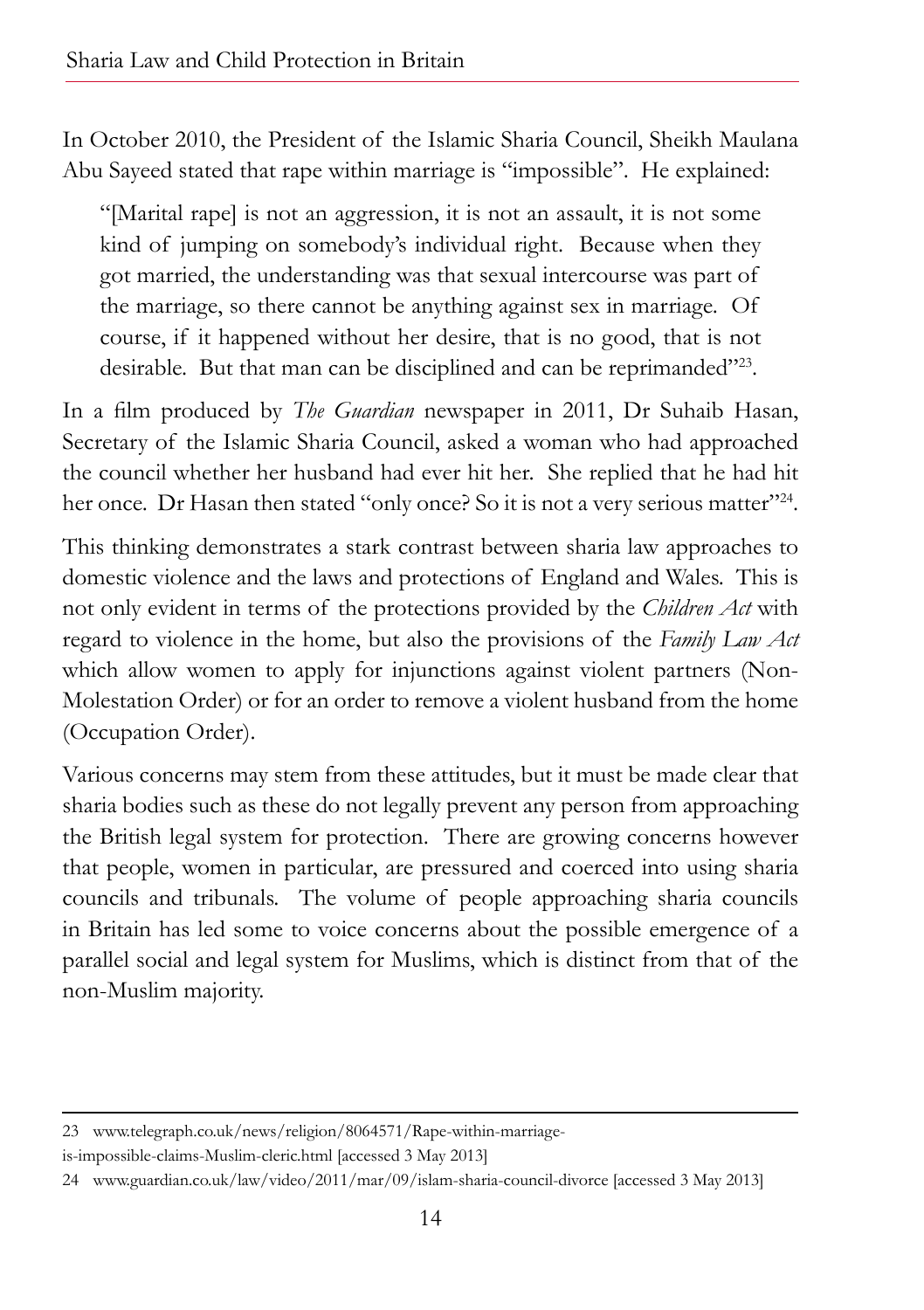#### A Parallel System

One of the concerns often raised about the use of sharia in Britain, with regard to marriage and divorce, is the lack of registered marriages within Muslim families. Unregistered marriages can result in a loss of rights, particularly with regard to property and finances, if that marriage then comes to an end – this is because the couple were not deemed to be married under UK law.

In 2011, the BBC reported an increase in the number of polygamous marriages among British Muslims<sup>25</sup>. British law allows a person to marry only one partner at a time and any breach of this amounts to the crime of bigamy – which can carry a prison sentence. However, as these marriages are taking place outside of the established British system of family law, they are unrecognised and therefore only deemed valid under sharia law. Under sharia law women can be divorced summarily and, as we have seen, can lose all rights over their children at a preset age. In 2010, One Law for All reported a case of a woman who had been married under sharia law and lost custody of her children in the divorce that followed. When she eventually approached UK law in an attempt to regain custody of her children, the UK courts found that the children had lived so long with their father that to remove them now would not be in their best interests. Arguably, the custody rights of her children had been lost as a direct result of her marriage and divorce taking place under sharia rather than English law.

The criminal code of sharia law is one area which causes great controversy across the world. Its punishments include death for homosexuality and adultery, and the amputation of hands for theft. Though most sharia practitioners in Britain deny any desire to implement sharia's criminal codes here, there are signs that this position is ambiguous. In an article in *The Telegraph* in 2008, Sheikh Siddiqi of the Muslim Arbitration Tribunal said he hoped that sharia bodies in Britain would eventually expand into "smaller" criminal cases<sup>26</sup>. It is known for example that at least one case of stabbing has been dealt with through

<sup>25</sup> www.bbc.co.uk/news/uk-15032947 [accessed 3 May 2013]

<sup>26</sup> www.telegraph.co.uk/news/uknews/2957428/Sharia-law-courtsoperating-in-Britain.html [accessed 3 May 2013]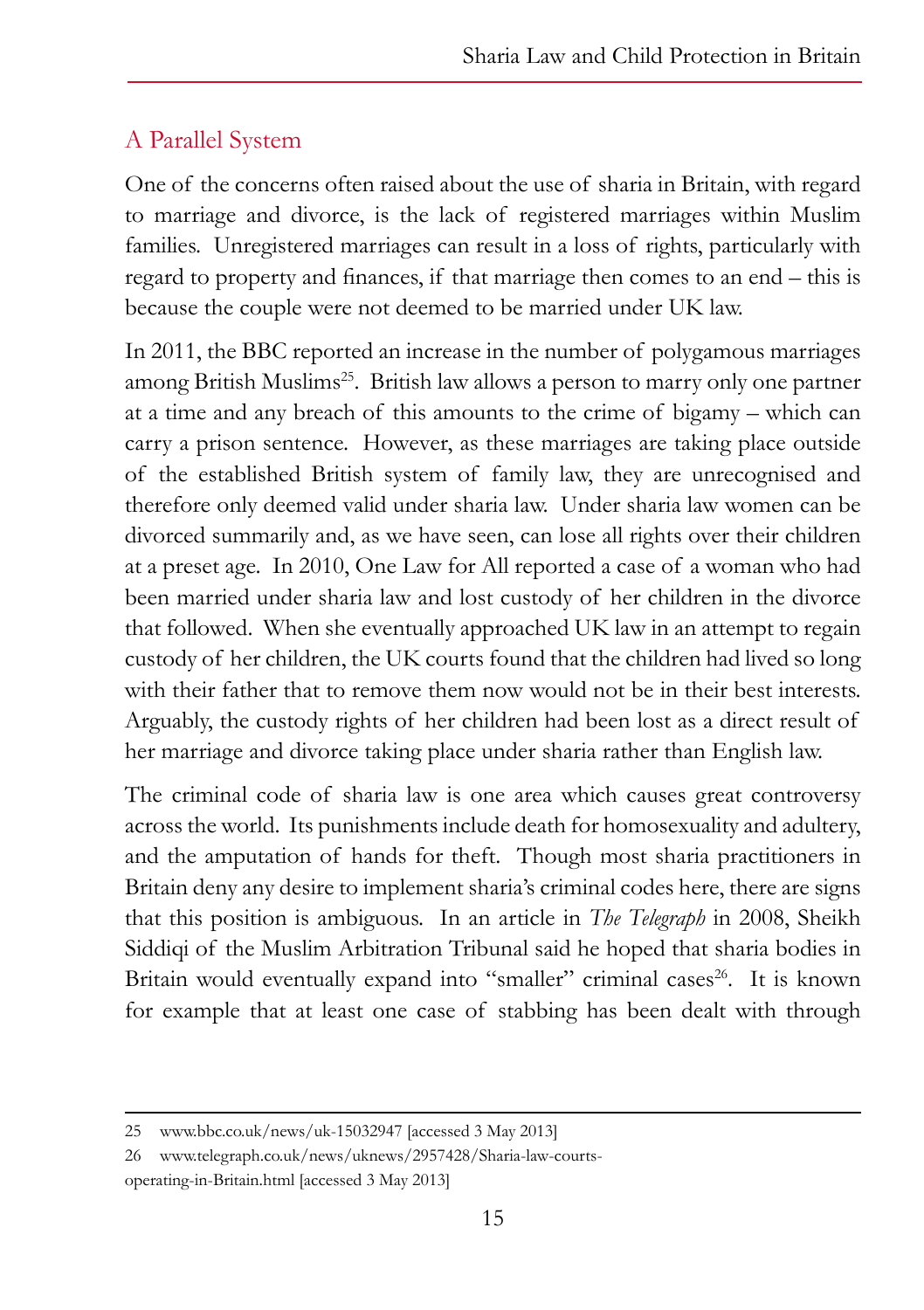the sharia system<sup>27</sup>. As has been outlined, sharia councils and tribunals are deciding upon cases of domestic violence and rape (both criminal matters) and that complaints have been withdrawn from the police following such rulings in sharia courts.

Leaders of such sharia bodies have also expressed a wish for the full criminal code to be imposed in Britain, and for legal and political dominance. For example, Dr Suhaib Hasan said "If sharia law is implemented, then you can turn this country into a haven of peace because once a thief 's hand is cut off nobody is going to steal. Once, just only once, if an adulterer is stoned nobody is going to commit this crime at all. We want to offer it to the British society. If they accept it, it is for their good and if they don't accept it they'll need more and more prisons"<sup>28</sup>

In a Channel 4 documentary "Undercover Mosque", Dr Hasan told a congregation at Green Lane mosque in Birmingham that "Allah has decreed this thing that I am going to be dominant, the dominance of course is a political dominance". He also called for "the chopping the hands of the thieves, the flogging of adulterers, and flogging of drunkards. Then jihad against the non-Muslims"<sup>29</sup>.

Given the expansion of sharia law in Britain, and the attitudes of those driving this expansion, questions must be raised as to the future of sharia and the future of the concept of one legal system being applied to all citizens equally. There is arguably a danger that other non-secular belief systems could demand separate tribunals in accordance with their beliefs, and a risk that the democratic principles underlying the UK legal system are being undermined.

<sup>27</sup> www.telegraph.co.uk/news/uknews/1535478/Sharia-law-is-

spreading-as-authority-wanes.html [accessed 3 May 2013]

<sup>28</sup> Divorce, Sharia Style, Channel 4, February 2008: http://video.google.ca/

videoplay?docid=7551240419498830429# [accessed 2012; subsequently removed] and

We want to offer Sharia law, The Telegraph, 20 January 2008: www.telegraph.co.uk/news/

uknews/1576066/We-want-to-offer-sharia-law-to-Britain.html [accessed 3 May 2013]

<sup>29</sup> Video was accessed on YouTube in 2012; subsequently removed.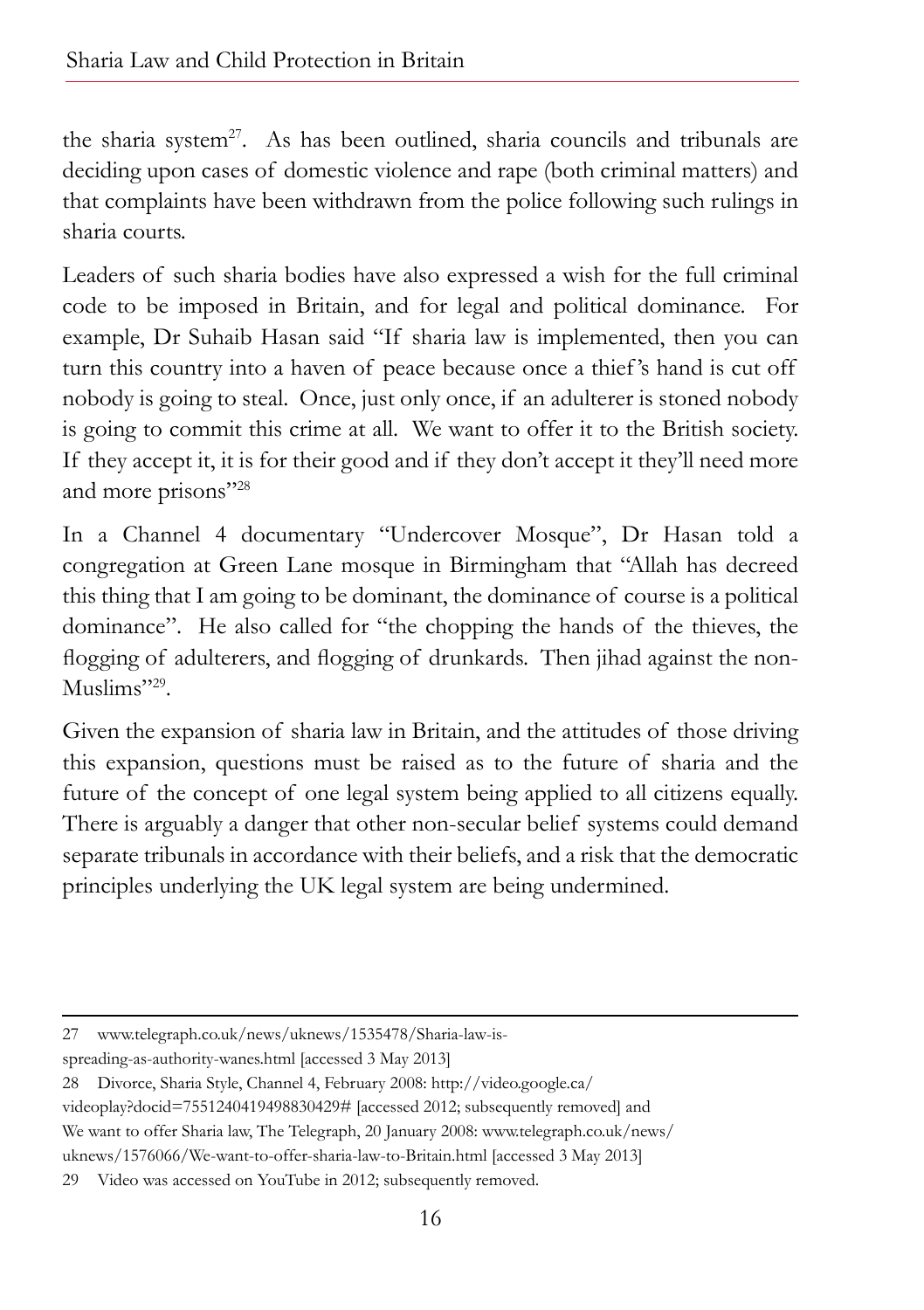#### Sharia Law and Children's Rights in Parental Disputes over Residence and Contact

*By Lorraine Harding, (retired) senior lecturer in social policy at Leeds University*

The law in England and Wales governing important matters of child care, and what used to be called "custody", is embodied in the *Children Act 1989*, a piece of legislation which both consolidated earlier Acts and brought in innovative concepts and measures of its own.

In order to see the *Children Act* in context, it is useful to remember that in this country the history of attempts to shape the law dealing with "custody" and related matters goes back to 1839. We thus had (by the time of the *Children Act*) a hundred and fifty years of progressive refinement of the law designed to respond to the problem of what should happen to children when the adults responsible for them cannot agree. These refinements have increasingly brought to the fore the child's own welfare and interests, and, in latter years, the child's right to have a say in their living arrangements as well. This area of law is not about "mothers" rights" versus "fathers' rights", although it was construed that way for much of the nineteenth century. In fact, since an Act in1925 the law has not assumed that the rights of either parent take precedence; the important criterion in a decision is what is best for the child. While it is sometimes regarded as axiomatic that very young children are better-off with their mother when parents are separated, even this is not taken for granted. What matters is what works for this particular child – so deciding on residence ("custody" has been recast as "residence" since 1991) requires looking at the circumstances of each individual case, in the light of the child welfare principle. This is so also with decisions about "contact" (formerly "access") and other issues in the child's life. The child's welfare is always the paramount consideration, and how the child's welfare is to be construed is the subject of detailed guidance in the Act. All those involved – parents, courts, local authorities, other child care agencies – must always have this particular child's welfare in the focus of their vision.

This, as far as I can see, sharia law on "custody" does not do. It introduces a purely age-related yardstick – usually seven for boys, nine for girls – and assumes that the child under this age should be with the mother, and over this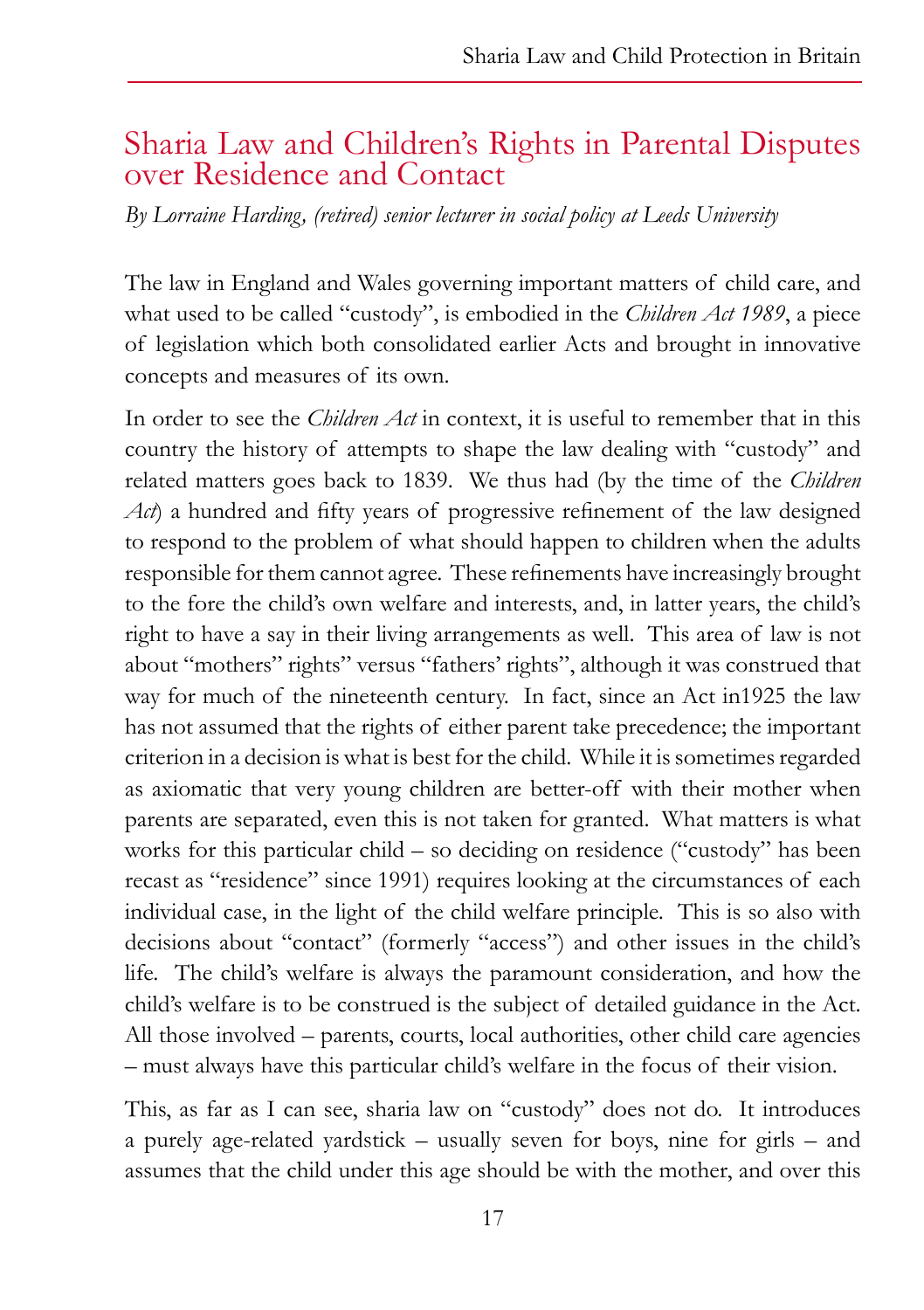age with the father, regardless of other circumstances, or indeed the child's own wishes. It is worth remembering that the *Infant Custody Act 1839* also made the age-seven distinction. If a child were under this age, a mother could apply to a court for custody – although her application would not necessarily be successful. If the child were above this age, she had no right even to apply. Later legislation gradually raised the age bar. Thus in a sense we can place sharia law somewhere in the mid-nineteenth century in terms of English law – more "progressive" than the situation pre-1839, but not yet caught up with the 1870s, or thereabouts.

English child care law does not permit religious exemptions – it applies to all children within the jurisdiction. Certainly, regard has to be paid to a "child's religion or culture" by the local authorities and courts making decisions, and this might affect where the child will live. The law sidesteps the difficult question of what "the child's religion" is, as to whether this simply means the religion of the child's parents. However, the factoring in of the child's own wishes and feelings, depending on age and understanding, might seem to give some scope for a child who claims his/her religion and belief is different from that of the parent. The main point here, though, is that the *Children Act* quite clearly applies to the children of Muslim parents living in the jurisdiction. Muslim leaders have no legal basis for claiming that "their" children, as a group, should be governed by a different system of law.

This is taking "Muslim children" as a population. There is one way, however, in which, on a case-by-case basis, it might be claimed that there is a role for sharia courts or tribunals, as mediators, to play a role in the decisions that parents take. This is rooted in the *Children Act* itself and in something called the "no order" principle. Basically, the position of the *Children Act* is that where parents can agree between themselves as to where a child shall live, and on who should have contact with him/her, and on other important decisions, then the court's approach should be "hands off." The "no order" principle means that no order should be made unless the court considers it is definitely better to do so. So if parents reach agreement – and it is assumed that they will have the welfare of their own children as paramount in their eyes when they do this – thus avoiding the trauma of a court case, then all well and good. To this, some might add the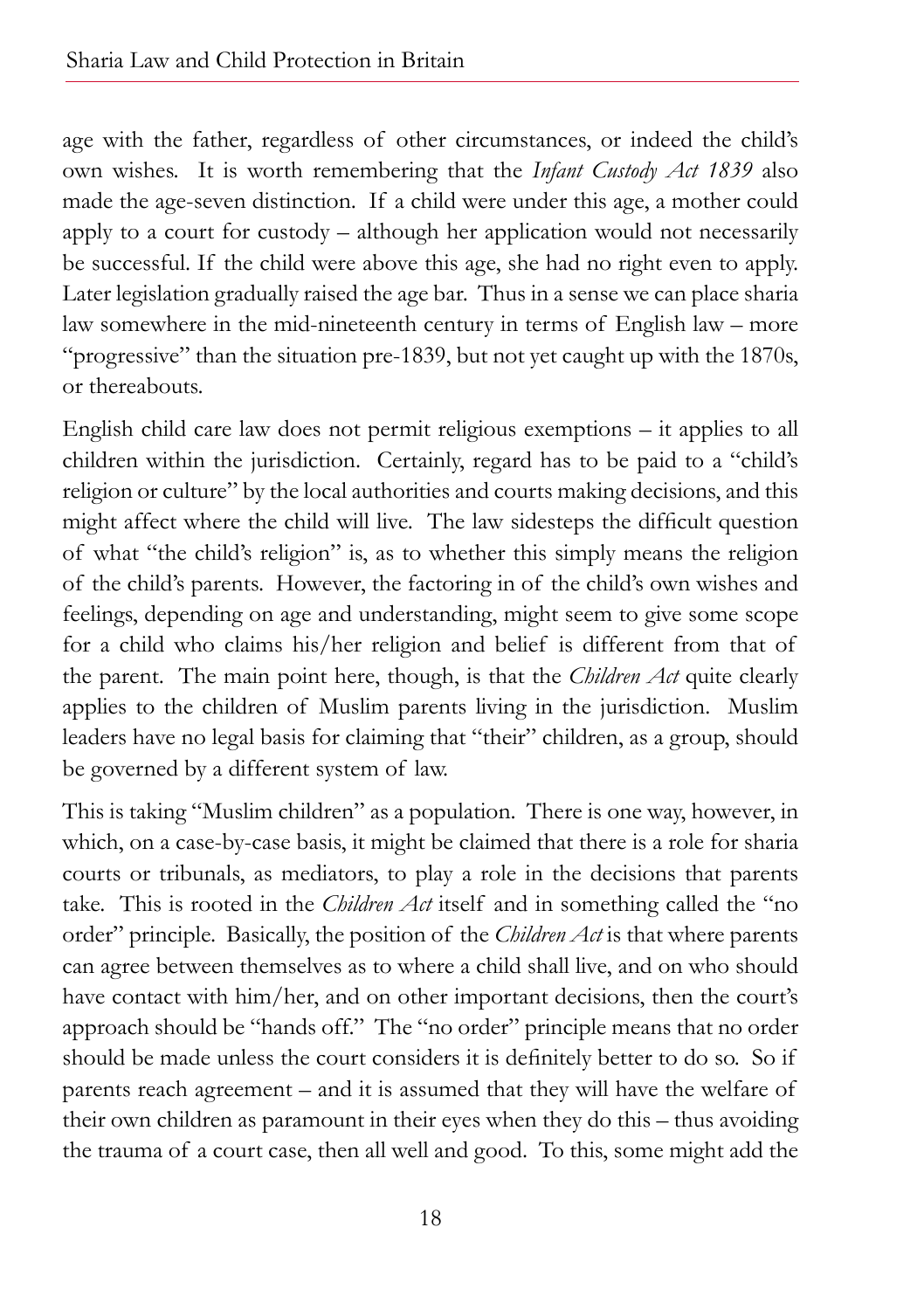argument that if, in assisting their decision-making, parents bring in a mediator to clarify their options and the way forward, then all well and good too.

I would like to answer this argument, because I think that it could be quite strongly put in the case of sharia law, but also because I also think that the argument fails. Firstly, it is quite clear from what one reads, that Muslim Arbitration Tribunals and similar bodies are not mediating, they are – as their titles suggest – arbitrating. The distinction is crucial. Mediation is based on free and informed consent of the parties involved, is democratic in nature, and does not involve imposing a solution but only helping the parties to reach agreement. Arbitration is something more like a court reaching a judgement which is then binding on the parties. It does not require consent in the same way as mediation, and it must be questioned most strongly whether women, and, in particular, children themselves, consent to residence, contact and other child-related matters being decided by a sharia court or tribunal.

On the matter of mediation, it must be noted that the Islamic Sharia Council describes itself as a body of mediation. However, testimony of women who have attended this council – in any of its locations – confirm that both the Muslim Arbitration Tribunal and the Islamic Sharia Council operate what is essentially an identical system of sharia family law; both acting as "courts" and both imposing sharia law in both family and criminal matters. Though in law, there is a distinction between arbitration and mediation, the operation of sharia in Britain cannot accurately be described as either.

Finally, it must be questioned whether these courts and tribunals are applying the principles of the *Children Act*, whether they have the detailed knowledge of the Act that would be required for them to mediate in this area, and whether they value above all else the welfare of the child in the family before them, and are guided by that. If the courts/tribunals are arbitrating, not mediating; if they are not above all concerned with the child's welfare; if they are simply applying some rigid yardstick which takes no account of the circumstances of this individual child, then there is no place for them under the *Children Act*, despite the "no order" principle and the assumption that informal agreements between parents are better. The place for decisions where parents cannot agree is the secular courts of the country, the courts that clearly operate under the *Children Act*.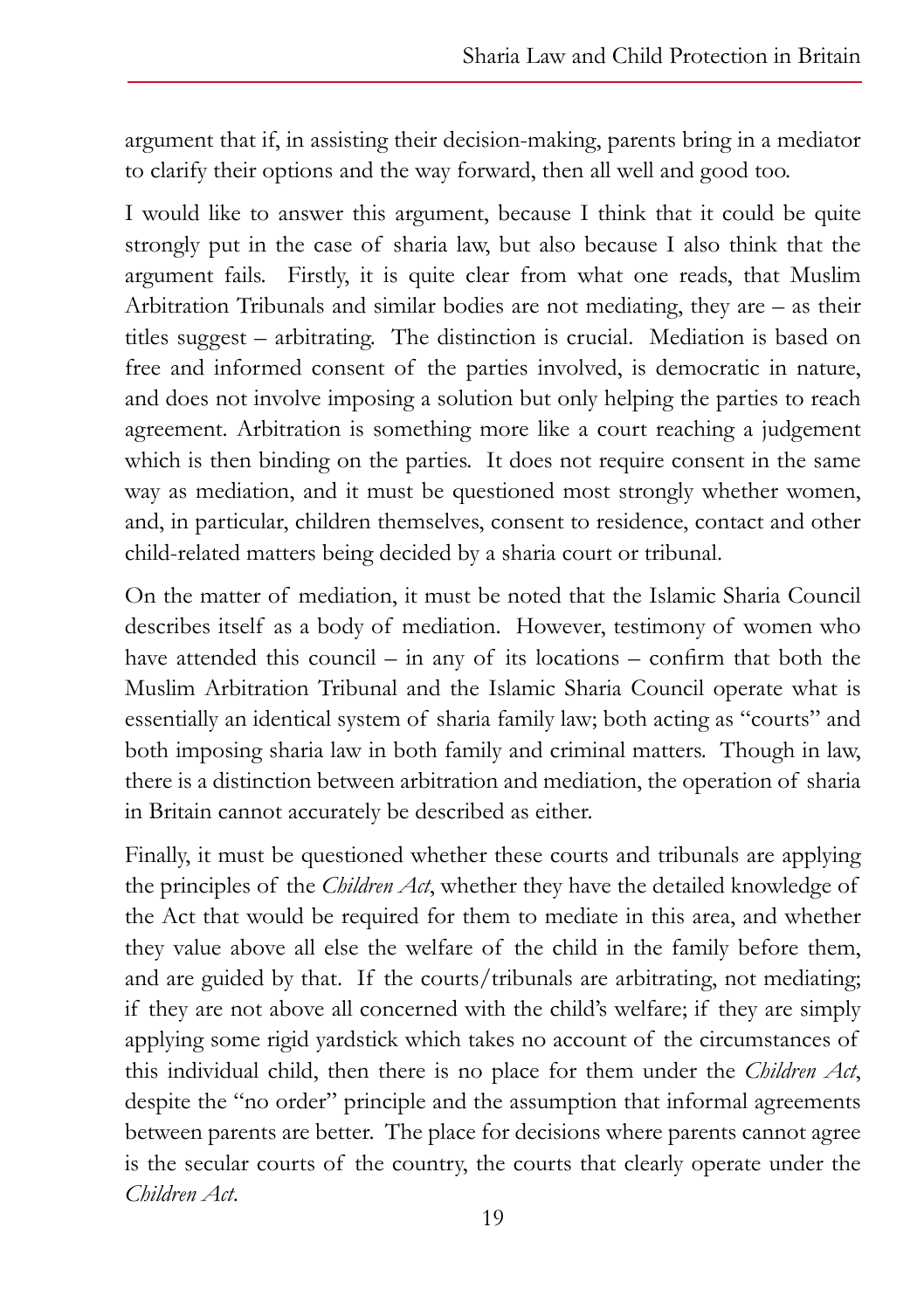### Sharia Law in the UK: Compromising Women and Children's Safety

*By Fionnuala Murphy, Campaigns Officer, Iranian and Kurdish Women's Rights Organisation (IKWRO)*

The Iranian and Kurdish Women's Rights Organisation<sup>30</sup> is a registered charity<sup>31</sup> which provides advice and support to women and girls from the UK's Middle Eastern $32$  communities. The main issues facing the women we work with are domestic abuse, forced marriage and "honour"-based violence.

Many of IKWRO's clients need assistance with family law issues such as child residence and divorce. While IKWRO is a secular organisation a large proportion of our clients are Muslims and some of them have resorted to religious arbitration.

In the UK a number of bodies are involved in dealing with family disputes including applications for Islamic divorce under the *Arbitration Act 1996*33. The London-based Islamic Sharia Council<sup>34</sup> (ISC) provides rulings and advice in accordance with the four Sunni schools of thought, and primarily handles marital disputes and divorces. The Muslim Law (Sharia) Council UK<sup>35</sup> also provides advice, marriage and divorce services. Muslim Arbitration Tribunals<sup>36</sup> (MAT) have claimed a wider remit and adjudicate on cases involving forced marriage, domestic violence and family breakdown, as well as disputes in relation to debt, commerce and inheritance. Many Muslims also use more informal mechanisms, such as meetings in local mosques, in order to resolve disagreements.

Among women IKWRO has worked with, the main reason for using religious arbitration is to obtain an Islamic divorce. This will often involve wider

<sup>30</sup> www.ikwro.org.uk [accessed 3 May 2013]

<sup>31</sup> Charity Commission number 1104550.

<sup>32</sup> Our client base includes Farsi, Dari, Kurdish, Arabic and Turkish speaking women and girls.

<sup>33</sup> www.legislation.gov.uk/ukpga/1996/23/contents [accessed 3 May 2013]

<sup>34</sup> www.islamic-sharia.org/ [accessed 3 May 2013]

<sup>35</sup> www.shariahcouncil.org/ [accessed 3 May 2013]

<sup>36</sup> www.matribunal.com [accessed 3 May 2013]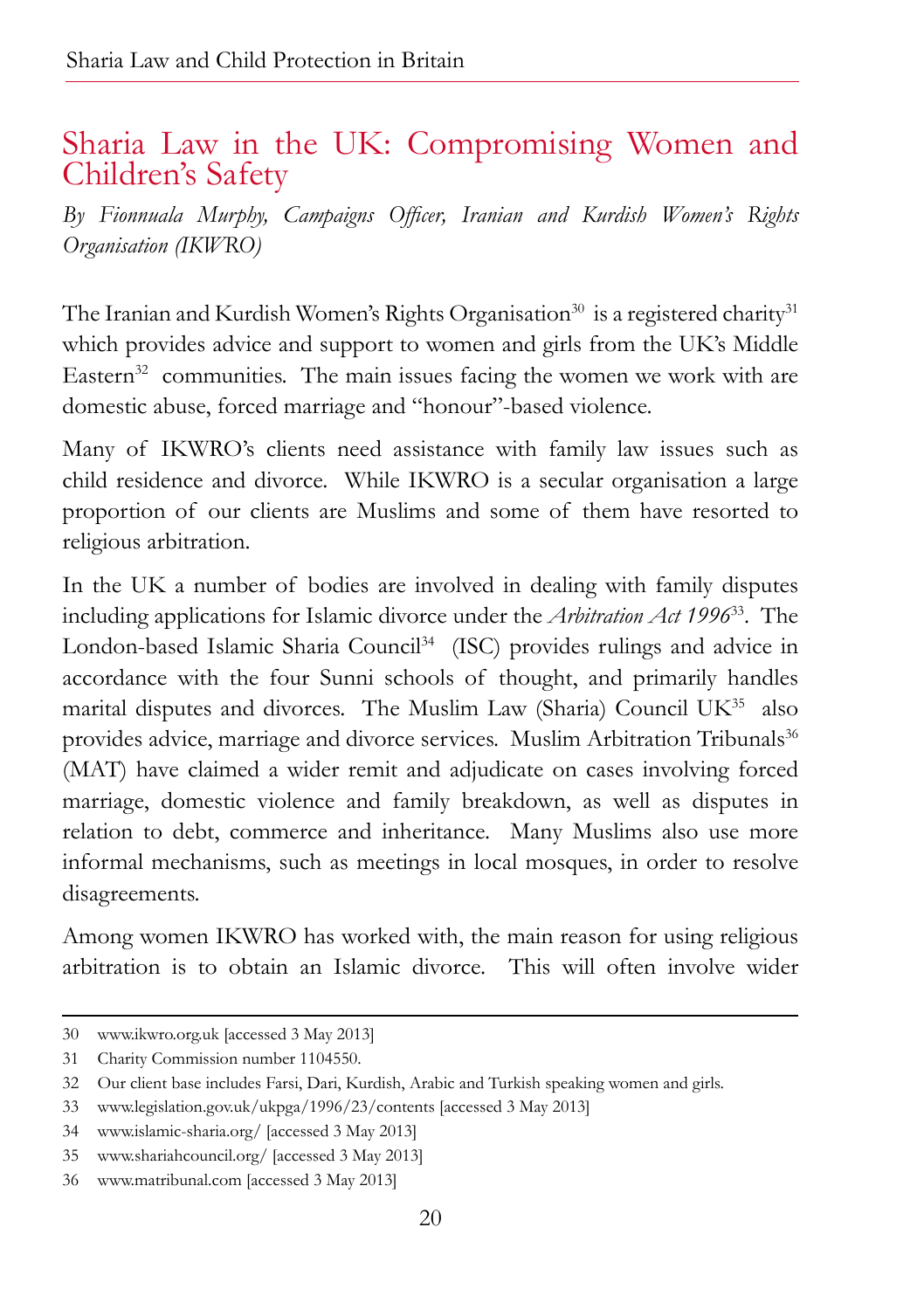investigation into why the woman wants to end her marriage, touching on issues such as domestic violence and forced marriage. It can also involve discussions concerning which parent any children should live with and how decisions about the children's upbringing will be taken. IKWRO has three main concerns about religious arbitration in relation to cases involving these issues:

- 1. In our experience bodies involved in religious arbitration often do not respond appropriately to women and children who have experienced domestic violence, and can actually put them at greater risk.
- 2. Given the need to protect the welfare of children above all other concerns, religious arbitration should not be used to resolve disputes relating to child residence and contact.
- 3. Some bodies have adopted attitudes and practices which are harmful to victims of forced marriage.

This chapter discusses these concerns and explores potential incompatibilities between sharia law and UK legislation aimed at protecting women and children.

#### Inappropriate Responses to Women and Children who have Experienced Domestic Violence

Women and children from ethnic minorities can be especially vulnerable to domestic violence, both because they are less able to seek help (e.g. due to lack of knowledge of their rights, insecure immigration status or language barriers) but also because of cultural attitudes to domestic violence. Many of the women IKWRO works have been brought up to believe that they should accept violence as part of family life. They are often expected to make their marriage work, even where they and their children are experiencing severe abuse. If they decide to leave an abusive husband they can face great stigma from the community as well as pressure, and even threats, from their family. In many cases they will approach religious leaders for help in dealing with their husband's abusive behaviour before seeking other kinds of support.

Many of IKWRO's clients have at some stage gone to an Imam for help. In most cases, they were not offered any practical advice or assistance to enable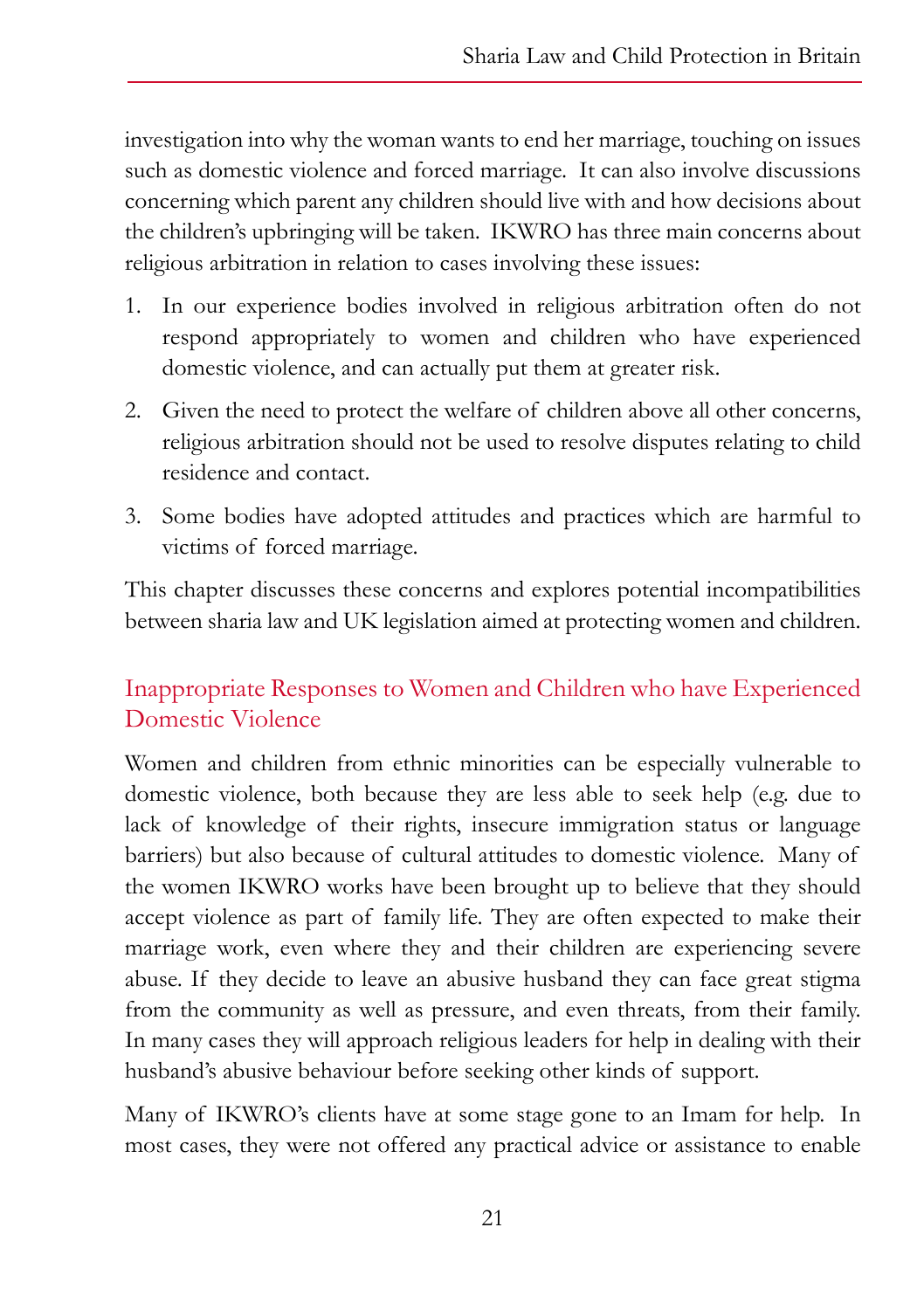them to protect themselves and their children– for example help with accessing safe housing. Instead, the emphasis was placed on preserving family unity.

#### Case study: Leila

Leila was forced to marry her first cousin when she was in her teens. The marriage took place in a mosque in the UK. From the outset Leila's husband was physically abusive. He threw things at her, twisted her arm, pushed her down stairs, verbally abused and threatened her. He was also voilent towards their three children. He did not give Leila any money and she had got into debt trying to feed and clothe herself and her children.

Leila went to an Imam and asked for help to end her marriage. The Imam told Leila that he would talk to her husband about the abuse and would tell him to give her money. After this the situation became worse. Leila came to IKWRO for assistance and told us that she wanted a divorce.

We discovered that Leila's marriage was never legally registered in the UK, making it more difficut to enforce her rights in a UK court. Leila had very little knowledge of the law and she came under pressure from the Imam and her family to settle things through the mosque. Although IKWRO linked Leila to a solicitor she did not attend appointments and stopped answering her phone. We do not know whether Leila obtained a divorce through the Imam or if she returned to her husband. We are very concerned for Leila and her children's wellbeing.

Leila's experiences are not out of the ordinary. In fact they are very much reflected in the domestic violence section of the MAT website $37$ , which despite its subject matter offers no practical advice to women or children who are experiencing abuse at home. The first three paragraphs concentrate on questioning whether domestic violence is really a problem in the Muslim community. The MAT then goes on to acknowledge that some Imams are reluctant to address the issue because they believe that "the practise of domestic

<sup>37</sup> www.matribunal.com/cases\_domestic\_violence.html [accessed 3 May 2013]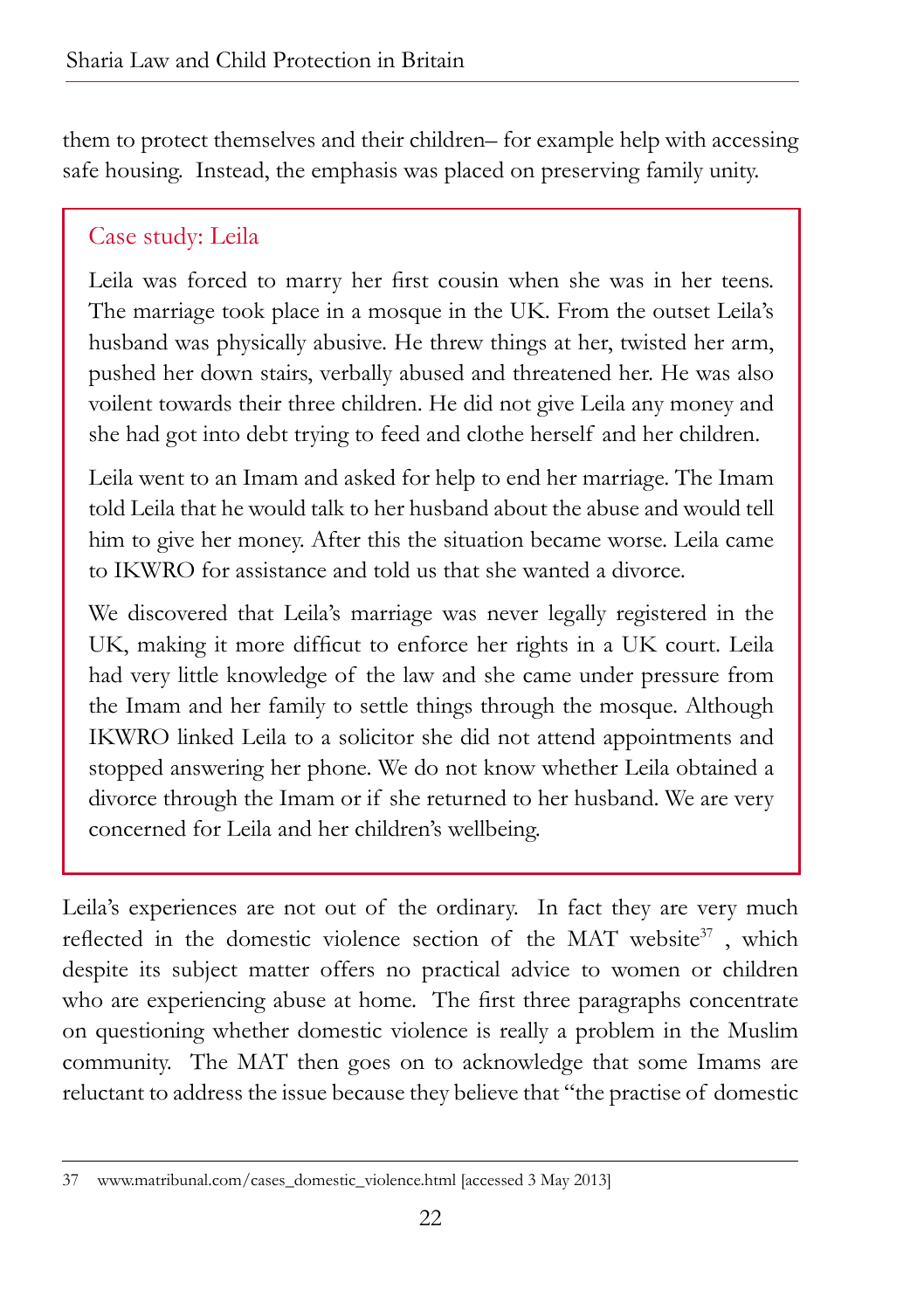abuse derives legitimacy from the Islamic scriptures"<sup>38</sup>. The MAT does not state that this belief is incorrect, but instead vaguely says that its intention is "to dispel certain myths about Islam and domestic abuse and also to discuss avenues for tackling the problem".

In 2008 Sheikh Faiz-ul-Aqtab Siddiqi, founder of the Muslim Arbitration Tribunals (MAT), was quoted in *The Times* and other media outlets<sup>39</sup> as saying that MAT had dealt with six domestic violence cases. In each of the cases the women withdrew complaints they had made to the police and the husband was ordered to attend anger management classes and to receive mentoring from community elders. The MAT webpage on family disputes $40$  gives more detail on the MAT's role in encouraging withdrawal of criminal complaints:

"Where there are criminal charges such as assault within the context of domestic violence, the parties will be able ask MAT to assist in reaching reconciliation which is observed and approved by MAT as an independent organisation. The terms of such a reconciliation can then be passed by MAT on to the Crown Prosecution Service (CPS) though the local Police Domestic Violence Liaison Officers with a view to reconsidering the criminal charges."

The "advantage" of this approach according to Sheikh Faiz-ul-Aqtab Siddiqi is that marriages are saved and couples given a second chance. IKWRO is very concerned about the obvious disadvantages in terms of the risk posed to the safety of women and children.

One Law For All's publication on sharia law in Britain<sup>41</sup> found that of the women who went to bodies applying sharia with cases involving domestic violence, 40 per cent actually had court orders against their husbands on the grounds of violence. These orders are aimed at protecting women and their

39 www..dailymail.co.uk/news/article-1055764/Islamic-sharia-courts-

Britain-legally-binding.html [accessed 3 May 2013]

<sup>38</sup> Verse 4:34 of the Koran appears to give permission for the abuse of women:

<sup>&</sup>quot;Men are the maintainers of women because Allah has made some of them to excel others and because they spend out of their property; the good women are therefore obedient, guarding the unseen as Allah has guarded; and (as to) those on whose part you fear desertion, admonish them, and leave them alone in their sleeping places and beat them; then if they obey you, do not seek a way against them (Shakir translation)."

<sup>40</sup> www.matribunal.com/cases\_faimly.html

<sup>41</sup> Sharia Law in Britain: A threat to one law for all and equal rights. Namazie, Atasheen and Waters.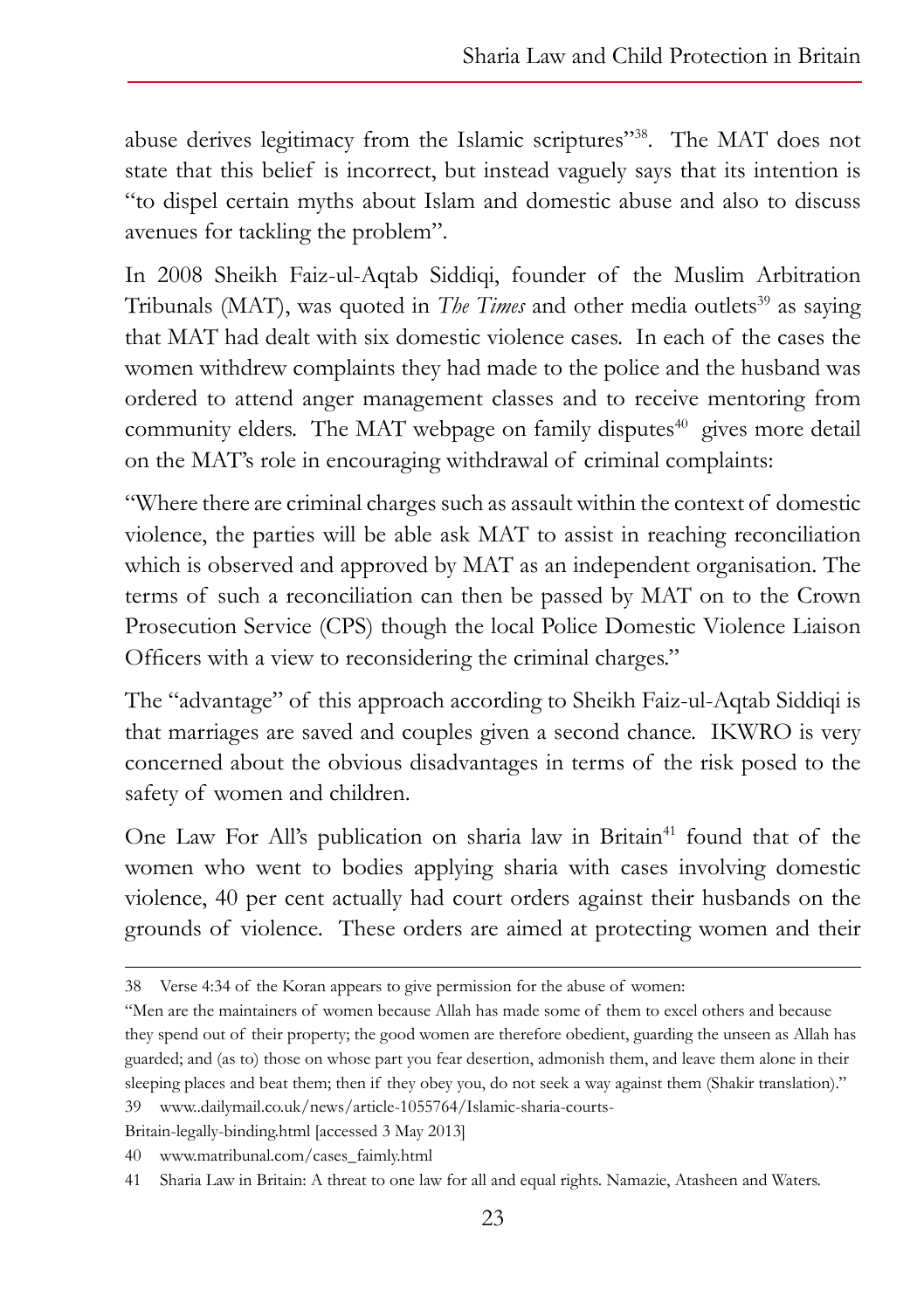children from violence and ensuring their health, safety and well being. It is extremely worrying that bodies involved in arbitration are convening hearings in violation of these orders.

Furthermore, the MAT seems to be suggesting that violence against women and children can be dealt with simply by a person in authority telling an abusive man to change his behaviour. In reality, for men to change abusive behaviour they need to face serious legal ramifications and to go through a credible offender programme which has been proven to be effective. Mentoring from an Imam or anger management classes, which are being presented as solutions by the MAT, will not address the underlying reasons why men are abusive to their wives and children, and will not challenge the assumptions that men are entitled to control and discipline their wives and other family members. IKWRO is concerned that while operating with a semi-official status, many MAT members appear to have no understanding of effective ways to deal with violence against women and children. In some cases religious leaders have shown not just an ignorance of how to tackle the problem, but an ideological position which is hostile to the idea that women have a right to take control of their own safety and that of their children. A short film made by *The Guardian* using footage from inside a sharia council shows a Sheikh telling a woman that if her husband has only hit her once, it is "not a serious matter".<sup>42</sup> As one woman told IKWRO:

"If you go there and say you have been a victim of domestic violence they look at you like you're a nuisance, or like you're dirty. They don't have any respect for you. The Sheikh wouldn't even look me in the eye."

Violence against women and children is a serious crime which has wide-ranging consequences for those affected and for wider society. IKWRO has concerns that religious arbitration is not an appropriate means to deal with violence against women and children. These concerns are echoed in the 2009 UN Handbook for legislation on violence against women, which recognises that religious courts can present problems in relation to violence against women and

<sup>42</sup> "Inside a Sharia divorce court", 9 March 2011 www.guardian.co.uk/law/

video/2011/mar/09/islam-sharia-council-divorce [accessed 3 May 2013]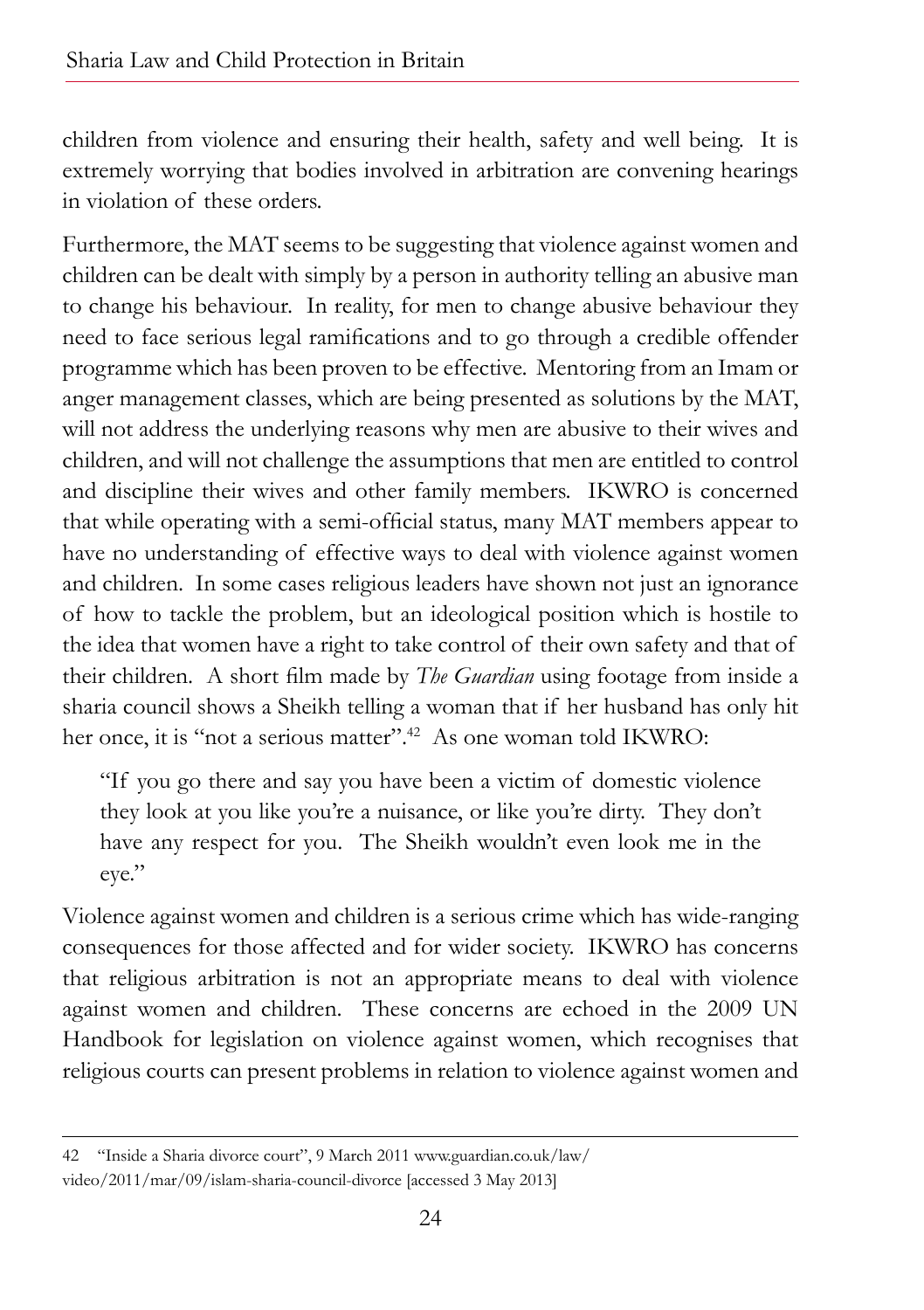that they have "been seen to preclude the survivor from seeking redress within the formal justice system". The handbook recommends that "where there are conflicts between religious law and the formal justice system, the matter should be resolved with respect for the human rights of women and in accordance with gender equality standards".<sup>43</sup>

From the provisions of the *Arbitration Act 1996* it is unclear whether bodies engaging in religious arbitration are permitted to adjudicate on cases involving violence against women and children, since this is a criminal matter under UK law. At present MAT are openly engaging in disputes where a crime has been recorded and charges have been brought. IKWRO believes that MAT and other bodies may be going beyond their legal remit by adjudicating on situations where a criminal prosecution is pending. We recommend as a matter of urgency that the UK government clarifies the legal remit of the MAT and other bodies involved in religious arbitration to explicitly exclude cases where violence against women and/ or children has occurred.

#### Involvement in Disputes Relating to Child Residence and Contact

The MAT and Muslim Law (Sharia) Council UK websites do not mention any involvement in decisions relating to children or to child residence. The website of the Islamic Sharia Council (ISC) does have a page which sets out the Islamic perspective on child custody after divorce<sup>44</sup>. Provisions of note include:

- Custody of young children goes to their mothers, but fathers retain "legal guardianship".
- If a mother remarries after the divorce she forfeits custody of children.
- The period where children live with their mother ends once the child reaches a certain age, which varies from 7 to marriage age (usually the age of 9 for girls under sharia law) depending on the gender of the child and the school of Islamic thought.

<sup>43</sup> Section 3.1.5.

<sup>44</sup> Accessed on ISC's website in 2012; subsequently removed. Alternative source: www.ummah.com/ forum/showthread.php?347035-Which-parent-should-keep-the-child-after-divorce [accessed 3 May 2013]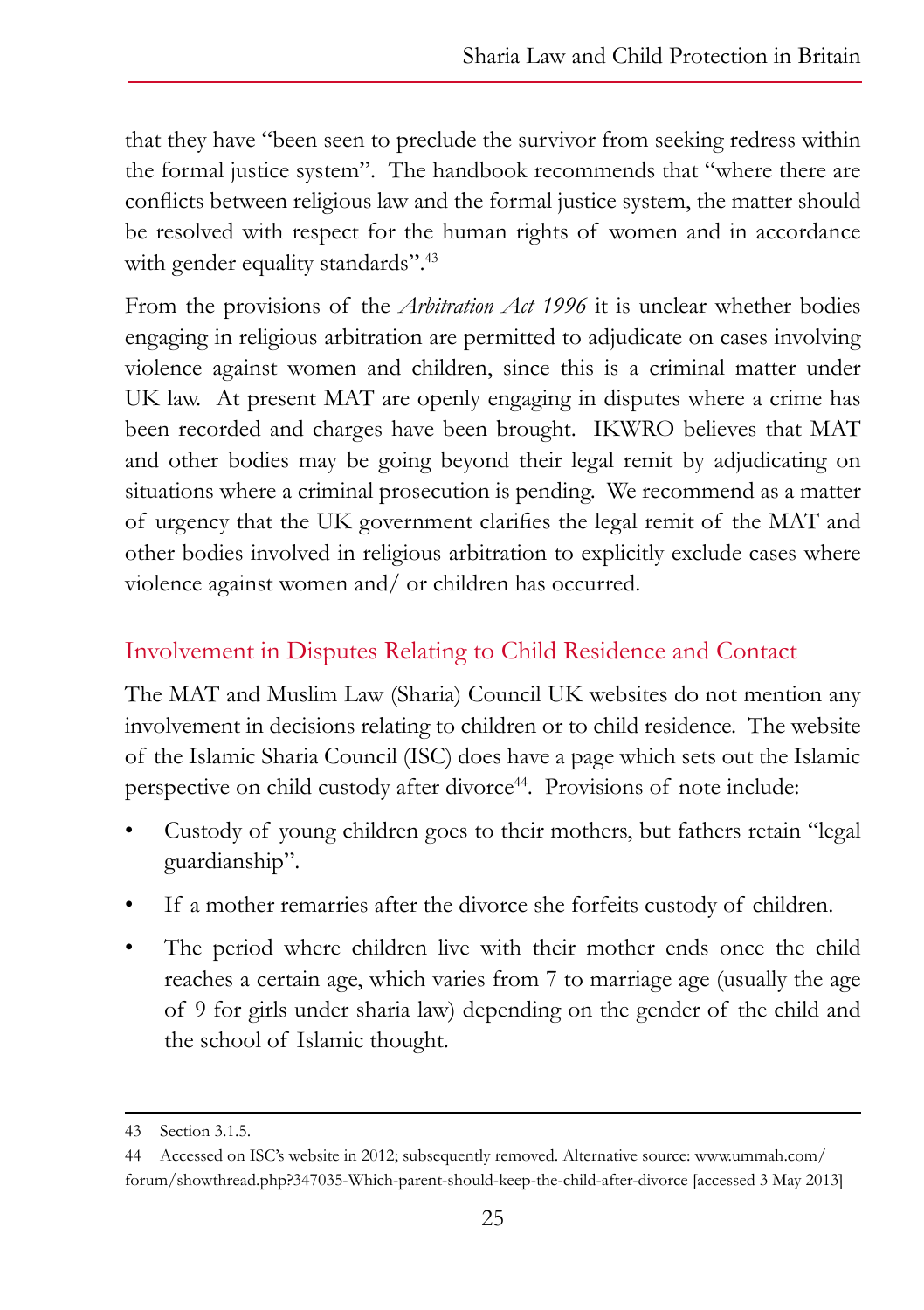In response to the recent Arbitration and Mediation Services (Equality)  $\text{Bill}^{45}$ , which aims to limit the remit of religious arbitration tribunals, the ISC published a statement on its website<sup>46</sup> arguing that it advises clients to approach the family courts to settle child custody disputes. However, elsewhere on the same website the ISC states, in relation to child custody, that:

"Whether the child stays with the mother or the father the other party must have a full right to see the child on agreed terms. If any of the parties is reluctant for the other party to see the child on a regular basis the council regrets not to proceed with the application of divorce"<sup>47</sup>.

In other words the ISC actually makes both parents agree that the other can have contact with children as a pre-condition to the granting of Islamic divorce. Even if such agreements are not legally binding, there will be a significant amount of pressure on women to comply.

The ISC also goes on to say that currently the "family courts are overlooking father's rights" and argues that "all major decisions affecting the life of children should be taken in consultation with both mother and father even after separation or divorce". In reality, this approach could pose very real risks to children who have been abused by their fathers or have seen their mothers abused by them. Furthermore, it ignores the fact that contact with children and involvement in decision-making about their lives can be used by men as a means to re-victimise their former partner and perpetuate abuse.

IKWRO is concerned that the ISC requires women to agree to child contact arrangements or to involving an abusive parent in making decisions about a child, when this may be against the child's best interests and in contravention with key UK legislation on protecting children. As set out by the *Children Act* 198948, in all decisions regarding the upbringing of a child, the child's welfare should be the paramount consideration.

<sup>45</sup> www.publications.parliament.uk/pa/bills/lbill/2010-2012/0072/2012072.pdf [accessed 3 May 2013]

<sup>46</sup> Accessed on ISC's website in 2012; subsequently removed. Alternative source for ISC's statement on the proposed Bill is at http://lawdigitalcommons.bc.edu/cgi/viewcontent.cgi?article=1696&context=iclr

<sup>47</sup> Accessed on ISC's website in 2012; subsequently removed.

<sup>48</sup> For a summary of the Act see http://en.wikipedia.org/wiki/Children\_Act\_1989 [accessed 3 May 2013]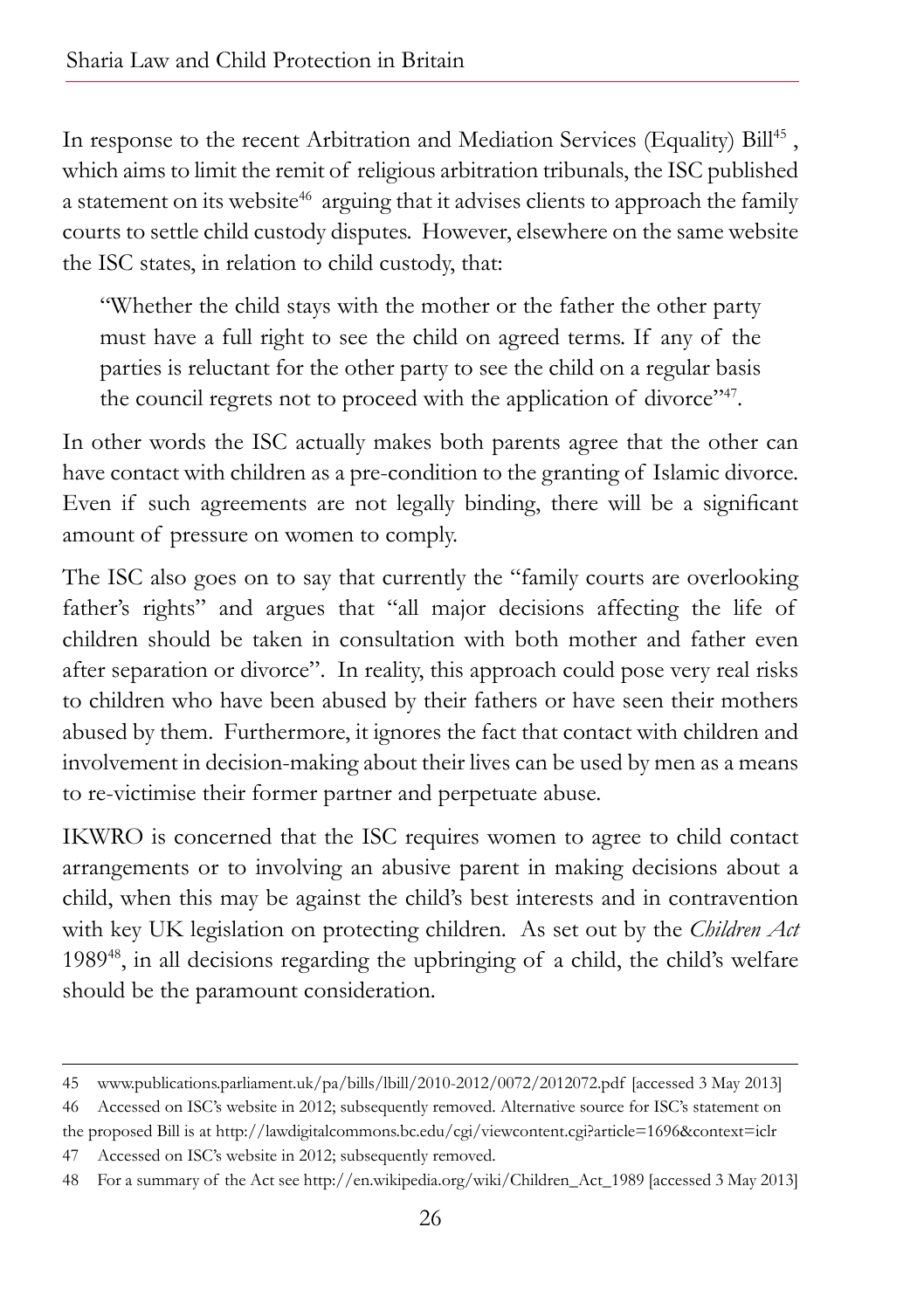The concept of welfare is not defined in the *Children Act 1989* but in decisions relating to child residence and contact. A number of factors known as the "welfare checklist" are used by courts in the UK to help them make decisions about children, particularly in relation to whether they should live with or have contact with one or both parents. The checklist includes factors such as the physical, emotional and educational needs of the child, any harm which the child has suffered or is at risk of suffering and the wishes and feelings of the child.

On their website the ISC claim that "family courts in the UK and west in general are broadly in conformation with Islamic Law of custody"<sup>49</sup>. This statement is extremely misleading, given that the provisions on child custody set out on that same website are not based on the fundamental principle of protecting children's welfare.

The Law Lords have recognised that sharia law conflicts with the right to family life, as protected under Article 8 of the *Human Rights Act 1998* and the European Convention on Human Rights. In 2008 they ruled that a woman could not be returned to Lebanon where she would be separated from her son under sharia law. The woman – referred to as EM – had looked after the boy since he was born, but was in danger of being separated from him under laws that automatically award fathers custody of their children from the age of seven. Lord Bingham called the system "arbitrary and discriminatory" while Lord Hope described it as "created by and for men in a male dominated society<sup>50</sup>".

The provisions of the *Arbitration Act 1996* are not clear on whether bodies engaging in religious arbitration can adjudicate on disputes relating to child residence and contact. IKWRO believes that religious arbitration is not an appropriate means to resolve complex questions of child welfare, particularly in situations where there has been abuse against the children or their mother. We recommend that the provisions of the *Arbitration Act* are clarified, in order

<sup>49</sup> Accessed on ISC's website in 2012; subsequently removed. Alternative source: www.mhsolicitors.com/islam.pdf [accessed 3 May 2013]

<sup>50</sup> Law lords say Sharia is "arbitrary and discriminatory" by Joshua Rosenberg www.

telegraph.co.uk/news/newstopics/lawreports/joshuarozenberg/3239938/Law-

lords-say-sharia-is-arbitrary-and-discriminatory.html [accessed 3 May 2013]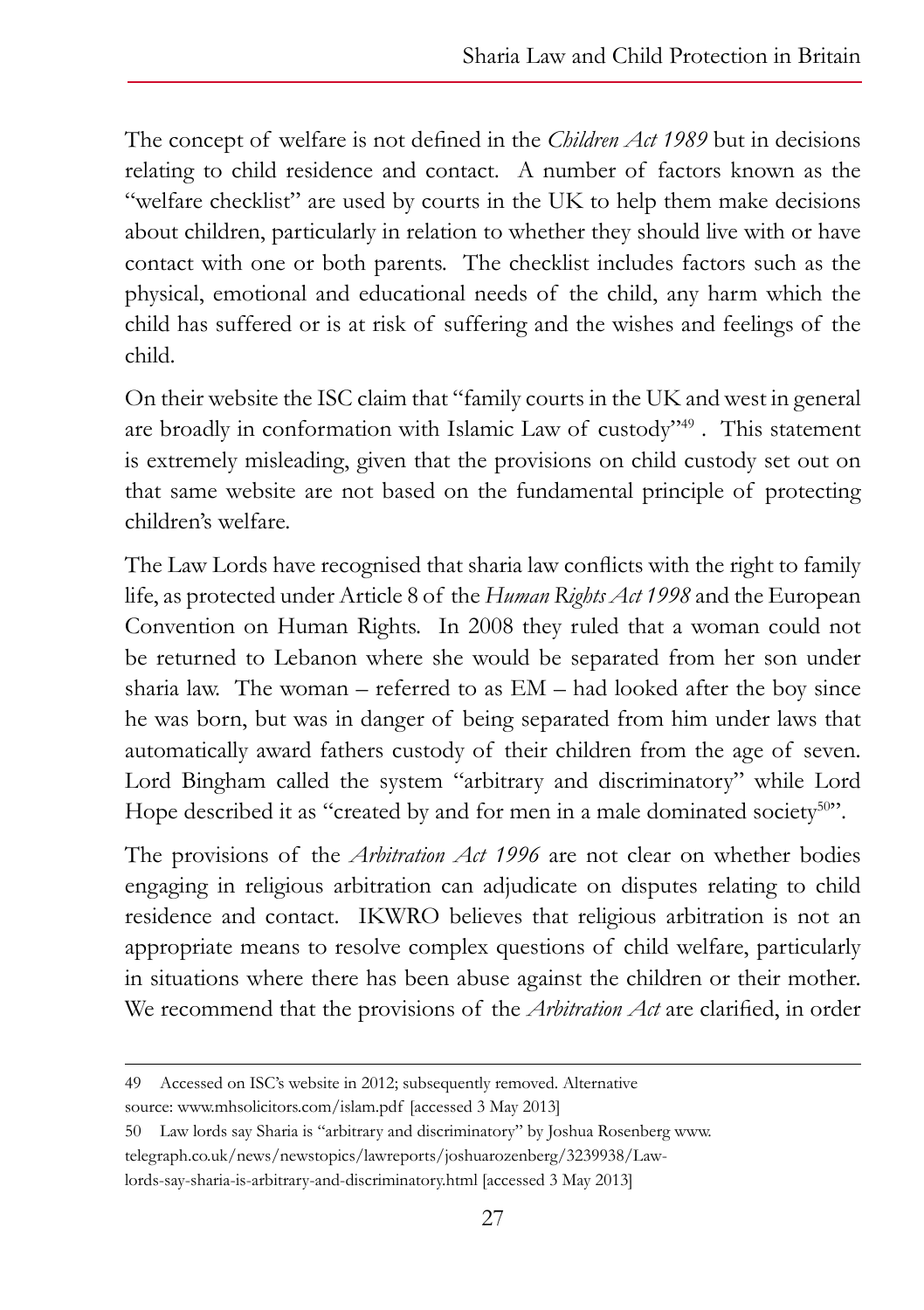to prevent religious arbitration tribunals from taking decisions which relate to children's welfare including adjudicating on child residence and contact disputes.

#### Harmful Attitudes and Practices in Relation to Forced Marriage

Under UK law forced marriage is defined as "a marriage in which one or both parties do not (or in the case of some adults with disabilities cannot) consent to the marriage and duress is involved. Duress can include physical, psychological, financial, sexual and emotional pressure." Forced marriage is a violation of human rights in itself, because it deprives victims of the ability to choose their own partner and to make basic decisions about their lives. It also leads to many other human rights violations including imprisonment, rape, domestic violence and forced pregnancy and child bearing. Under the *Forced Marriage (Civil Protection) Act 2008* and the pursuant statutory guidance on forced marriage, all public bodies have a statutory duty to protect individuals at risk of forced marriage.

Statistics suggest that forced marriage is a serious problem in the UK. The Forced Marriage Unit, a branch of the UK Foreign and Commonwealth Office, dealt with over 1700 cases of forced marriage in 2010. The majority of the victims are young women, and IKWRO has worked on forced marriage cases involving girls as young as 13.

The MAT also deals with forced marriage cases and sets out their approach on the forced marriage page of their website<sup>51</sup>. The focus of that page is not on assisting victims of forced marriage (indeed it makes no mention of what action will be taken to protect young people who are at risk or have been the victim of forced marriage) but rather on ensuring that in marriages where one of the parties is not from the UK, the MAT can issue a certificate certifying that the marriage has not been forced, in order to help them obtain a spousal visa. This fact in itself is unlikely to instil confidence in victims of forced marriage or encourage them to come forward.

<sup>51</sup> www.matribunal.com/cases\_forced\_marriages.html [accessed 3 May 2013]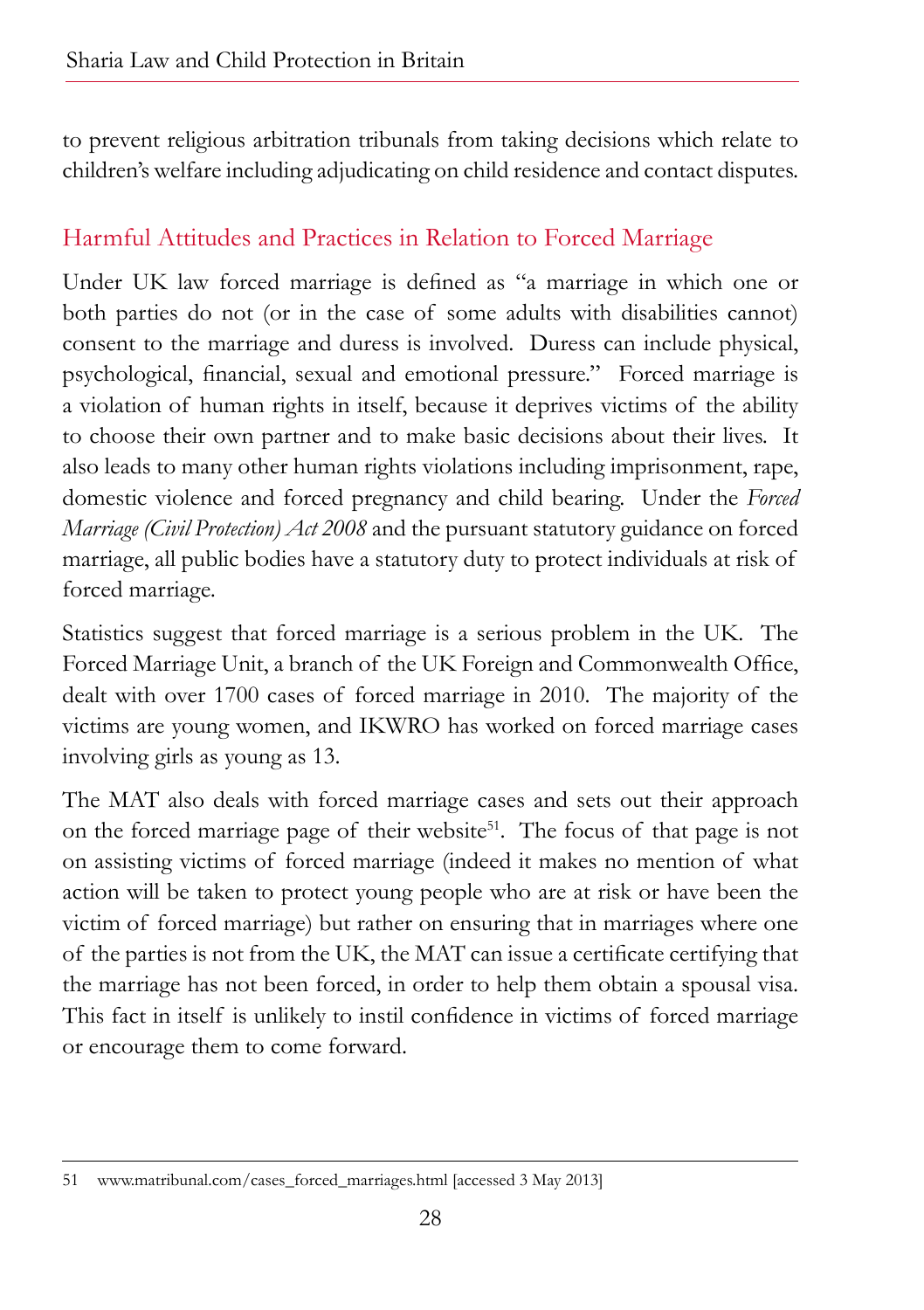In their report Liberation from Forced Marriages<sup>52</sup> the MAT goes on to make claims that the incidence of forced marriage between spouses who are both resident in the UK "is remote, as usually both parties have had some say … and an opportunity to get to know one another". In fact the vast majority of IKWRO's forced marriage cases relate to situations where both parties are already living in the UK. We are very concerned that the MAT has made assumptions about forced marriage that simply do not reflect the reality, and has used these as the departure point for their whole approach to dealing with the issue of forced marriage. The practice of forced marriage is most common among certain faith communities, including among Muslims, and religious leaders should be playing a role in tackling the problem, not pretending that it is not there.

The report also provides further detail on how the MAT proposes to intervene in situations where a party is applying to enter the UK for the purposes of joining a spouse. In order to reach their decision on whether coercion has taken place, the MAT first interviews the potential victim's family. This approach conflicts with the Forced Marriage Unit guidelines on forced marriage<sup>53</sup> which unequivocally advise against consulting the family of a potential victim of forced marriage. In IKWRO's experience involvement of the family will deter a victim from speaking about what has happened to them, and can put them in significant danger.

Following this, the person who normally lives in the UK has to make a voluntary deposition stating that the marriage has not been forced. On the basis of this the MAT will make a written declaration that it is satisfied that no force has occurred. The MAT argues that there is no likelihood that a person might be forced to make this deposition, claiming that the party could simply abstain if they wished to. In fact it is our view that if a person can be forced to make a false declaration to UK immigration authorities, then they are even more likely to submit to pressure in the context of the MAT, a male-dominated body where they may have concerns about confidentiality.

Marriage%20Report.pdf [accessed 3 May 2013]

<sup>52</sup> www.matribunal.com/downloads/MAT%20Forced%20

<sup>53</sup> www.fco.gov.uk/resources/en/pdf/3849543/forced-marriage-guidelines09.pdf [accessed 3 May 2013]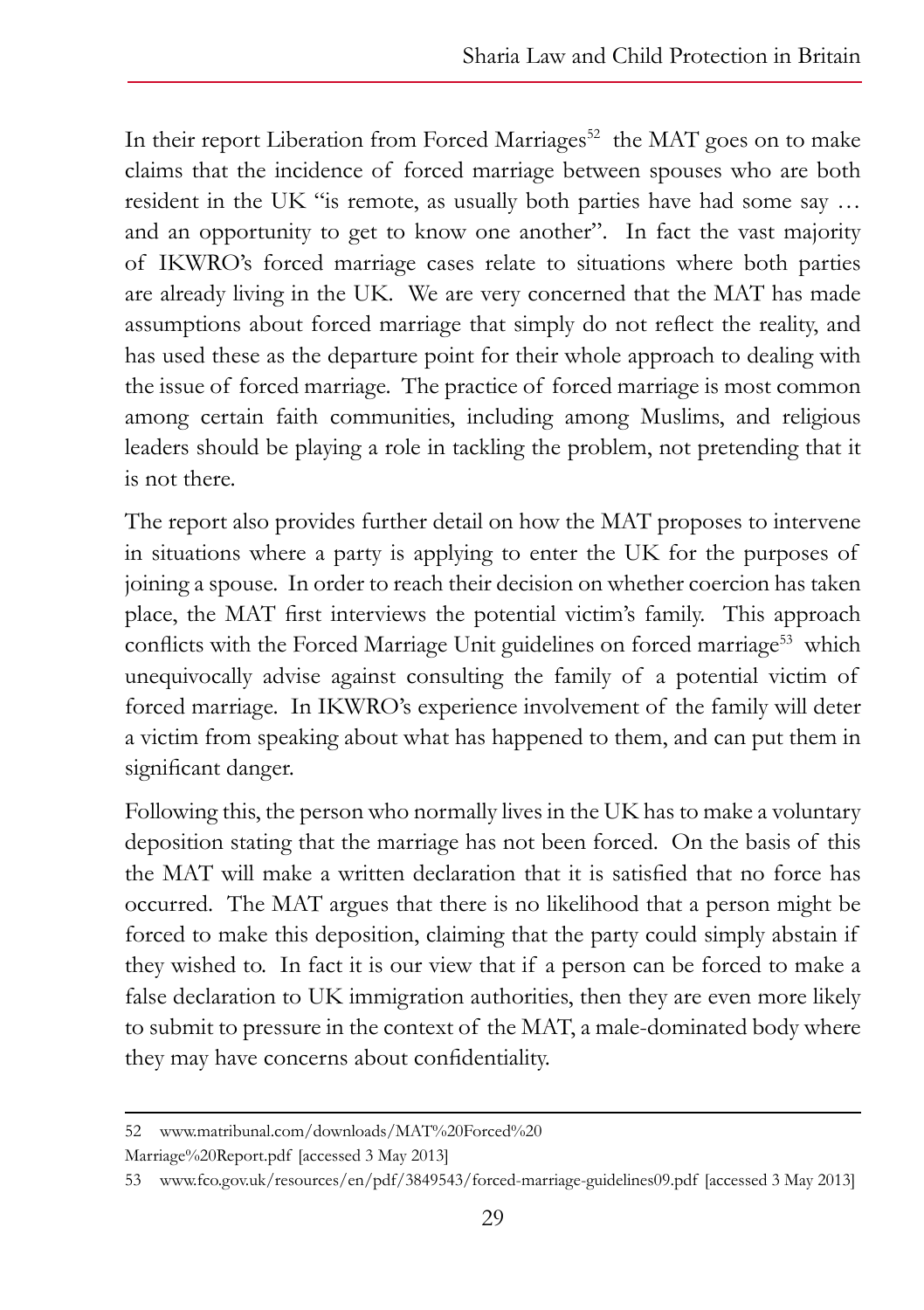The MAT then goes on to describe what action it will take in cases where a marriage has been forced, including sending the family a written warning or asking a community elder to visit them. Again, all of this goes against the advice of the Forced Marriage Unit<sup>54</sup> and in IKWRO's experience could put the victim at risk of harassment, violence and even "honour" killing.

The MAT report repeatedly claims that it is the ideal body to tackle forced marriage and argues that the problem "would not befit an official, judicial or governmental jurisdiction. Any such attempts would be deemed by the community as infringement of their civil liberties and the government placing further obstacles prejudicing the Asian community". Forced marriage is a violation of human rights, and most often involves the commission of serious crimes including rape, domestic violence, abduction, forced childbearing and imprisonment. Protecting victims from these crimes must be the priority in any response to forced marriage, and IKWRO is extremely concerned that the MAT should suggest that the community's "civil liberties" in relation to the practice of forced marriage should take precedence over the protection of individuals from it.

We are also concerned at the definitions used by the MAT in their report on forced marriage, particularly the distinction they make between "coerced" marriage where emotional pressure has been applied, and "forced" marriage where other forms of pressure have been exerted. The statutory definition of forced marriage under UK law recognises emotional duress, but the MAT definition does not.

The UK definition also encompasses situations where the victim cannot consent – for example because they are under the age of 16. However the Centre for Islamic Pluralism 55 interviewed some 90 Muslim women living in England and found a number of cases where Imams had encouraged victims of forced marriage "to stay with their husband or with their in-laws, whereby they have a duty bound under the sharia". The report documented the case of a girl who was forced into marriage at 13. She later consulted three Imams and each

<sup>54</sup> www.fco.gov.uk/resources/en/pdf/3849543/forced-marriage-guidelines09.pdf [accessed 3 May 2013]

<sup>55</sup> www.islamicpluralism.org [accessed 3 May 2013]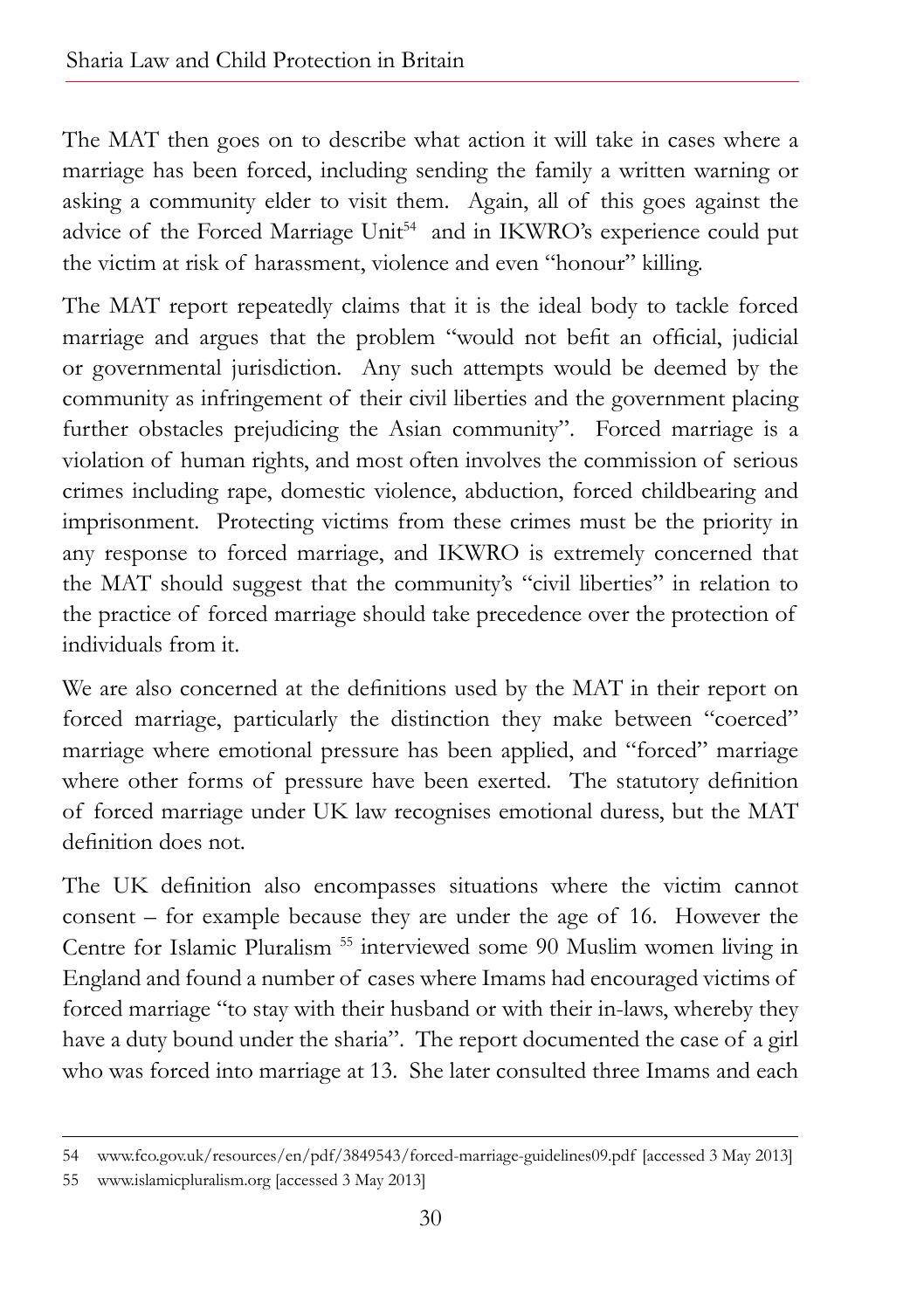ruled that she was legally married. When she requested an Islamic divorce this was refused and she was instead advised to go for counselling – thus placing the blame with her rather than with her husband or family<sup>56</sup>. Similarly, a 15 year old girl in Pakistan was tricked into a phone marriage with a man in his 40s who had the mental age of a four year old. According to the study the Home Office refused to recognise the validity of the marriage but the Islamic Sharia Council in Britain accepted it.

Given the examples set out above, IKWRO does not believe that it is appropriate for religious tribunals or councils, or for religious leaders, to adjudicate on forced marriage cases. Undoubtedly religious leaders have an important role to play in challenging forced marriage within their communities. However in the interests of victims – the majority of whom are young and vulnerable – we believe that cases of forced marriage should only be dealt with using the mechanisms and protections established by the *Forced Marriage (Civil Protection) Act 2007*57 and the UK criminal courts. We strongly recommend that the UK government amends the *Arbitration Act 1996* in order to clarify that forced marriage is beyond the remit of religious arbitration tribunals.

<sup>56</sup> http://news.bbc.co.uk/1/hi/7783627.stm [accessed 3 May 2013]

<sup>57</sup> www.legislation.gov.uk/ukpga/2007/20/contents [accessed 3 May 2013]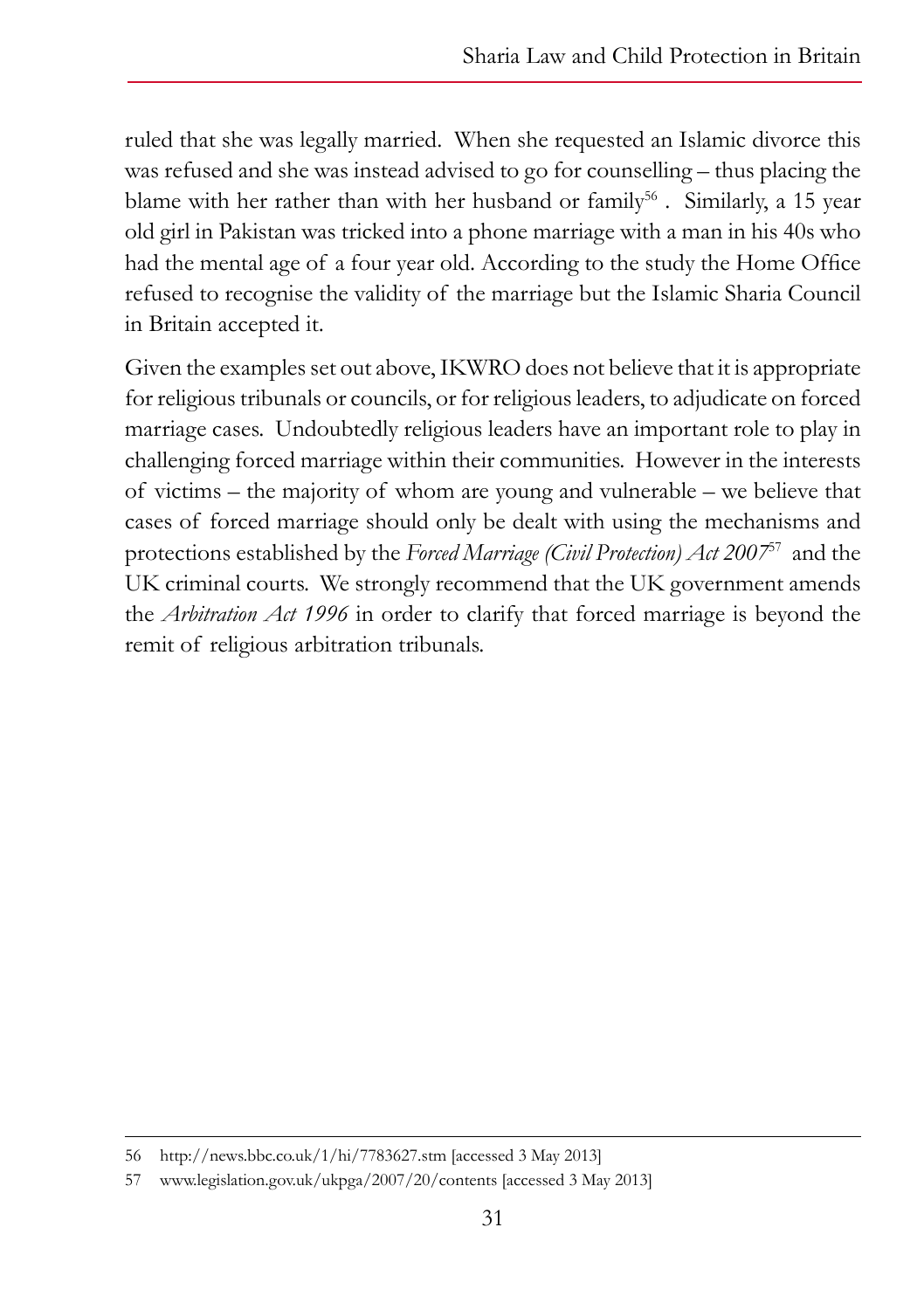# Child Veiling

#### *By Maryam Namazie, Spokesperson for One Law for All*

Discussions around the veil are complex. Clearly adult women have the "right" to veil and freedom of clothing (with the exception of the burqa or niqab because of its severe restrictions on women's humanity, movement and visibility). Even so, this "right" is often a mere formality given the pressures to veil.

Child veiling, however, is another matter, which should be considered a form of child abuse and prohibited by law. After all, there is a distinction to be made between adults and children. And whilst adults have the possibility to choose, albeit in many instances only as a formality, this is absolutely not the case for children.

Children are required to do as their parents wish and child veiling is respecting the parent's beliefs rather than the child's who is too young to be able to determine her religious beliefs, if any. Children do not have a religious belief, their parents do. And just as their parents' political beliefs are not automatically imposed on children, neither should religious beliefs. Children are not the properties of their parents but human beings with universal rights. The rights of parents are limited to and conditioned by children's rights.

More generally, veiling is a form of acquiescence to sex apartheid and segregation of the sexes. It confirms that women are the source of chaos or fitna in society, confirming the need to veil and segregate them. Veiling children enforces upon them the very same acquiescence though they are not yet of the age to make such a life-changing decision. Moreover, child veiling sexualises children at a young age and instils in them a belief that they are different and unequal to boys. In some cases, this means different textbooks for girls and the closing of certain fields of study to girls and women solely due to their sex. It also means that girls can no longer swim, socialise with boys, dance, engage in sports, and feel the wind in their hair all because they have reached puberty and are considered "consenting adults" with full responsibility under sharia law. Subsequently, child veiling is directly linked to other areas of child abuse such as child "marriages" or honour killings.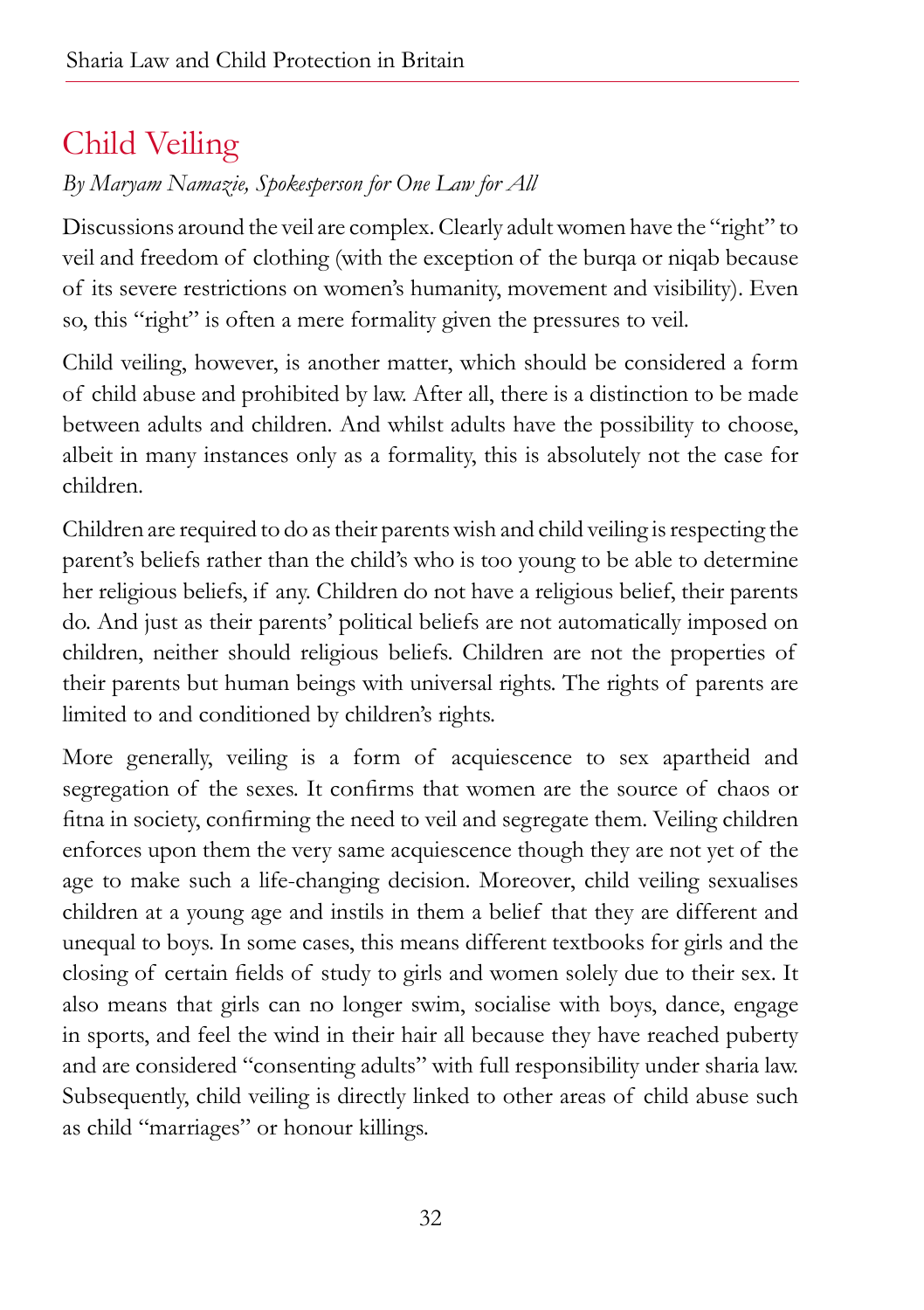According to Mansoor Hekmat in his piece calling for the prohibition of child veiling<sup>58</sup>:

"We say that putting a veil on the heads of children and adolescents who have not come of legal age should be prohibited in law, because it is the imposition of certain clothing on the child by the followers of a certain religious sect. It so happens that the defence of the civil rights of the child and the child's right to choose (not an absolute in itself) require that this imposition be legally prevented. The child has no religion, tradition and prejudices. She has not joined any religious sect. She is a new human being who, by accident and irrespective of her will has been born into a family with specific religion, tradition, and prejudices. It is indeed the task of society to neutralise the negative effects of this blind lottery. Society is duty-bound to provide fair and equal living conditions for children, their growth and development, and their active participation in social life. Anybody who should try to block the normal social life of a child, exactly like those who would want to physically violate a child according to their own culture, religion, or personal or collective complexes, should be confronted with the firm barrier of the law and the serious reaction of society. No nine year old girl chooses to be married, sexually mutilated, serve as house maid and cook for the male members of the family, and be deprived of exercise, education, and play. The child grows up in the family and in society according to established customs, traditions, and regulations, and automatically learns to accept these ideas and customs as the norms of life. To speak of the choice of the Islamic veil by the child herself is a ridiculous joke. Anyone who presents the mechanism of the veiling of a kindergarten-age girl as her own "democratic choice" either comes from outer space, or is a hypocrite who does not deserve to participate in the discussion about children's rights and the fight against discrimination. The condition for defending any form of the freedom of the child to experience life, the condition for defending the child's

<sup>58</sup> http://hekmat.public-archive.net/en/1035en.html [accessed 3 May 2013]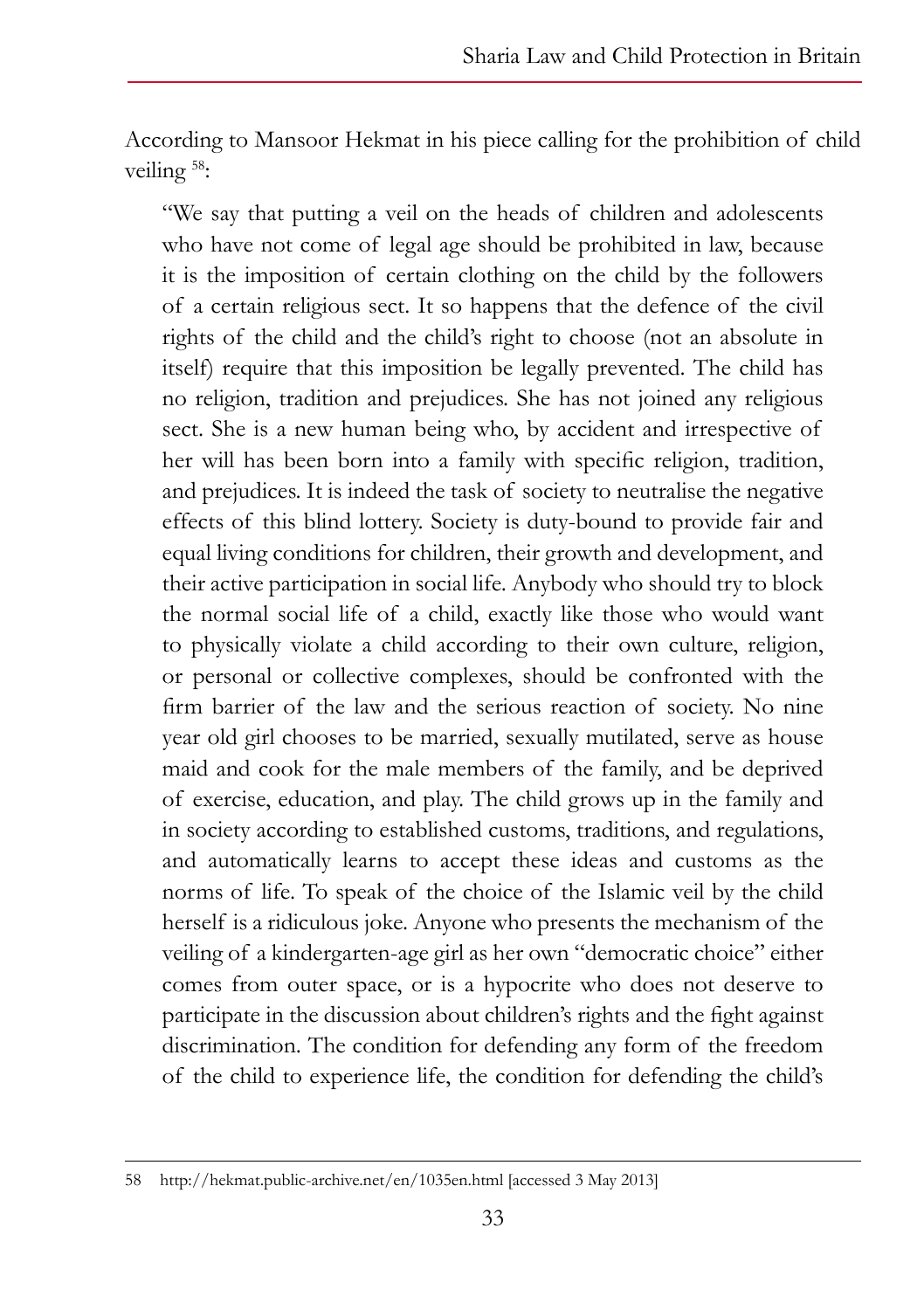right to choose, is first and foremost, to prevent these automatic and common impositions."

Child veiling disregards the rights of the child out of "respect" for religion and parents' beliefs. It is time though that we put the welfare of the child over and above that of her parents or of religion itself.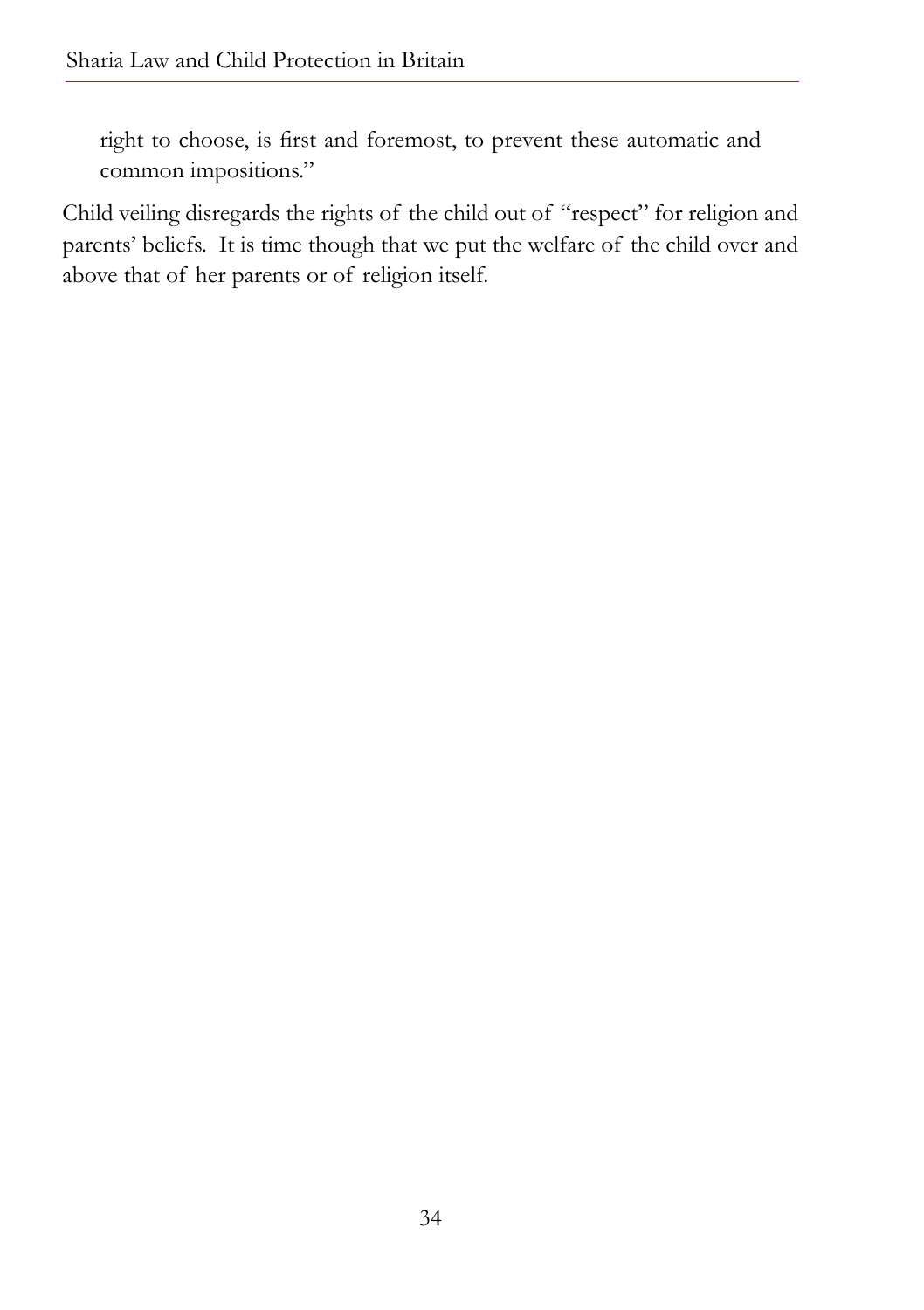## One Law for All and IKWRO Recommendations for the UK Government

- Recognise that religious arbitration is not an appropriate means to deal with violence against women and children, or family or criminal matters of any kind.
- Clarify the legal remit of religious arbitration tribunals under the *Arbitration Act 1996*, to explicitly exclude criminal matters; particularly domestic violence, and family law matters such as child residence, contact arrangements, marriage and divorce.
- Make it explicit that all bodies involved in arbitration under the Act are performing a public function and therefore come within the remit of UK legislation including the *Children Act 1989*, the *Forced Marriage (Civil Protection) Act 2008*, the *Sex Discrimination Act 1975* and the *Human Rights Act 1998*.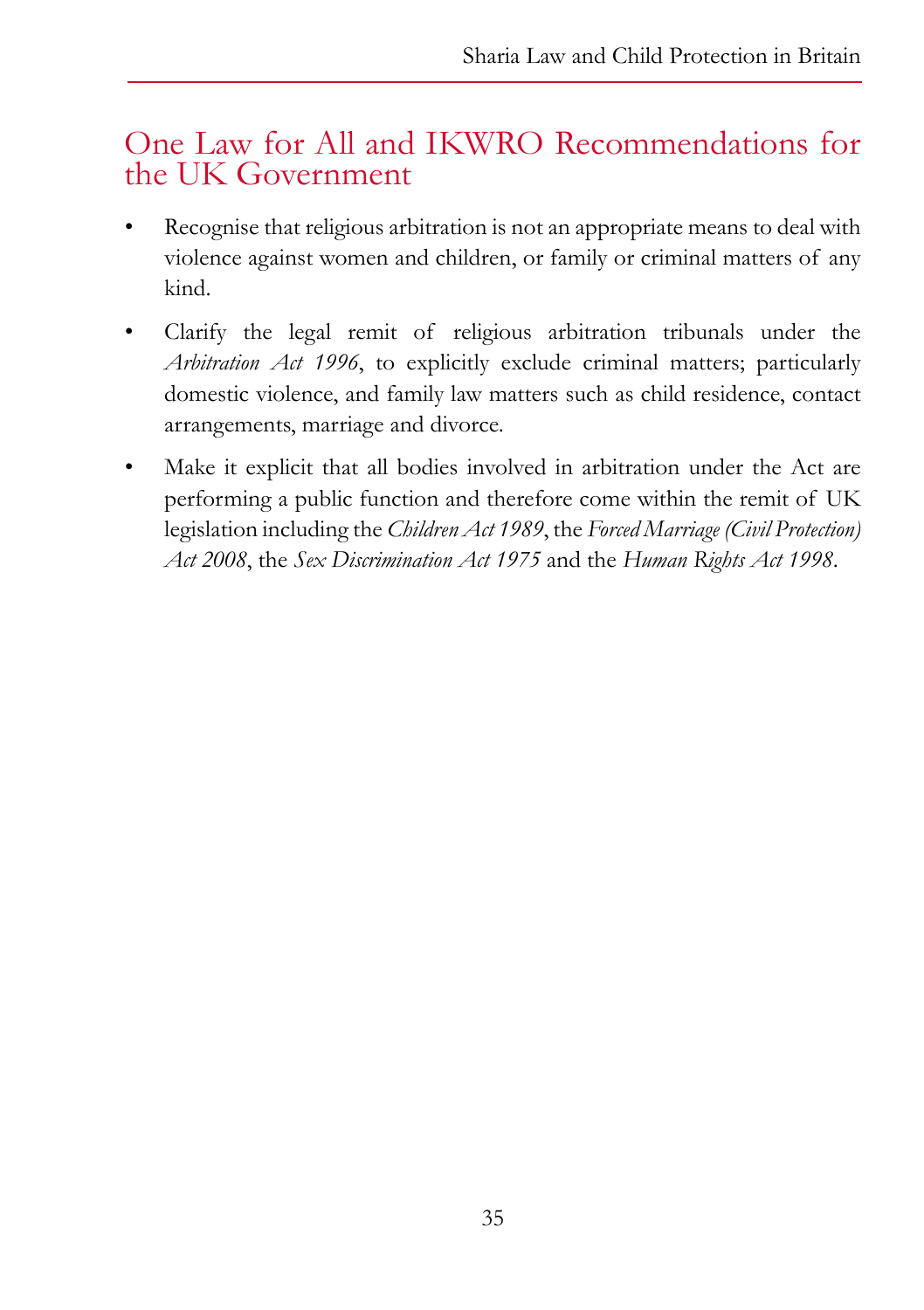## Further Issues on Multiculturalism and the Protection of Children

#### Female Genital Mutilation

Female Genital Mutilation (FGM) is the practice of removing or altering the external genitalia of girls for non-medical reasons. There are four different kinds of FGM, described below:

- 1. Clitoridectomy: partial or total removal of the clitoris (a small, sensitive and erectile part of the female genitals) or in very rare cases, only the prepuce (the fold of skin surrounding the clitoris).
- 2. Excision: partial or total removal of the clitoris and the labia minora, with or without excision of the labia majora (the labia are "the lips" that surround the vagina).
- 3. Infibulation: narrowing of the vaginal opening through the creation of a covering seal. The seal is formed by cutting and repositioning the inner, or outer, labia, with or without removal of the clitoris.
- 4. Other: all other harmful procedures to the female genitalia for non-medical purposes, e.g. pricking, piercing, incising, scraping and cauterizing the genital area.

Globally, the World Health Organisation (WHO) estimates that around 140 million women and girls have undergone FGM, and a further 3 million per year are at risk in Africa alone. The practice is common mainly in Middle Eastern and African countries – particularly countries around the Horn of Africa were it is estimated that in Somalia for example, around 90% of women and girls have undergone, or are at risk of, FGM.

The WHO states that there are no health benefits to FGM and that women and girls can suffer a lifetime of pain and complications following the procedure. Health risks identified by the WHO include bladder and urinary tract infections, cysts, infertility, childbirth complications, and a need for surgeries later in life; with FGM type 3 (above) in particular, women often have their vaginas surgically opened and reclosed throughout their lives, either to facilitate sexual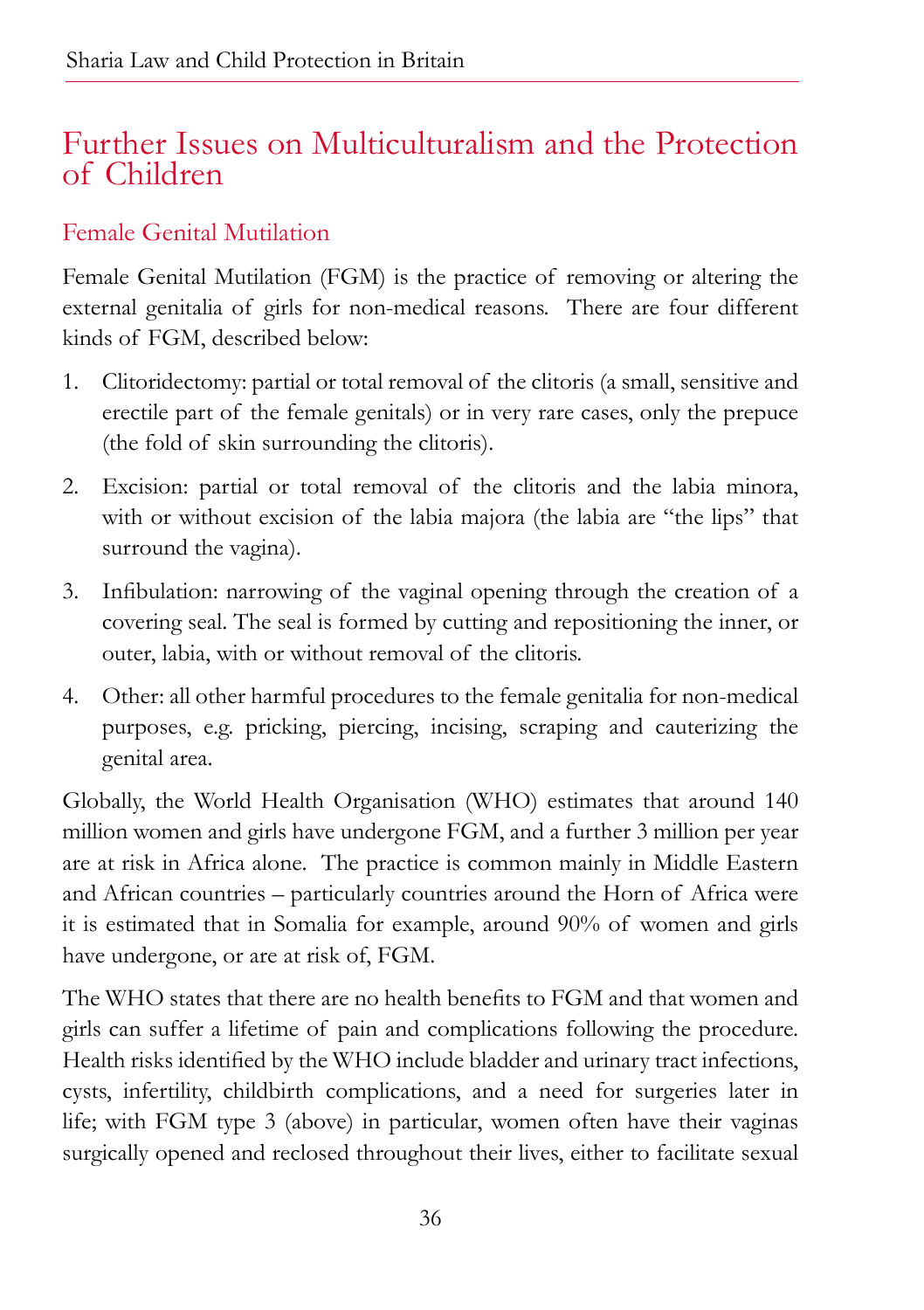intercourse or childbirth. Other complications experienced by women and girls include blood retention during menstruation and fistula. Fistula is a tear in the wall between the vagina and rectum or vagina and urinary tract which can lead to incontinence and social isolation. It is also believed that women who have undergone FGM are twice as likely to die during childbirth.

The reasons behind the practice of FGM are complex and varied. Justifications range from religion and culture to the preservation of virginity and fidelity. Forward UK, an anti-FGM campaign group in Britain describes the rationalisation of FGM:

"The degree of "fixedness" of FGM varies widely. For example, in some settings FGM persists essentially as a rite of passage whilst in other areas the focus is on the preservation of virginity, chastity and fidelity. The "cultural keepers" of the practice vary as well. Among the keepers in different settings may be excisors, older women in the family or culturally designated groups of women in the community and in some cases even male barbers.

To make sure that people conform to the practice, communities have put strong enforcement mechanisms into place. These include rejection as marriage partners of women who have not undergone FGM, immediate divorce for unexcised women, derogatory songs, public exhibitions and witnessing of complete removal before marriage, forced excisions and instillation of fear of the unknown through curses and evocation of ancestral wrath. On the other hand girls who undergo FGM are provided with rewards, including public recognition and celebrations, gifts, potential for marriage, respect and the ability to participate in adult social functions.

Although FGM has been declared to be a violation of the human rights of women and girls by various influential organisations, and outlawed as a criminal offence in Britain, the practice continues to thrive here, and studies show that the prevalence of FGM is growing in the UK.

It is estimated that around 70,000 women and girls in the UK have undergone FGM. There has never been a prosecution. It was reported in 2012<sup>59</sup> that

<sup>59</sup> www.bbc.co.uk/news/health-18900803 [accessed 3 May 2013]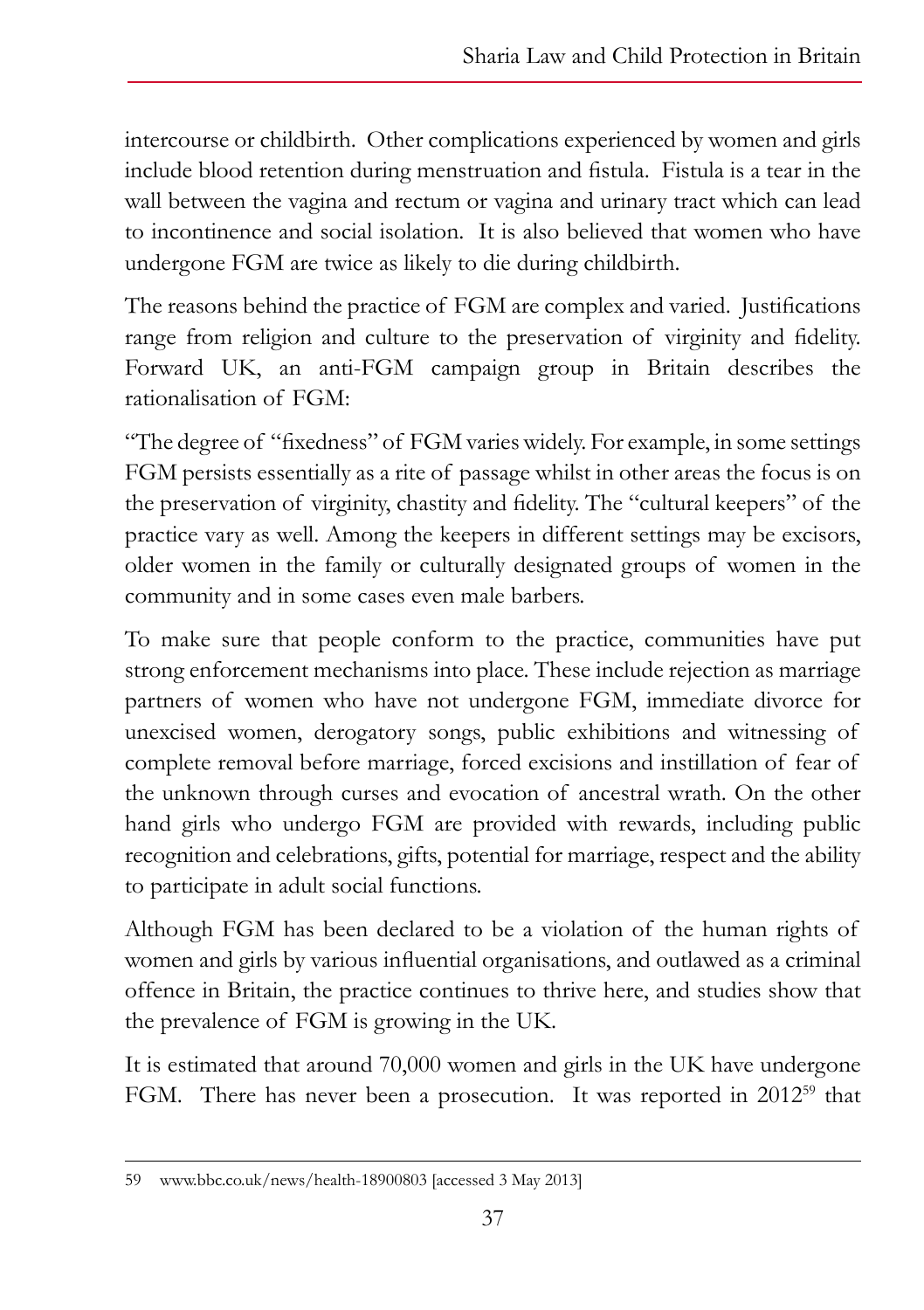children are now coming to the UK, from other parts of Europe, to undergo FGM because of the failure of authorities here to prosecute offenders. Various comparisons have been made between the UK approach to FGM and that of France. There have been over 100 prosecutions for FGM in France, and practitioners have been imprisoned. According to Isabelle Gillette-Faye, an anti-FGM campaigner in France, French children are being brought to the UK for FGM because, as she put it, "you do not care". In France, mothers and babies attend specialist clinics and girls are routinely examined for signs of mutilation.

Muna, a Somali school-girl living in Britain, told a BBC journalist in 2012 that the statistics on FGM in Britain show how little the Government is willing to do to tackle this. "They are so terrified and they are using cultural sensitivity as a barrier to stop them from really doing anything. What would you do if the girl had blue eyes and blonde hair? Would FGM still be carrying on in the UK?". The cultural sensitivity defence was also mentioned by Aisha, a young girl who had undergone FGM, who reported that she had told her teacher she had been "cut" on a visit to Somalia: "She said, 'That's nice.' She saw it as part of our culture."<sup>60</sup>

#### Forced Marriage

It is estimated that around 10 million girls around the world every year are married before the age of 18. Plan, an organisation which campaigns to end forced marriage, claim that the result of this includes: violence – the younger a girl is married, the more likely she will be a victim of violence, poor health – girls married young are more likely to contract HIV and suffer greater sexual ill-health, lack of education – girls who are married are denied an education as they are deemed no longer in need of learning<sup>61</sup>.

According to statistics, around 8,000 young women and girls are forced in to marriage in the UK each year. In June 2012, Home Secretary Theresa May

genital-mutilation-and-the-uk [accessed 3 May 2013]

<sup>60</sup> http://newhumanist.org.uk/2673/the-cutting-season-female-

<sup>61</sup> www.plan-uk.org/early-and-forced-marriage/ [accessed 3 May 2013]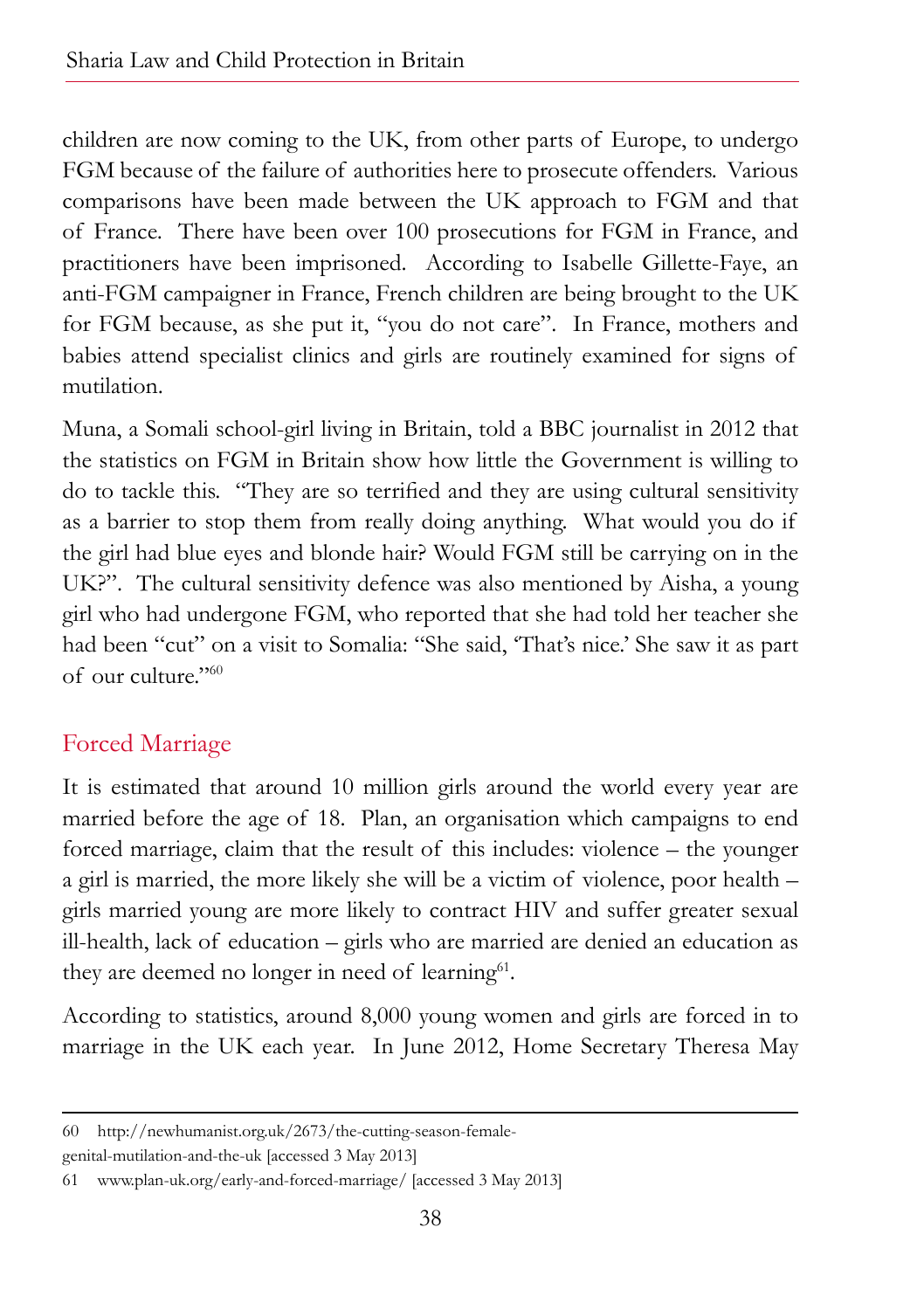announced that the Government intends to criminalise forced marriage; the law hitherto providing a civil injunction which can be issued to order parents (for example) not to continue with any "marriage" plans. David Cameron however did not believe this sufficient. He described forced marriage as "little more than slavery" when he ordered a consultation on the matter early in the year.

In 2011, 400 children were assisted by the Forced Marriage Unit in the UK, one of whom was only 5 years old<sup>62</sup>. In 2012, the *Islington Tribune* reported an "alarming number of underage girls – some as young as nine – being forced in to marriage in Islington"63. The Iranian and Kurdish Women's Rights Organisation reported then that they believed at least 30 girls in that borough alone, and that "honour"-based violence is often a threat for women and girls who refuse such marriages. "Honour" violence is on the rise in Britain with some areas of the country showing an increase of 305% since 200964. In the summer of 2012, the parents of Cheshire school-girl Shafilea Ahmed were found guilty of her murder having suffocated her for being "too westernised" and refusing a forced marriage.

The response of the authorities to cases such as Shafilea's again highlight the failings of a multicultural or culturally relative approach. In an interview with *The Guardian* in 2009, Jasvinder Sanghera, director of anti honour violence group Karma Nirvana, said: "These are British-born subjects who were taken out of school at 15, yet nobody blinked an eyelid. They are often raped and systematically abused. Yet these horrific crimes are going unchallenged"<sup>65</sup>. Sanghera also reports that she wrote to over 200 schools in Britain offering to speak about this issue, but was invited to just two. She adds "If an Asian child goes missing, I do not believe that their case would be investigated as fully as if a non-Asian child fell off the school roll. I've heard teachers say they think it is part of the child's culture to be taken abroad for an extended length of time; they think they are being culturally sensitive. But I had this girl who was 12

<sup>62</sup> www.bbc.co.uk/news/uk-17534262 [accessed 3 May 2013]

<sup>63</sup> www.islingtontribune.com/news/2012/jan/islington-girlsforced-marriage-age-nine [accessed 3 May 2013]

<sup>64</sup> www.bbc.co.uk/news/uk-16014368 [accessed 3 May 2013]

<sup>65</sup> www.guardian.co.uk/society/2009/jan/14/crime-victims-karma-nirvana [accessed 3 May 2013]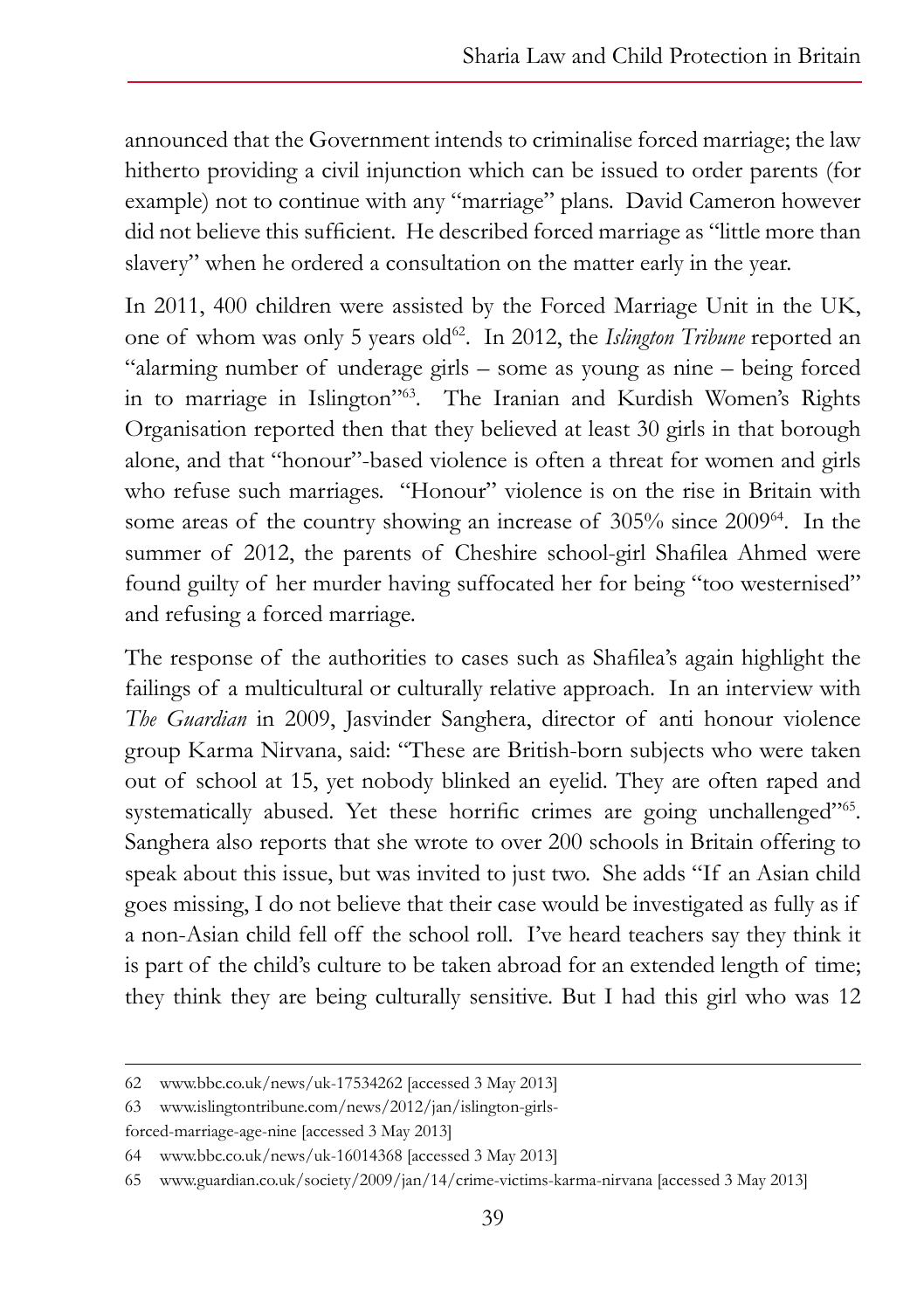when she was taken out of school, taken to Pakistan when she was 14, forced to marry, and raped. She came back to the UK and gave birth to a child in this country, as a minor. Nobody ever asked her any questions about her situation. I believe that of these unaccounted-for children, there will be victims of forced marriages. There's no doubt in my mind about that"<sup>66</sup>.

Further evidence uncovered in 2012 confirmed that young girls have been forced in to "marriages" by imams and religious leaders. It was revealed in September 2012 via an undercover investigation by a *Sunday Times* reporter that imams in Britain were agreeing to "marry" young girls to older men, provided such "marriages" were kept secret from the authorities.<sup>67</sup>

Despite this further evidence, successive Governments have thus far refused to take action against, or even to criticise or condemn, sharia-based bodies in the UK.

#### Witchcraft/Exorcism

In the Old Bailey in 2005, three people were convicted of the torture of an eight year old girl they suspected of being a witch. The child had had chillies rubbed in to her eyes, been beaten, and cut with a knife. Jurors were told that the torture of the child was performed in an attempt to "beat the devil out of her". In the same year, Malcolm Poussaint, an "exorcist" from north London, told *The Telegraph* that the child had indeed been possessed by demons and that he regularly performs exorcisms on children in similar states – at a cost of  $\ddot{f}$  (70) per child – that there was a "considerable demand" for his services.

Human Rights Campaigner Peter Tatchell reported in 2009 of an increase in exorcisms in Britain – in particular of children and young people thought to be gay. One London church – United Pentecostal Ministry in Harrow – had said that it carries out around 4-5 exorcisms per year on people they believe to be gay. The pastor of the church said that there was no minimum age for the exorcism ceremony.

<sup>66</sup> www.guardian.co.uk/world/2008/mar/14/race.gender [accessed 3 May 2013]

<sup>67</sup> www.thesundaytimes.co.uk/sto/news/uk\_news/Society/article1122316.ece [accessed 3 May 2013]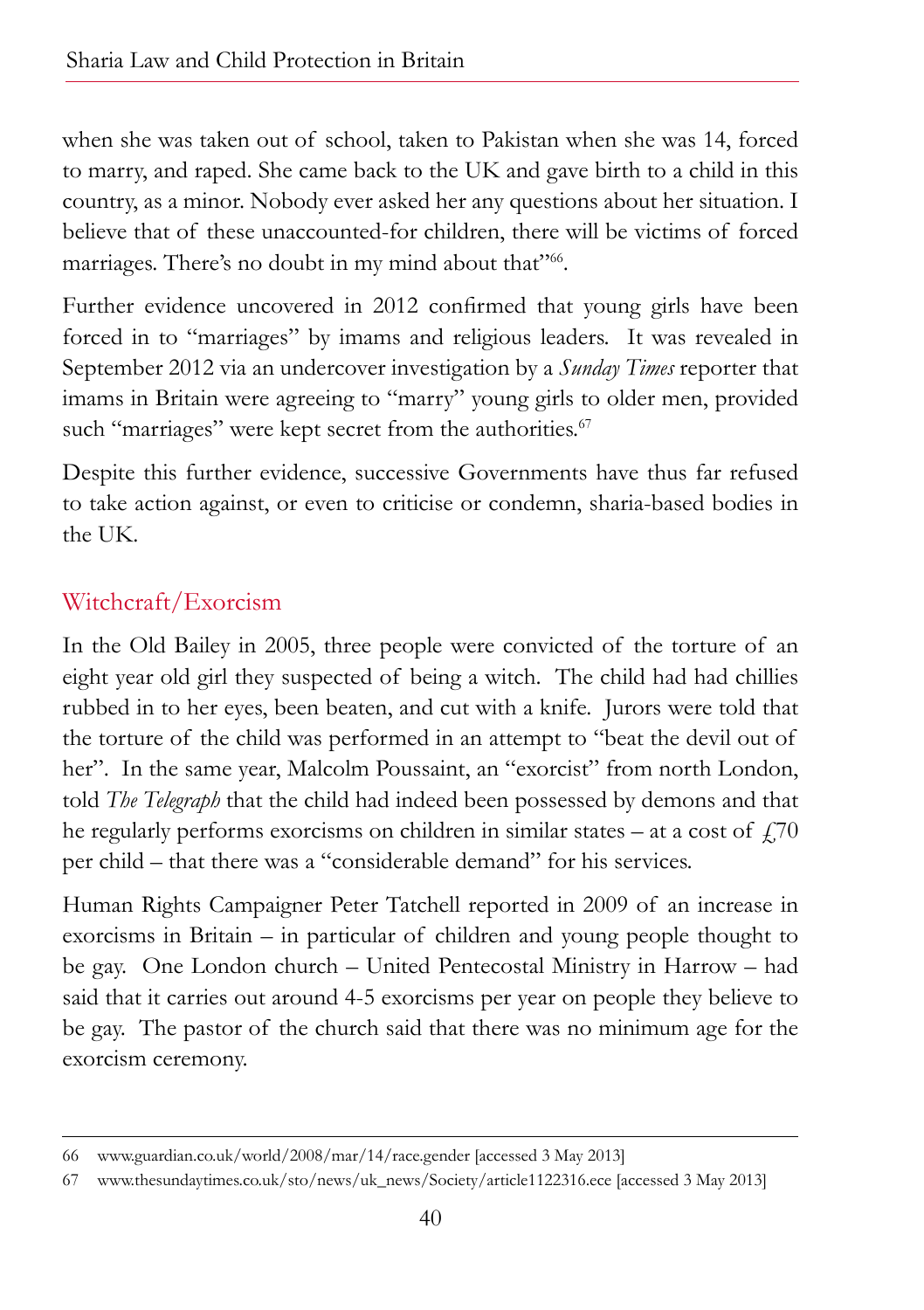A case which brought the issue of witchcraft and exorcisms to light in the UK was that of Victoria Climbie who died in 2000 after suffering horrific abuse at the hands of her guardians, who believed her to be possessed by an evil spirit. According to the campaign group Africans United Against Child Abuse (Afruca) this phenomenon has since increased in Britain. In 2012, Afruca chair Prospera Tedam said: "Over the last year, we have seen and worked with 12 cases in the London area of what we perceive as severe abuse and neglect arising from these beliefs of witchcraft." Afruca is campaigning for a change in law to make it illegal to brand someone as a witch.

Ecpat UK, a group which campaigns against the exploitation and trafficking of children, has stated that cultural sensitivity is a major road-block in tackling these abuses. Director Christine Beddoe said in 2012:

"One of the biggest challenges is where professionals have turned a blind eye to perceived cultural practices, even when they are considered harmful to children. They have got to start challenging concerns around cultural sensitivity where there is child abuse. This needs to be documented and agencies need to find a way of synthesising the data."<sup>68</sup>

In August 2012, an action plan to tackle witchcraft-related abuse was launched by the Government. The National Action Plan to Tackle Child Abuse Linked to Faith or Belief was drawn up by faith leaders, charities, social workers and police. The plan urges closer cooperation between social workers and churches and other religious groups, as well as the police. It also calls for greater numbers of prosecutions.<sup>69</sup>

<sup>68</sup> www.guardian.co.uk/society/2012/jan/18/child-abuse-witchcraft-exorcism-rise [accessed 3 May 2013]

<sup>69</sup> www.bbc.co.uk/news/education-19248144 [accessed 3 May 2013]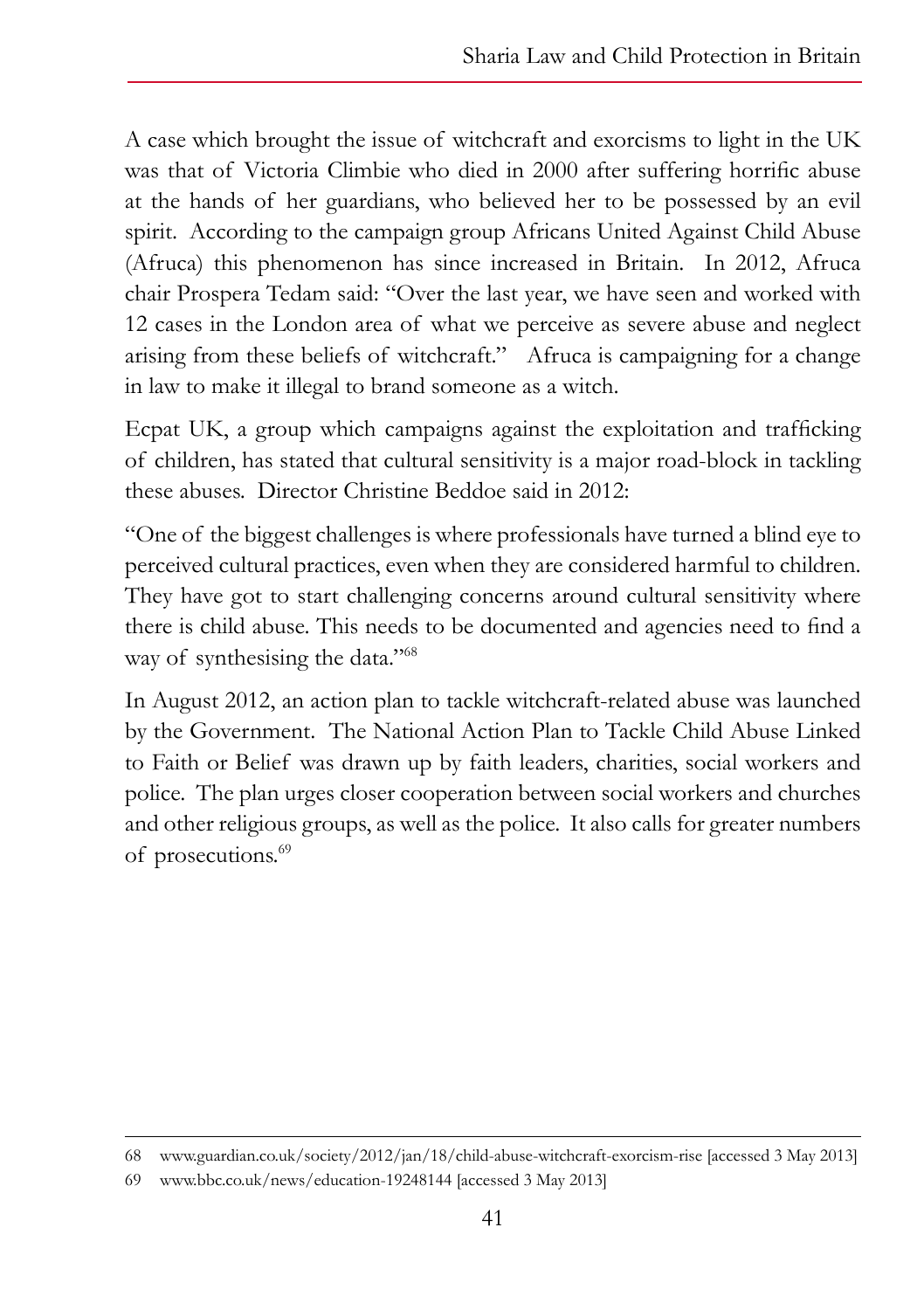# Conclusion

Multiculturalism has played a prominent part in political discourse in the United Kingdom for several decades. One Law for All believes that the source of multiculturalism of the kind described in this report is varied and complex; including a misplaced sense of "political correctness" and a reluctance to criticise "other" cultures and practices for fear of being branded racist or imperialist. These fears however are not unfounded. Indeed, many of the proponents of multiculturalism have accused public services – such as police and local authorities – of racism when interventions have been attempted to bring an end to the separate and distinct treatment of people from various minority groups.

Given the serious consequences of accusations of racism for professionals in these fields – such as loss of job or even the possibility of criminal charges – it is not difficult to understand such reluctance on the part of professionals in this field.

It is the belief of One Law for All that accusations of racism are often made quite deliberately to silence critics and to prevent the intervention of state services in the protection of women and children, with the aim of creating a separate social and legal system under the authority of patriarchal "leaders" who wish to impose religious or cultural authority within minority communities.

One Law for All further believes that in allowing such an actuality to occur, British society is guilty of dehumanising people of minority communities and of creating an extremely dangerous – and *truly* racist – attitude to prevail which determines that violence, rape and mutilation are not in fact universally and objectively harmful. We also believe that, in doing so, we are abandoning thousands of women and children to the mercy of misogynistic and violent characters who feign representation of such communities.

One Law for All calls for an unconditional end to state multiculturalism – that is separate and different treatment of perceived separate groups by the state and its institutions – and that the protections and rights long fought for over centuries in this country be applied equally to all people, regardless of race, religion, or cultural or ethnic background.